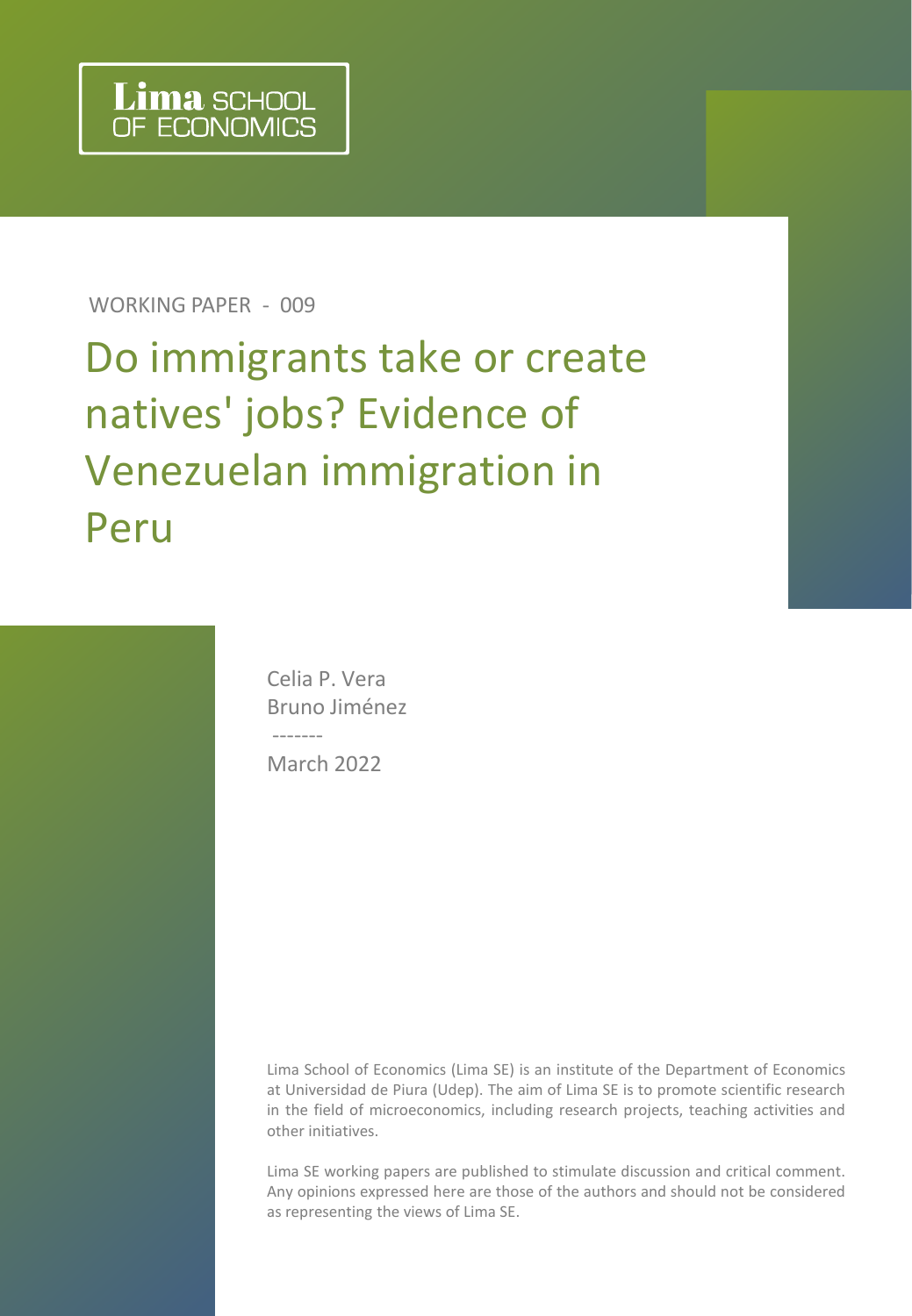## <span id="page-1-0"></span>Do immigrants take or create natives' jobs? Evidence of Venezuelan immigration in Peru \* [\[Download here the latest version\]](https://www.dropbox.com/s/8dkc9ay98o7s9g6/Mig2.pdf?dl=0 )

Celia P. Vera Universidad de Piura Bruno Jiménez Universidad Nacional de La Plata

March 9, 2022

#### Abstract

Peru is the second largest host nation of Venezuelan migrants. This paper combines newly available data on Venezuelans residing in Peru and the Peruvian Household Survey to assess the impact of migration on natives' labor market outcomes. We first rely upon education-experience groups to define labor markets and find that immigration does not affect the wages of competing native workers. We then slice the labor market into occupations based on the observation that in Peru, immigrants and natives with similar education and experience are likely to work in different occupations. Our instrumental variable estimates confirm the null effect on wages. We finally examine whether natives respond with changes in employment and find that 10 Venezuelan workers create informal employment for 38 Peruvians and displace 13 Peruvians from formal jobs, suggesting a change in the Peruvian employment composition toward informality.

Keywords: Immigration, education-experience cells, occupation cells, informality

JEL Classification: J24, J31, J46.

<sup>\*</sup>This paper is a revised version of the final report, entitled "Migración Venezolana e Informalidad" en el Mercado Local", sponsored by the Consortium of Economic and Social Research (CIES, in Spanish), the Ministry of Economy, and the M.J. Bustamante Foundation, under the research project PCRAT2-1221-125. We thank Pamela Medina and three anonymous reviewers appointed by CIES for their comments on earlier drafts of this paper. All errors and omissions are our own.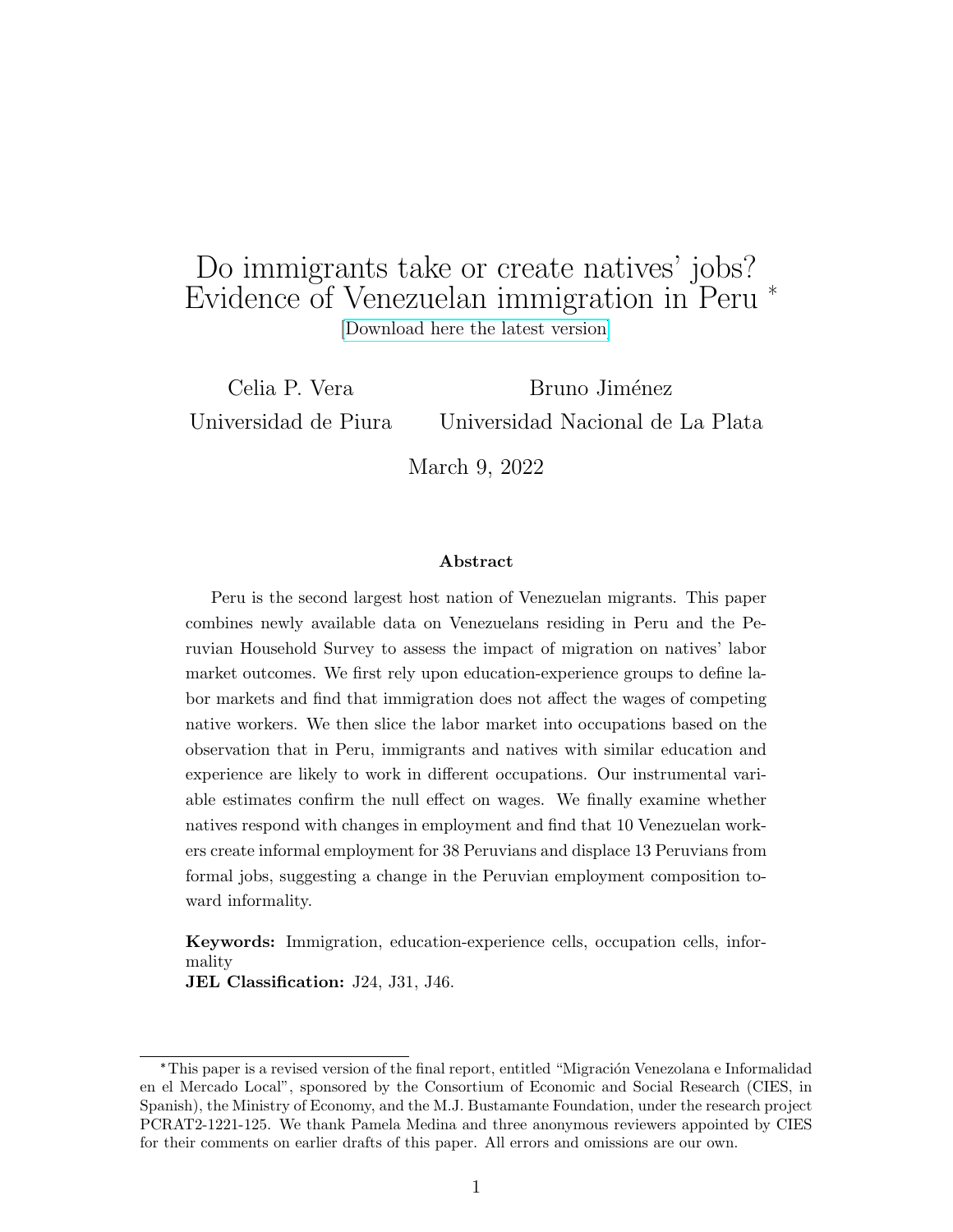#### 1 Introduction

Based on official records, the International Organization for Migration (IOM) and the United Nations High Commissioner for Refugees (UNHCR) estimate that over 5 million Venezuelans now live abroad, making the Venezuelan migrant crisis one of the largest displacement crises in the world and the largest external displacement crisis in Latin America's recent history. These agencies also estimate that the vast majority of Venezuelan migrants have chosen Latin American countries as their destination and that Peru constitutes the second largest Venezuelan migrant hosting nation, with 1 million Venezuelans as of the end of 2020, representing about 3.8% of Peru's population and  $8\%$  of the urban labor force.<sup>[1](#page-1-0)</sup> In this paper, we inquire whether the Venezuelan migration has had adverse short-term effects on the Peruvian labor market. Our results indicate that, rather than decreasing native wages, immigration has shifted the composition of Peruvian employment toward informality.

Economic theory predicts that an increase in the number of immigrants will decrease wages and displace natives from employment when workers are perfect substitutes. The more inelastic the supply and demand relationships are, the greater the decline in native wages will be, due to a given amount of immigration. The displacement effect will increase when the labor supply is more elastic and when the demand for labor is less elastic. Native workers who are gross complements with immigrant labor, on the other hand, should experience a rise in both wages and employment because of immigration.[2](#page-1-0)

A key issue in the literature on the economic impacts of migration is identifying and isolating native labor markets that are most likely to be affected by the migrant shock. Two approaches have been taken. The spatial approach estimates regional effects by defining local markets geographically and exploiting the variation in the number of immigrants across regions. Card's (1990) seminal article on the labor market impact of the Mariel boatlift supply shock stands as a landmark in this literature. The Card study finds that the Mariel flow had little effect on the labor market opportunities of native workers. Other studies using the same approach seem to confirm the lack of a discernable effect on wages or employment rates of natives.<sup>[3](#page-1-0)</sup>

<sup>1</sup>Calculations by the authors using data by the Peruvian Household Survey and the Inter-Agency Coordination Platform for Refugees and Migrants from Venezuela ([https://r4v.info/](https://r4v.info/en/situations/platform) [en/situations/platform](https://r4v.info/en/situations/platform)).

<sup>2</sup>See, among others, Borjas [\(1994\)](#page-32-0) and Greenwood and McDowell [\(1986\)](#page-35-0).

<sup>3</sup>See Altonji and Card [\(1991\)](#page-31-0), Borjas [\(1987\)](#page-32-1), Goldin et al. [\(1994\)](#page-34-0), Grossman [\(1982\)](#page-35-1), LaLonde and Topel [\(2007\)](#page-35-2), Pischke and Velling [\(1997\)](#page-36-0), and Schoeni [\(1997\)](#page-36-1).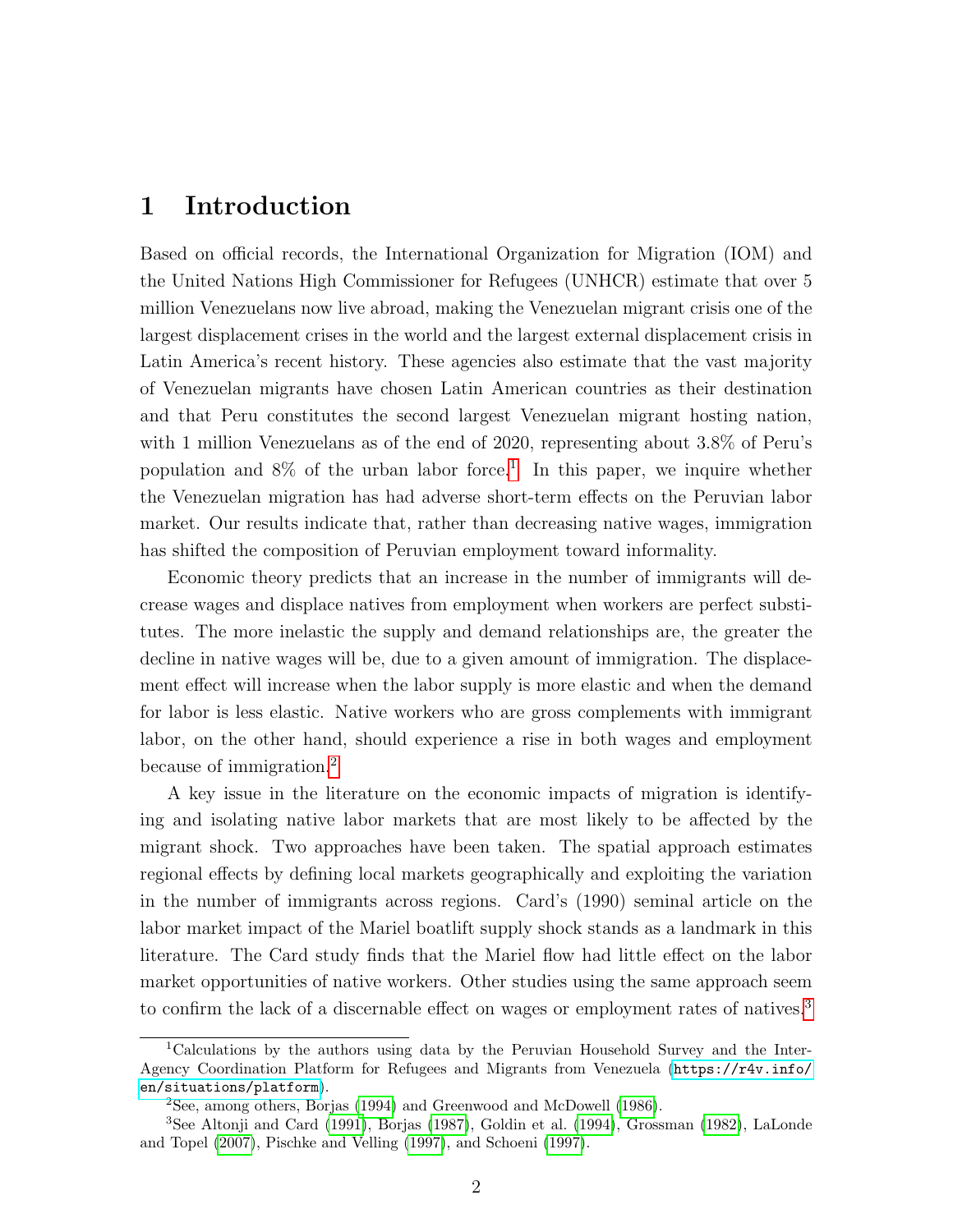This approach has since been criticized most notably by Borjas [\(1994\)](#page-32-0), Borjas et al. [\(1992\)](#page-32-2), and Borjas et al. [\(1996\)](#page-32-3), who pointed out that immigration's impact will not be observable along the geographic dimension because any incipient local effects will be diffused by the migration of native workers out of the high-immigration cities, by capital inflows into them, or by intercity trade.

In light of these problems, a growing body of literature adopted the skill-cell approach, which identifies the impact of immigration at the national level on the basis of qualification groups. This approach, pioneered by Borjas [\(2003\)](#page-32-4), uses education and labor market experience as indicators of skills and assumes that immigrants and natives belonging to the same education and experience groups are perfect substitutes. Borjas [\(2003\)](#page-32-4) finds that higher immigrant inflows between education and experience groups are negatively associated with wages of male natives, particularly for workers who did not attend college. More recent studies moved away from the educationexperience group in view of evidence on imperfect substitutability between immigrants and natives within education groups (Card [2009;](#page-33-0) Dustmann et al. [2012;](#page-34-1) Dustmann and Preston [2012;](#page-34-2) Manacorda et al. [2012;](#page-36-2) Ottaviano and Peri [2012\)](#page-36-3). Alternative criteria to define labor markets are occupations (Cohen-Goldner and Paserman [2011;](#page-33-1) Friedberg [2001;](#page-34-3) Orrenius and Zavodny [2007;](#page-36-4) Steinhardt  $2011)^4$  $2011)^4$  and combinations of occupations with district of residence and industry (Cohen-Goldner and Paserman [2011\)](#page-33-1) and with experience (Sharpe and Bollinger [2020\)](#page-36-5).

This study estimates the short-term effect of Venezuelan immigration inflows on the Peruvians' labor market outcomes using the novel Survey for Venezuelans Living in Peru (henceforth, ENPOVE) and Peru's National Household Survey (henceforth, ENAHO). We adopt a skill-cell approach and argue that immigration does not adversely affect natives' earnings but causes an intersectoral employment shift towards informal employment. We develop our conclusion in three stages. First, we use the variation of Venezuelan workers' shares within education-experience cells over time and find no significant effects of immigration on wages. Second, the analysis is extended to the level of occupations based on the observation that in Peru, immigrants and natives work in different occupational segments despite having similar education and experience. We rely on information about immigrants' former occupations, as in Friedberg [\(2001\)](#page-34-3), to address the endogeneity in occupational choice. This analysis

<sup>4</sup>While the works by Cohen-Goldner and Paserman [\(2011\)](#page-33-1), Orrenius and Zavodny [\(2007\)](#page-36-4), and Steinhardt [\(2011\)](#page-37-0) use the occupation criteria because they observe that migrants and natives are not substitutable at the education level,Friedberg [\(2001\)](#page-34-3) uses occupation to exploit a novel instrumental variable in her data: immigrants' occupations in their country of origin.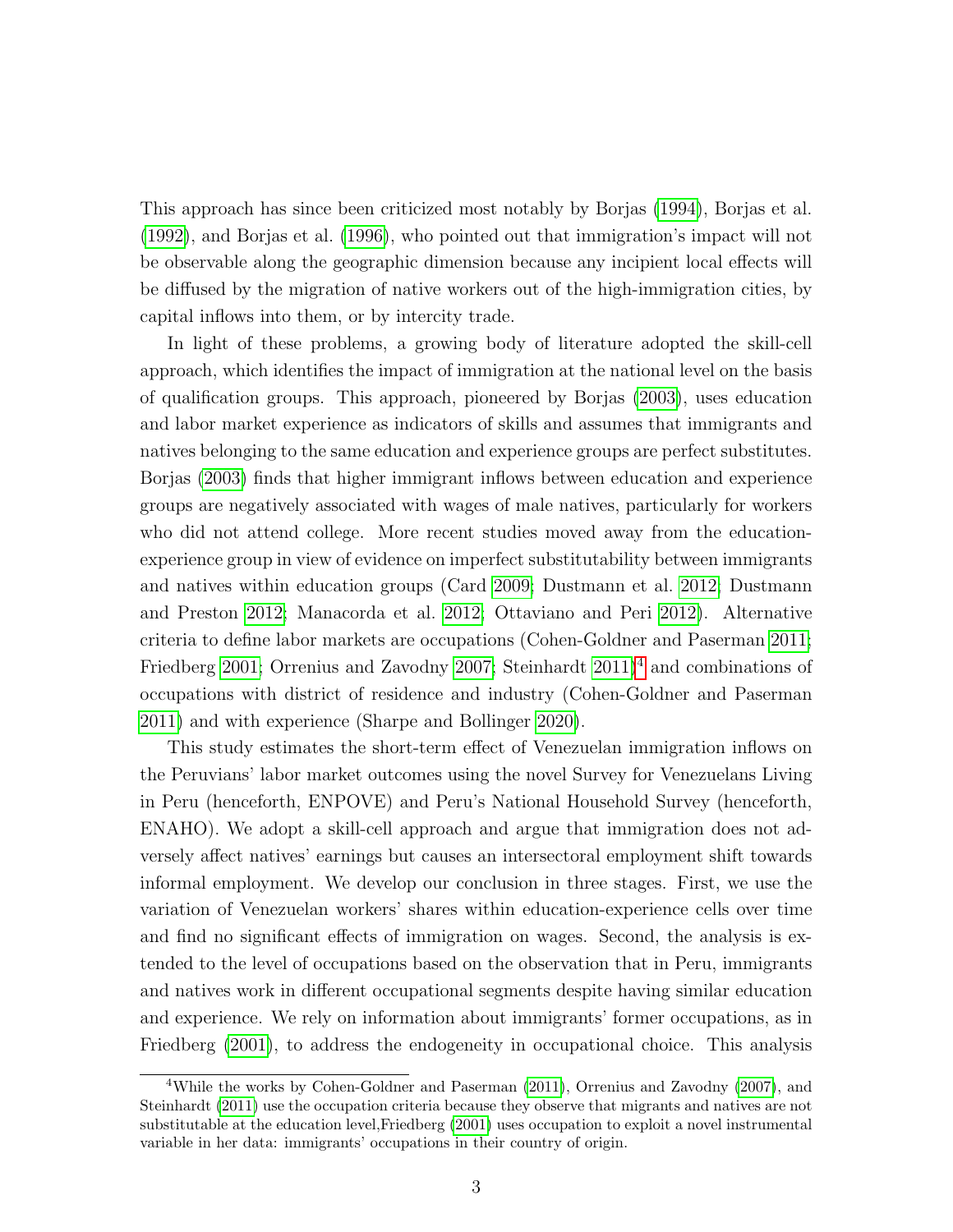confirms the null effect on wages. Third, we inquire whether the local labor market adjusted through changes in employment and find that the arrival of 10 Venezuelan workers creates informal employment for 38 Peruvians and displaces 13 Peruvians from formal jobs.

Our study offers several contributions to the literature. First, no study has used ENPOVE data even though these data have several advantages. As discussed below, the ENPOVE collected data about both regular and irregular migrants, contrasting with earlier studies that mostly relied on documented migrants.<sup>[5](#page-1-0)</sup> Restricting the foreign sample to only regular migrants might not capture the full extent of competition in the labor market. Irregular migrants not only work, but they also do so in lowpaying jobs, which raises concern about potential displacement effects for the most vulnerable natives.<sup>[6](#page-1-0)</sup>

Second, we add to the scarce literature on the effects of migration in developing countries, which usually have weaker labor markets and institutions. We are particularly interested in changes in employment composition, given the overrepresentation of Venezuelan migrants in the informal sector and the coexistence of formality and informality in the Peruvian labor market (Cisneros-Acevedo [2021;](#page-33-2) Galarza and Requejo [2019\)](#page-34-4). Empirical evidence seems to be country-dependent, with studies finding different composition changes depending on the episode under consideration. Research on migration effects in Turkey finds displacement from informal jobs toward formal jobs (Ceritoglu et al. [2017;](#page-33-3) Del Carpio and Wagner [2016\)](#page-34-5), while research in South Africa finds null effects on informal employment and a decrease in formal employment (Broussard [2017\)](#page-32-5). In Turkey, migrants were not granted work permits and thus were all employed in the informal sector, displacing native workers out of their informal jobs. Furthermore, the presence of the humanitarian sector in border cities appears to drive the increase in formal employment. On the other hand, South Africa's migration policy focused on promoting skilled labor migrants. However, the results do not support the hypothesis that immigrants in South Africa stimulate labor demand enough to mitigate the negative effect of immigration on formal sector employment. In addition, the informal sector in South Africa exhibits barriers to entry,

<sup>5</sup>Orrenius and Zavodny [\(2007\)](#page-36-4) and Carrasco et al. [\(2008\)](#page-33-4) use data describing only legal migrants while Steinhardt's (2011) data only include migrants covered by social security; Broussard [\(2017\)](#page-32-5) uses census data that do not certify the full count of illegal migrants. An exception is Sharpe and Bollinger [\(2020\)](#page-36-5), whose data contain information about both legal and illegal immigrants.

 $6$ See Böhme and Kups [\(2017\)](#page-32-6) and Kossoudji and Cobb-Clark [\(2002\)](#page-35-3) for literature on the effect of legal requirements on immigrants' access to jobs.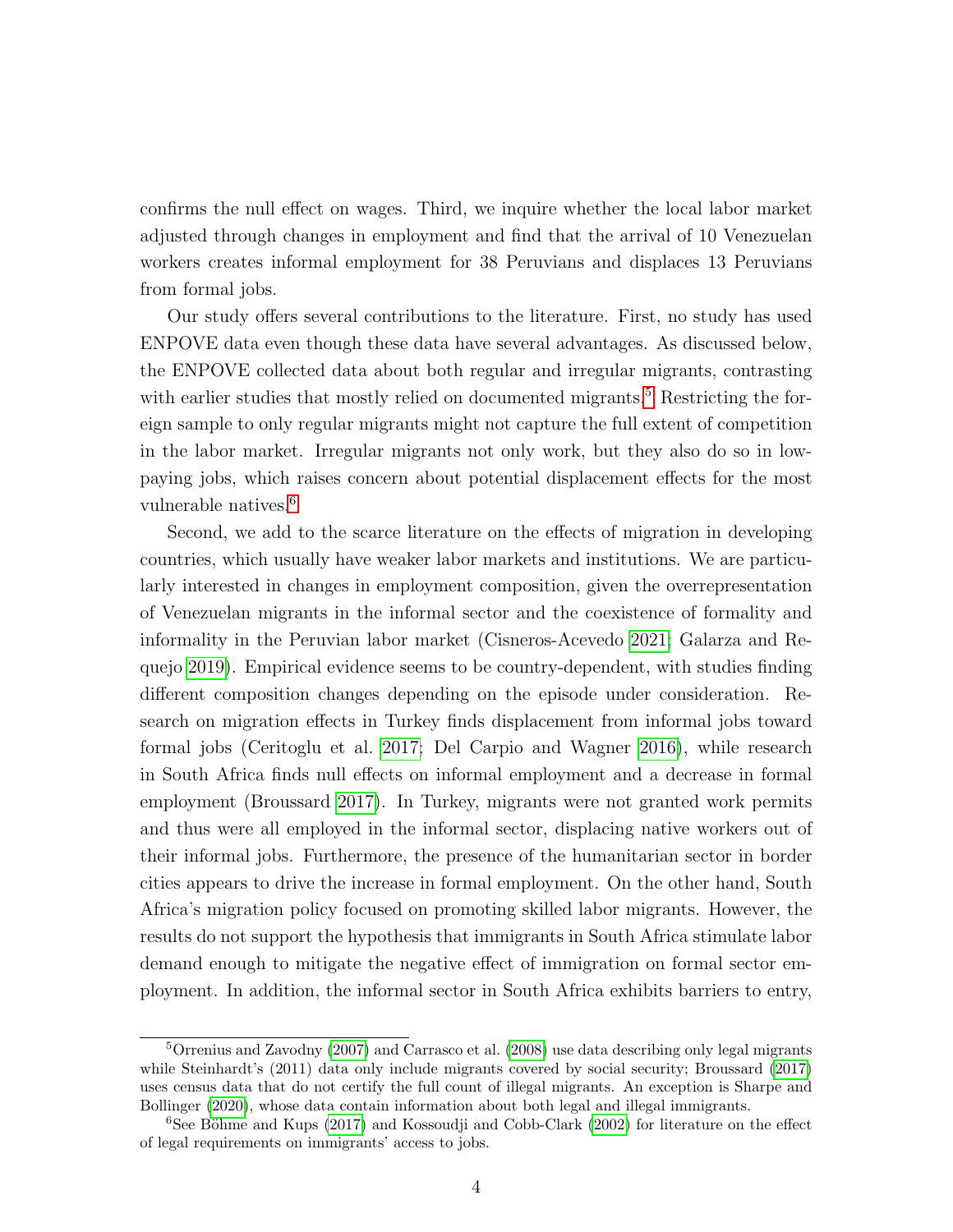a phenomenon that could plausibly explain the null effect on informal employment.[7](#page-1-0)

The case under study differs from other migration episodes both in the structure of the hosting economy and in the institutional response toward migration, factors that cannot be disregarded in understanding contradicting effects in the literature on developing economies outlined above. Specifically, Peru has a larger informal sector than some other host countries and also implemented measures to facilitate migrants' economic integration.<sup>[8](#page-1-0)</sup>. Whether migrant workers exert pressure in the formal or informal sector does not have a straightforward answer. On one hand, migrants can displace informal workers from jobs and push wages down. On the other hand, migrants can intensify dynamics of the labor market if, for instance, the informal sector is able to absorb workers that the formal sector is unable or unwilling to hire. Taking these factors into account, we analyze the impact of migration in a developing economy context not seen in previous studies, i.e., large informal economy with an open-door policy that allows migrants to be granted work authorization.

The rest of the paper is organized as follows. The next section provides background on the Venezuelan immigration in Peru. Section [3](#page-8-0) describes the data and Section [4](#page-11-0) presents some descriptive results. In Section [5,](#page-19-0) we outline our identification strategy. Section [6](#page-22-0) presents our main results, section [7](#page-27-0) provides economic interpretation to our findinds and section [8](#page-29-0) concludes.

### 2 Venezuelan Migration in Peru

The pattern of Venezuelan migration to Peru over the period 2016-2019 is presented in Figure [1.](#page-6-0) Since 2016, immigration has risen sharply as a result of the economic, social, and political crisis facing Venezuela. At the peak of the wave, 90 000 Venezuelans immigrated to Peru in a single month. Figure [1](#page-6-0) shows that, as conditions in Venezuela deteriorated, Venezuelan migrants settled in Peru instead of just passing through the country. Taking December 2016 as a benchmark, the accumulated migratory balance increased tenfold in December 2017; and multiplied by a factor of 54 and 66 in December 2018 and 2019, respectively.

<sup>7</sup>Kingdon and Knight [\(2004\)](#page-35-4) attribute the small informal sector in South Africa to potential barriers to entry in the nonagricultural informal sector.

<sup>8</sup> Informality in Turkey during Syrian migration was around 35% (Del Carpio and Wagner [2016,](#page-34-5) Table 1, p50; Ceritoglu et al. [2017,](#page-33-3) p4). Informality for males and females in South Africa was 25% and 41%, respectively, during the migration period (Broussard [2017\)](#page-32-5), Table 4, p401). Informality in Peru in 2018, the peak of the migration period, was 72% (INEI, Estadisticas).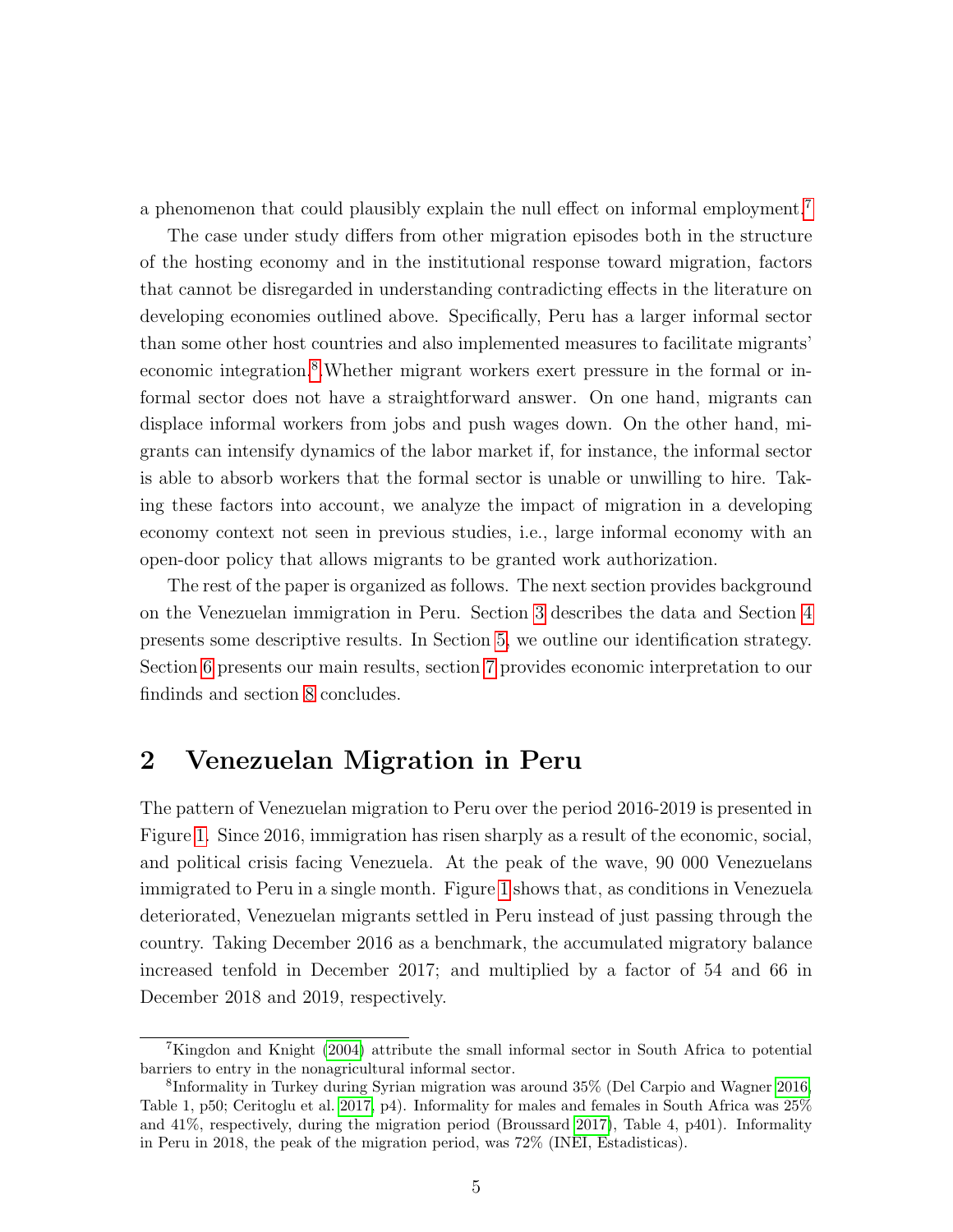<span id="page-6-0"></span>

Figure 1: Venezuelan cumulative net inflows to Peru (in thousands)

Source: Superintendencia Nacional de Migraciones in Peru.

The migration patterns in Figure [1](#page-6-0) reflect the reactions to Peru's institutional response, which had two well-defined stages. Until the end of 2018, Peru implemented an open-door policy. Peru not only allowed Venezuelans to enter the country with either identity cards or (expired) passports but also was the first country in the region to create a specific permit that regularized their migration status: the Temporary Residence Permit (PTP). This document granted Venezuelans the right to live and legally be employed in Peru for one year, with the option to renew the permit. The sudden increase in the number of entries in January 2017, July 2017, and January 2018 respond, respectively, to the PTP's creation and its two extensions.

As migration intensified, Peru made a stark restrictive shift. The first measure was the introduction of the passport requirement for anyone entering Peru from August 2018 on, which explains the drastic decrease in Venezuelan entries observed in the following month. This measure, however, was the subject of a lawsuit brought by the National Human Rights Coordinator, was initially revoked in October 2018, and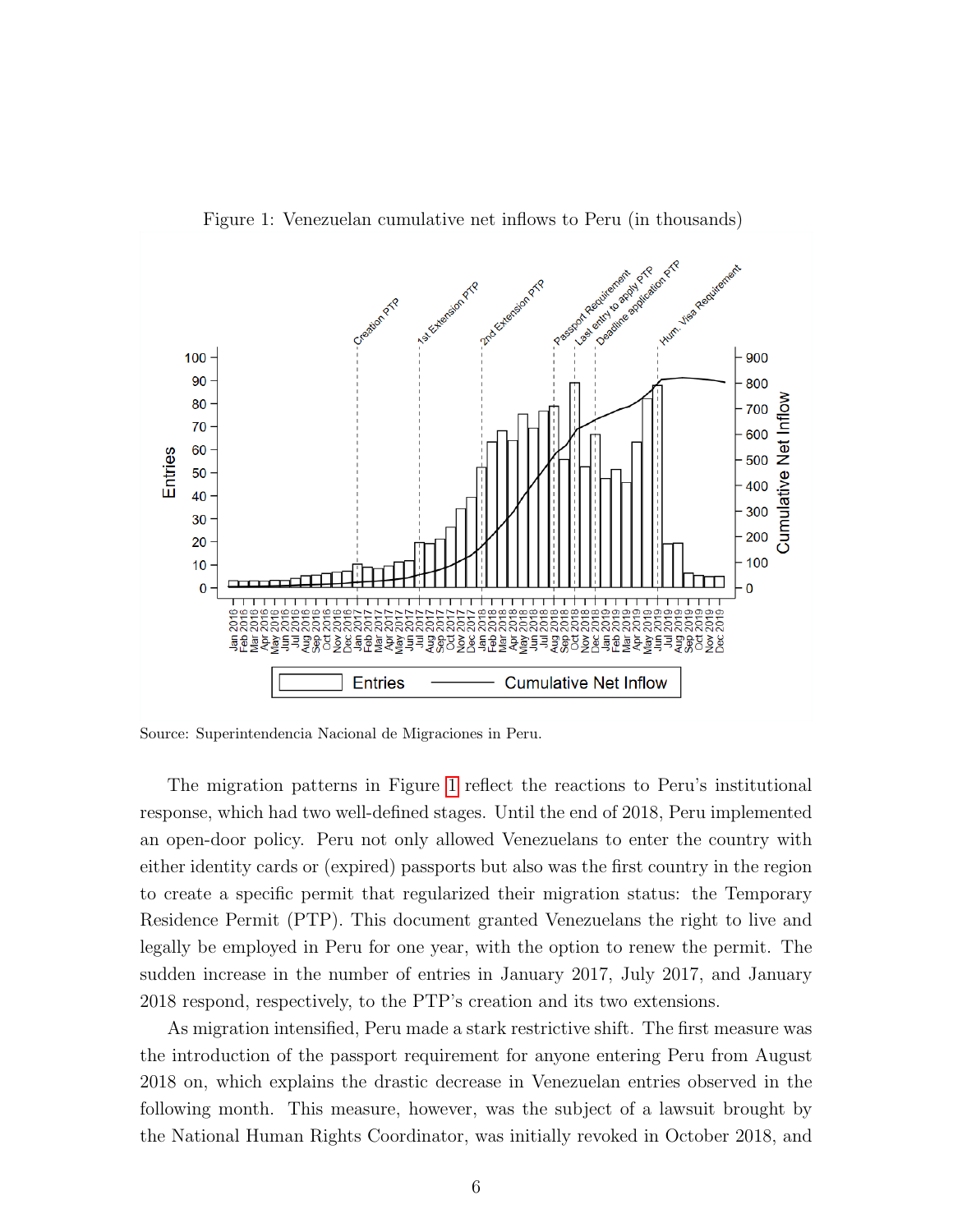then became effective again in the same month, in response to an appeal filed by the government. The second measure was establishing earlier deadlines for applying for the PTP and for entering the country in order to be eligible for the PTP, i.e. December 2018 and October 2018, respectively.<sup>[9](#page-1-0)</sup> Thus, the abrupt increase of entries in October 2018 responds to both the revoking of the passport requirement and the setting of the end of that month as the entry deadline to be eligible for the PTP. Finally, in June 2019, Peru announced the implementation of a humanitarian visa as an entry requirement. As a result of these changes in institutional arrangements, the accumulated migratory balance grew by 904% between 2016 and 2017, 438% between 2017 and 2018, and only by 22% by 2018 and 2019. This paper considers Venezuelans who arrived in the period 2016-2018, in which Peru exhibited a lenient policy towards Venezuelan immigration.

The Venezuelan migration is distinct from other episodes studied in the literature in that the profile of migrants varied across receiving countries, as well as over time within countries. The reports of the IOM Displacement Tracking Matrix (DTM) for countries in Latin America and the Caribbean indicate that Venezuelans who migrate to the Andean countries (including Peru) are less educated than those who migrate to Central America and the Southern Cone of America. It follows that, due to their socioeconomic profile, the first group make part of their trip by bus, boat, and/or foot, while the latter group were able to make all or part of the trip by plane.[10](#page-1-0)

Our data exhibits such variation in the period of analysis. Whereas 31% of Venezuelan migrants who entered in the first quarter of 2016 hold a bachelor's degree, that percentage drops to 23% and 18% for those who entered Peru in the last quarter of 2017 and 2018, respectively. Consistent with this pattern, travel by air was far more common among Venezuelan migrants arriving in Peru in 2016 relative to their peers arriving in 2018 (32% and 4%, respectively). Almost nine out of ten migrants arriving in 2018 traveled by bus, whereas among those arriving in 2016, only half did so. In Section [6,](#page-22-0) we rely on this variation of migrant profiles to identify the causal effect of migration flows on native labor market outcomes.

 $9$ The previous PTP application deadline was June 2019, and the deadline for entering the country was December 2018 (Supreme Decree 007-2018-IN).

<sup>&</sup>lt;sup>10</sup>The Displacement Tracking Matrix  $(DTM)$  are surveys of people over 18 years old that are carried out at border points and destination cities. See Reports in <https://dtm.iom.int/reports.>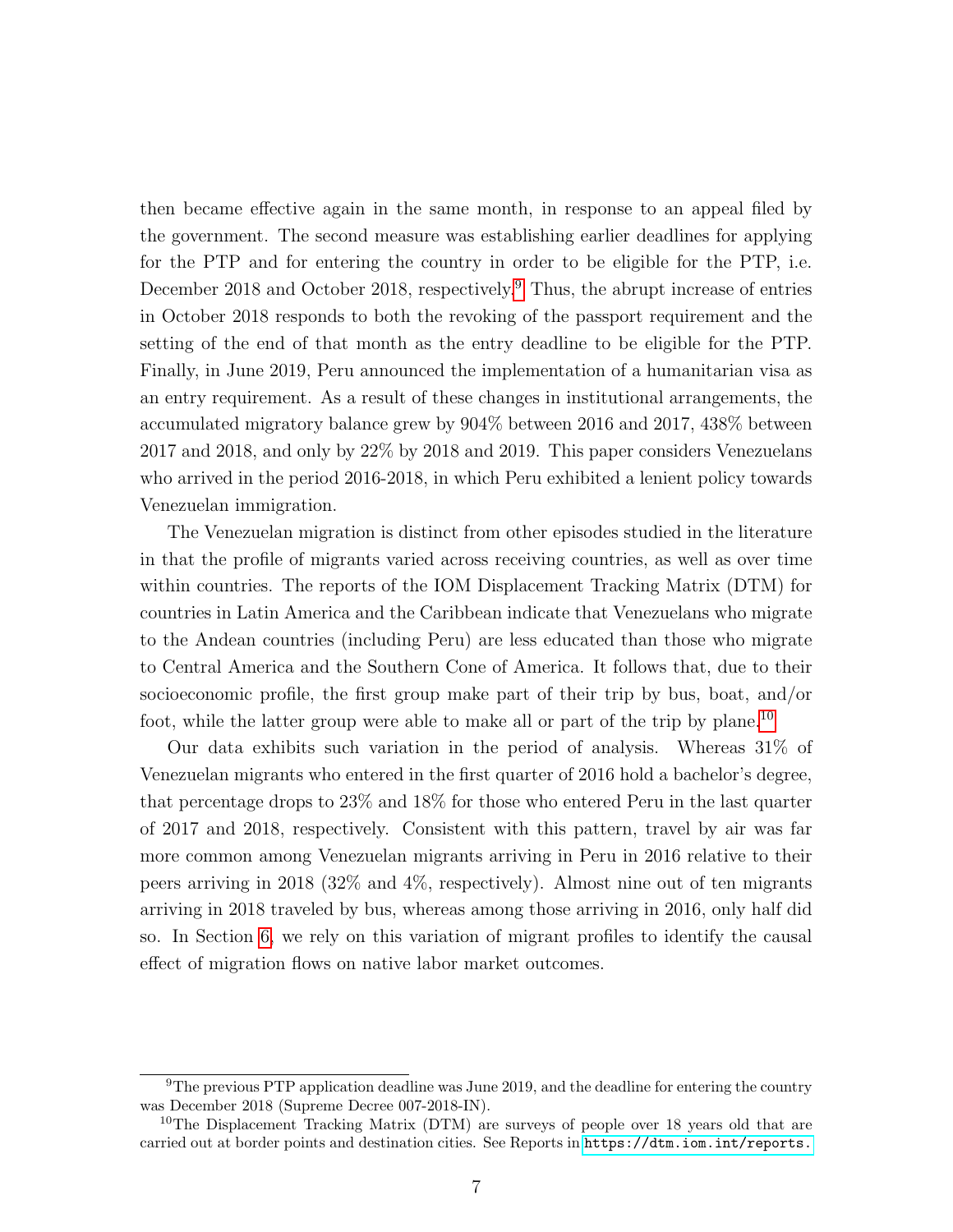#### <span id="page-8-0"></span>3 Data

Our data are drawn from two different surveys. First, the 2016, 2017 and 2018 ENAHO Surveys, divided into quarterly subsamples.<sup>[11](#page-1-0)</sup> Second, the ENPOVE Survey, which was implemented in the last quarter of 2018 and captures information about a random sample of 9,847 Venezuelan immigrants living in the cities with the largest numbers of immigrants (Lima and Callao, Tumbes, Trujillo, Cusco, and Arequipa). Taken together, these cities host 85% of all Venezuelan immigrants in Peru, and thus, this survey is representative of Venezuelan immigrants in the country (INEI [2019\)](#page-35-5). Our main sample used for estimation is men aged 17-64 who are employed with positive wages in urban labor markets, although we also provide results for samples that include women.<sup>[12](#page-1-0)</sup> We further restrict the native sample to individuals born in Peru, and we calculate the number of natives and immigrants by expanding the ENAHO and ENPOVE with their sampling weights.

ENPOVE data offer several advantages compared with data used in other migration studies. First, the data consist of both documented and undocumented Venezuelans. This inclusion is relevant in developing economies where informal employment is widespread and represents an available alternative to avoid institutional barriers to formal employment (Blouin [2019\)](#page-31-1).<sup>[13](#page-1-0)</sup> In this context, irregular migrants are inclined toward informal employment and thus increase the risk of displacement for natives employed in that sector. Second, ENPOVE data capture information about Venezuelans who stayed in Peru at least until the last quarter of 2018. Thus, we arrive at a more precise count of migrants than do studies relying on data of Venezuelan migration flows, which could skew the actual counts due to multiple entries and exits as well as the overlooking of migrants who enter through unofficial points. Third, ENPOVE data capture the former occupation migrants had in Venezuela, which allows us to account for the endogeneity of occupational choices in Peru in our analysis based on occupations. Finally, Venezuelans captured in ENPOVE represent the early stage of

<sup>&</sup>lt;sup>11</sup>Our quarterly subsamples were prepared by INEI on request. They differ from the downloadable files at INEI's microdata library in two aspects. First, they include variables for informality and imputed earning as well as work hours. Second, they include missing records that were recovered throughout the year.

<sup>12</sup>Women are excluded in the main sample because they face more periods of inactivity or unemployment, such that the correspondence between their potential and effective experience tends to collapse.

<sup>&</sup>lt;sup>13</sup>In our data, only 2.2% of Venezuelans report not having registered at an official entry point (undocumented migrants). However, we believe this figure is underestimated because of fear of deportation.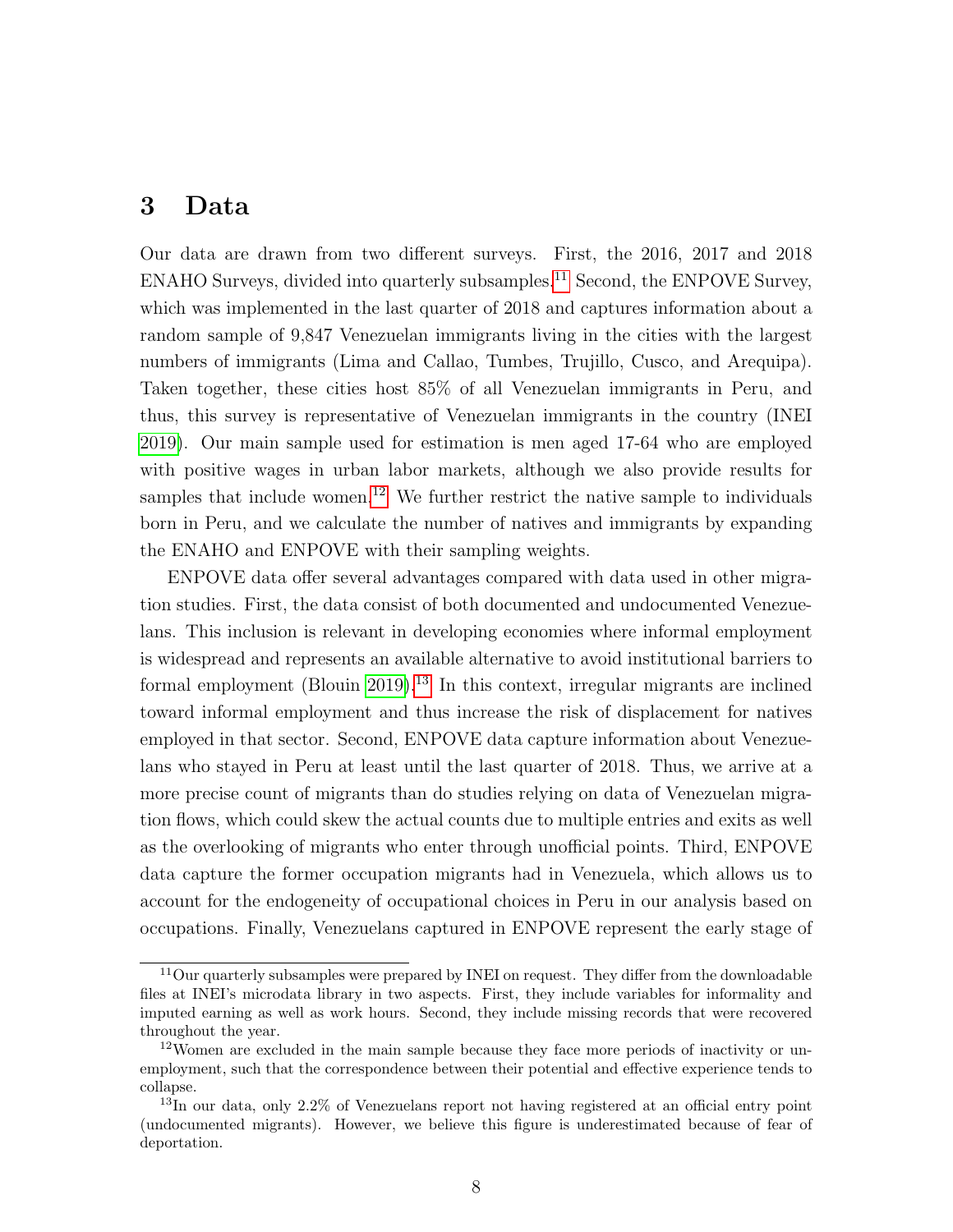the Venezuelan migration in Peru. Most of them arrived between 2016 and 2018, a period in which Peru had a receptive response toward migrants in terms of entry and work permits (PTP). Thus, our immigrant sample represents a labor supply shock composed of an immigrant population equally eligible for work permits.

However, our data are not exempt from limitations. ENPOVE data capture information about Venezuelans in Peru at just a single point of time: the last quarter of 2018. Ideally, we would have repeated cross-sections for both locals and migrants, as most studies using the skill-cell approach do. These ideal data allow researchers to obtain counts of locals and migrants at different points of time. We use date of arrival to assign migrants to quarters between 2016 and 2018 to circumvent that limitation. Counts in every quarter are then obtained from the created cross-section samples.<sup>[14](#page-1-0)</sup> Date of birth is used to calculate migrants' ages at every quarter, and we assume that the educational level they report at the Survey time is the same educational level they had at the time of their arrival in Peru.[15](#page-1-0) Thus, the variability in immigration across cells and time in the analysis based on education and experience is given by changes in the population and age structure of migrants.

The single-cross section nature of ENPOVE data imposes more restrictions in the analysis based on occupations. The assumption that immigrants' occupations remain time-invariant after arriving in Peru is implausible. The prevalence of informal employment in the Peruvian labor market, as well as Peruvians and Venezuelans sharing the same language, facilitate occupational mobility. Thus, we follow Friedberg [\(2001\)](#page-34-3) and adopt a first difference approach by setting the first quarter of 2016 as the baseline period (in which migration is set to zero) and the last quarter of 2018 as the period in which migration occurs.[16](#page-1-0)

Logs of deflated gross monthly wages for all workers with positive wages are used to measure earnings. We deflate earnings using the Consumer Price Index with the base period being 2009. Informal employment is defined following INEI's criteria as described in Cuenta Satélite de Economía informal 2007-2016. Employers and self-

<sup>&</sup>lt;sup>14</sup>In Appendix A, we compare the number of migrants in every quarter calculated with ENPOVE and the administrative data on net migration flows provided by the Superintendencia Nacional de Migraciones. We find that the trends are similar, and we take this as a proof that our migrant counts are a close approximation of the stock of migrants living in Peru at different quarters.

 $15$ Raw data indicate that less than 1% of Venezuelans are enrolled in the Peruvian education system, which makes realistic our assumption that immigrants' education level has remained invariant between their arrival time and the Survey time.

<sup>&</sup>lt;sup>16</sup>The presence of immigrants in Peru was negligible at the beginning of 2016. In our sample, less than 4% of Venezuelans had arrived in Peru by that date.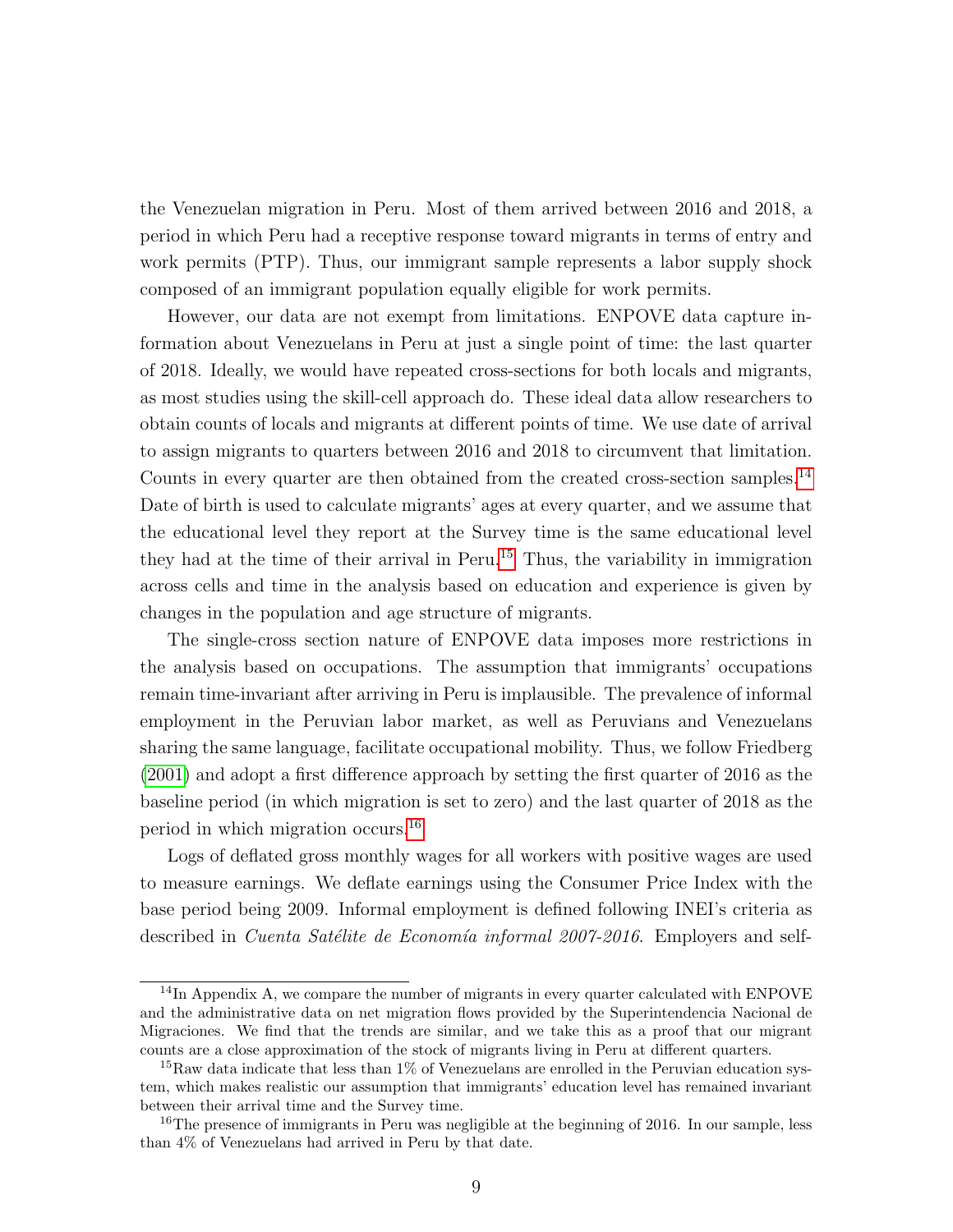employed workers whose business units belong to the informal sector, wage earners without employer-financed social security, and unpaid family workers are all labeled as informal workers.

For the analysis based on education and experience, we classify persons into four distinct education groups: persons who are high school dropouts, high school graduates and persons with some technical education, technical education graduates and persons with some college, and college graduates.<sup>[17](#page-1-0)</sup> As is customary in this literature, we calculate potential experience based on educational attainment. It is assumed that workers without a high school diploma enter the labor market at 14, high school graduates and persons with some technical education enter the labor market at 17, technical education graduates and persons with some college enter the labor market at 19, and those with a college degree enter the labor market at 23.[18](#page-1-0)

To construct our measure of immigration in the analysis based on education and experience, we combine ENAHO and ENPOVE data and create ratios of immigrants to total employment for every quarter and cell. We limit the sample to persons who have 1-40 years of potential experience and group workers into 5-year experience groups (i.e., 1-5 years of potential experience, 6-10 years, etc.). We end up with 384 observations, which represent the different combinations between education, experience, and time (4 education groups, 8 experience groups, and 12 quarters).

The analysis based on occupation groups relies on the civilian sample that is employed with a valid occupational code. We define occupations by using a two-digit code, based on the 1988 International Standard Classification of Occupations (ISCO-88). These occupational groups capture the set of occupations for which immigrants who report working in a particular occupation are likely to be substitutable for natives, and thus these groups address bias arising from the possibility that natives change occupations in response to inmigration.<sup>[19](#page-1-0)</sup> In this analysis, we rely only on ENPOVE data to construct our immigration variable, which is given by the number

<sup>&</sup>lt;sup>17</sup>Educational degrees in Peru and Venezuela do not share the same denominations. In Appendix B we present the recoding of Peruvian and Venezuelan educational categories.

<sup>18</sup>We use ENAHO 2018 to calculate the age of labor market entrance in a sample of recent graduate individuals younger than 40 and who live in urban areas.

<sup>19</sup>Alternative aggregations may not accurately capture competition between workers in a cell. For instance, if we define cells using 3-digit occupational codes, we would be assuming that metallurgical engineers (224) and mining engineers (225) do not compete. Using 1-digit occupational codes assumes that physicians and accountants compete as both are in the same major group, number 2. Two-digit codes aggregate both kinds of engineers under code 22 but separate physicians (code 23) from accountants (code 25).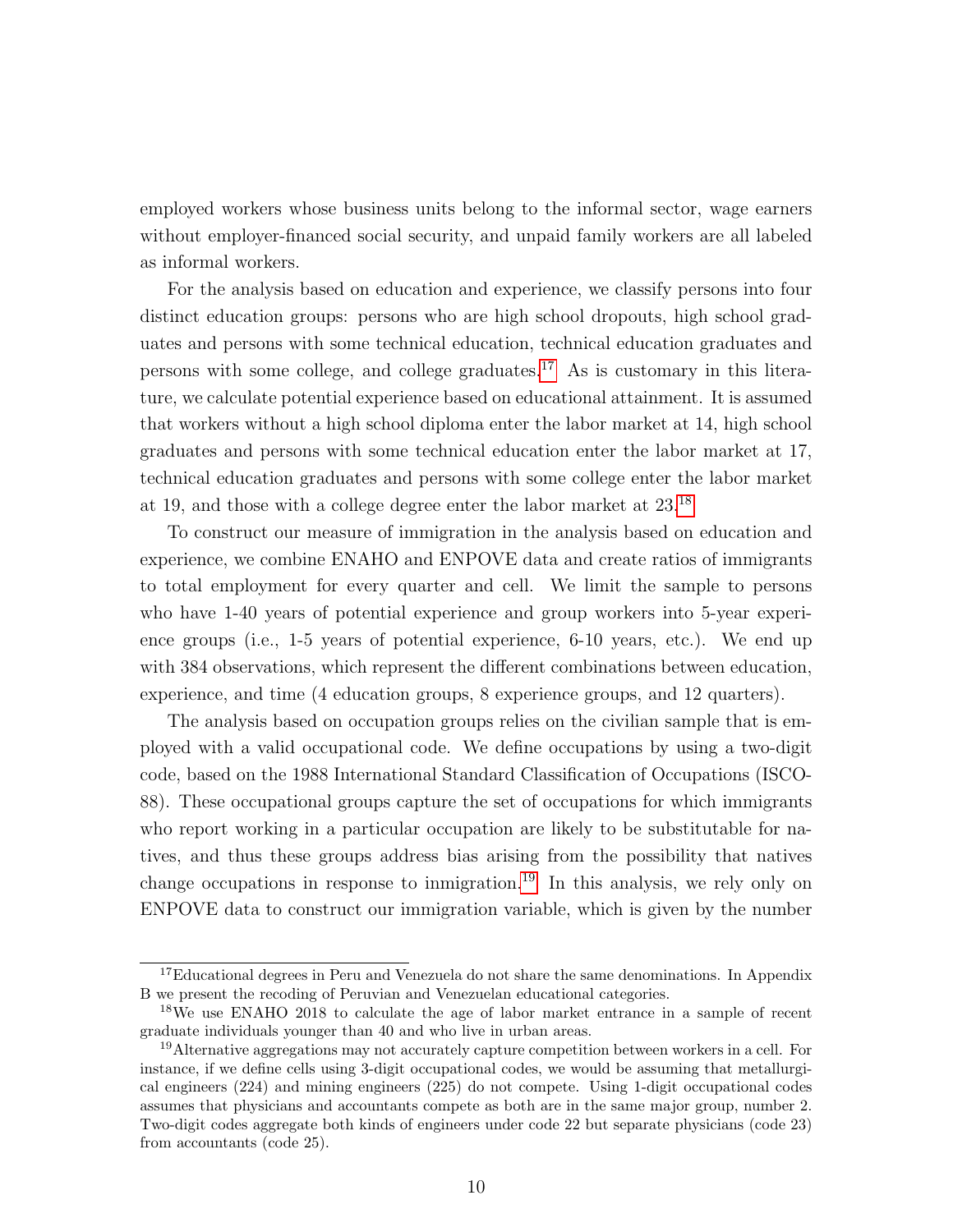of migrants employed in each occupation in the last quarter of  $2018<sup>20</sup>$  $2018<sup>20</sup>$  We have valid data for 60 occupations in both periods.

#### <span id="page-11-0"></span>4 Descriptive Results

Table [4](#page-11-1) describes the native sample, extracted from ENAHO, and the immigrant sample, extracted from ENPOVE.

<span id="page-11-1"></span>

| Table 1: Descriptive Statistics       |           |             |  |
|---------------------------------------|-----------|-------------|--|
|                                       | Peruvians | Venezuelans |  |
| Age                                   | 38.27     | 31.36       |  |
|                                       | (11.29)   | (8.15)      |  |
| Years of experience                   | 19.69     | 12.11       |  |
|                                       | (11.37)   | (8.39)      |  |
| Monthly wages                         | 995.64    | 880.32      |  |
|                                       | (999.55)  | (435.26)    |  |
| % who at least finished high school   | 78.48     | 82.19       |  |
| % Some years post-secondary education | 44.44     | 51.89       |  |
| % Informality to Workforce ratio      | 59.56     | 87.56       |  |
| Observations                          | 4,001     | 3,594       |  |

Shown are sample means (standard deviations). Monthly wages are workers' gross income expressed in 2009 PEN (local currency). Informality in ENPOVE is calculated only for salaried workers. A Venezuelan worker is an informal worker if she is a salaried employee without contract. Samples include individuals in the last quarter of 2018 and in the education-experience analysis.

The average immigrant is, on average, younger and therefore has less labor market experience than the average native. The most notable characteristic of the Venezuelan immigrants is their high level of education. Over 83 percent of male Venezuelan immigrants had completed high school, and 54 percent had at least some years of postsecondary education. The share of Peruvian high school graduates, on the other hand, is 79 percent, and only 45 percent of Peruvians had some years of postsecondary education. Furthermore, despite immigrants being more educated than natives, they have worse labor market outcomes. For example, the share of workers with an informal

<sup>20</sup>Using a ratio to measure immigration requires relying on two different sources to construct both the endogenous dependent and instrument variables (ENPOVE for numerator and ENAHO for denominator). We did not find the instrument to be relevant when we use two different surveys to construct the immigration variable as a ratio. On the other hand, measuring immigration in levels requires using only ENPOVE data and yields a relevant instrument.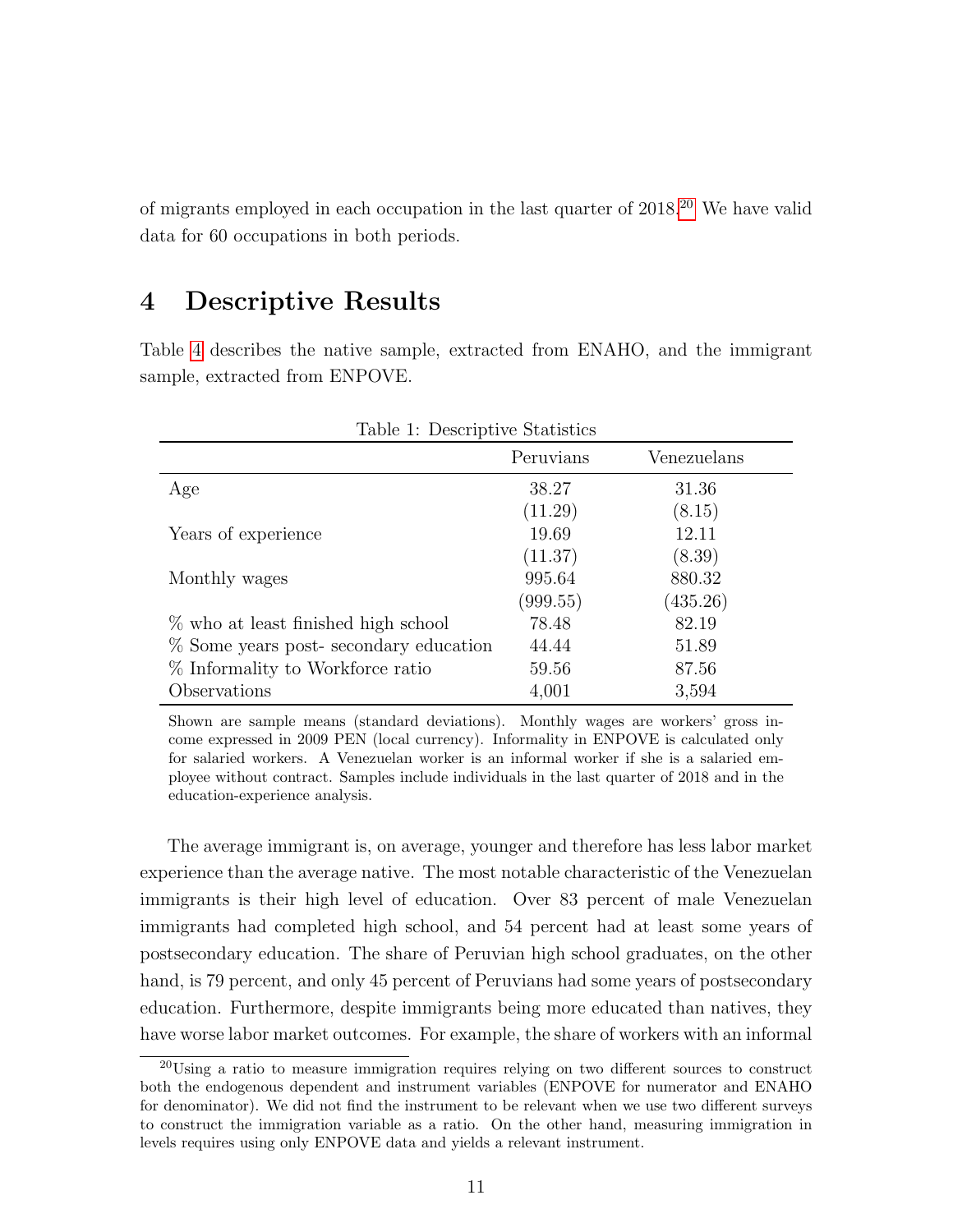job is higher for the group of Venezuelans compared to that of natives. Accordingly, monthly wages are lower within the group of Venezuelans.

Figure [2](#page-12-0) illustrates the evolution of immigrant labor supply shocks over time for different groups of education-experience and selected quarters between 2016 and 2018. Each panel within Figure [2](#page-12-0) corresponds to a group of education and experience classification described above. Panel A presents data for the lowest educational group. As we progress through Panels B-D, the level of education increases.

<span id="page-12-0"></span>

Figure 2: The share of immigrants in the employed workforce over time

Notes: Each panel presents the average male immigrant share across potential experience groups in the corresponding education group. Panel titles have been simplified to facilitate visibility (Panel B includes persons with some technical education and Panel C includes persons with some college). Selected quarters are shown for the period 2016-2018. We use the midpoint of each potential experience group to illustrate the trends in immigrant shares across groups.

In 2016 and the first quarter of 2017, the immigrant share was similar across experience groups. In 2018, immigrant share was high for less experienced skill groups but low for groups with more experience. There is one notable difference across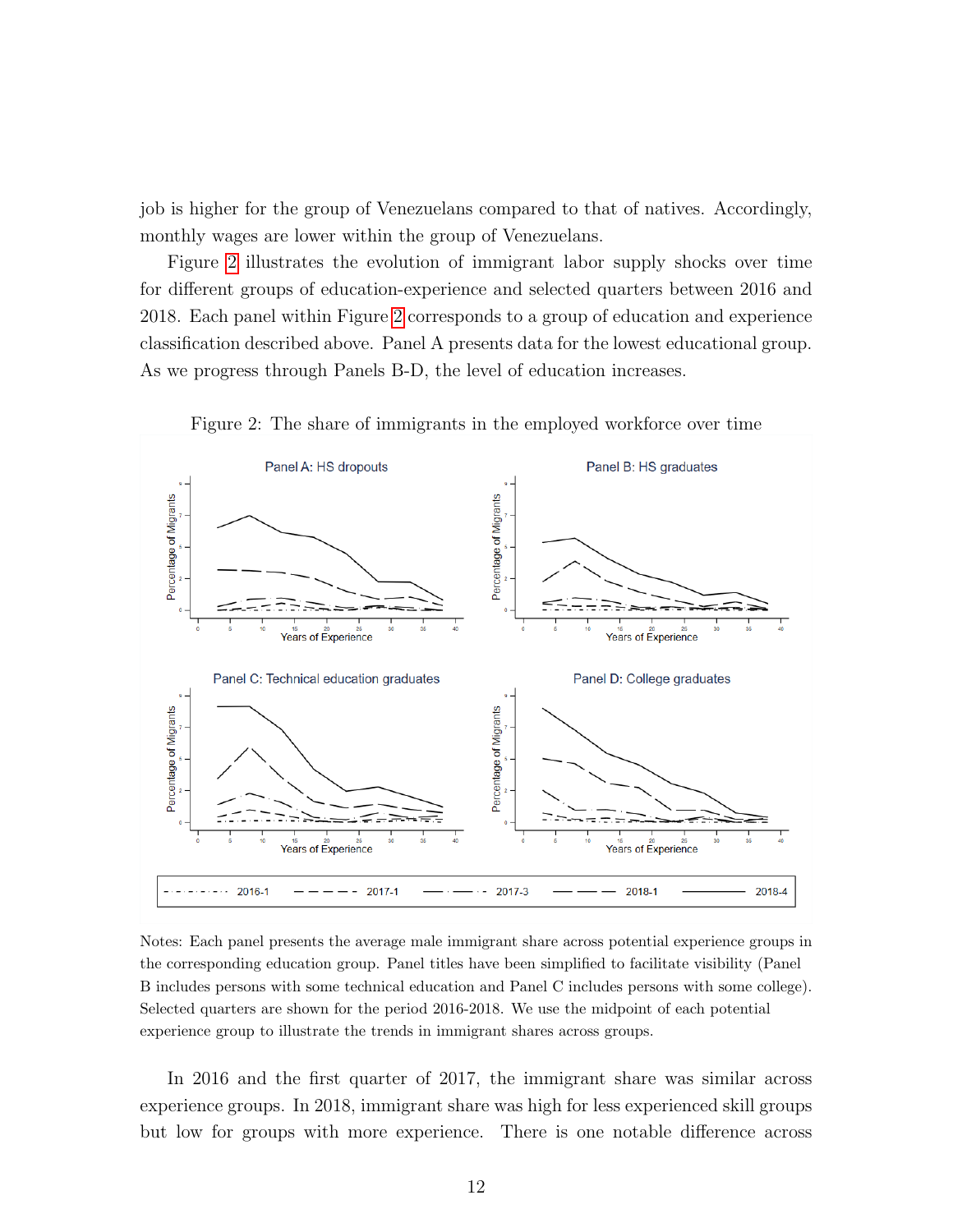the four panels: immigrants comprise a significantly larger share of highly educated workers, particularly within younger groups. In Panels C and D, immigrants made up 8% of the overall labor supply for workers with less than 5 years of experience. While younger workers appear to compete the most with immigrants regardless of education group, immigrants comprise only 6% and 5% of inexperienced high school dropouts (Panel A) and high school dropouts (Panel B), respectively. Another difference across the four panels is that, as workers age, the share of migrants diminishes consistently for the least educated (Panels A and B). However, the share of migrants for the most educated workers has a shift among the oldest workers within these groups (Panels C and D). The shift occurs for workers within 25 and 30 years of experience for both groups.

The validity of using education and experience to define labor markets hinges on the assumption that for a given education group, immigrants and natives with similar levels of experience are closer substitutes than immigrants and natives who differ in their experience. One way to test this assumption is by investigating whether natives and immigrants with similar education levels work in different occupational segments, an approach also taken, for example, by Borjas [\(2003\)](#page-32-4), Manacorda et al. [\(2012\)](#page-36-2), and Steinhardt [\(2011\)](#page-37-0).

We use the Duncan index (Duncan and Duncan [1955\)](#page-34-6) of dissimilarity to compare native and migrant occupational distributions, holding education constant. This index captures the proportion of either group that would need to change occupations to make the two distributions equal. The index goes from 0 to 1, taking the value of 0 when immigrants and natives have identical occupational distributions, and taking the value of 1 when the two groups are segregated in completely different occupations. Thus, the smaller the index, the more similar the occupational distributions and the higher the substitutability.

We classify workers into 2-digit occupation codes, aggregate workers into ten-year experience bands, and restrict the analysis to workers in nonmilitary occupations. Table [2](#page-14-0) reports the calculated index for each of the education groups.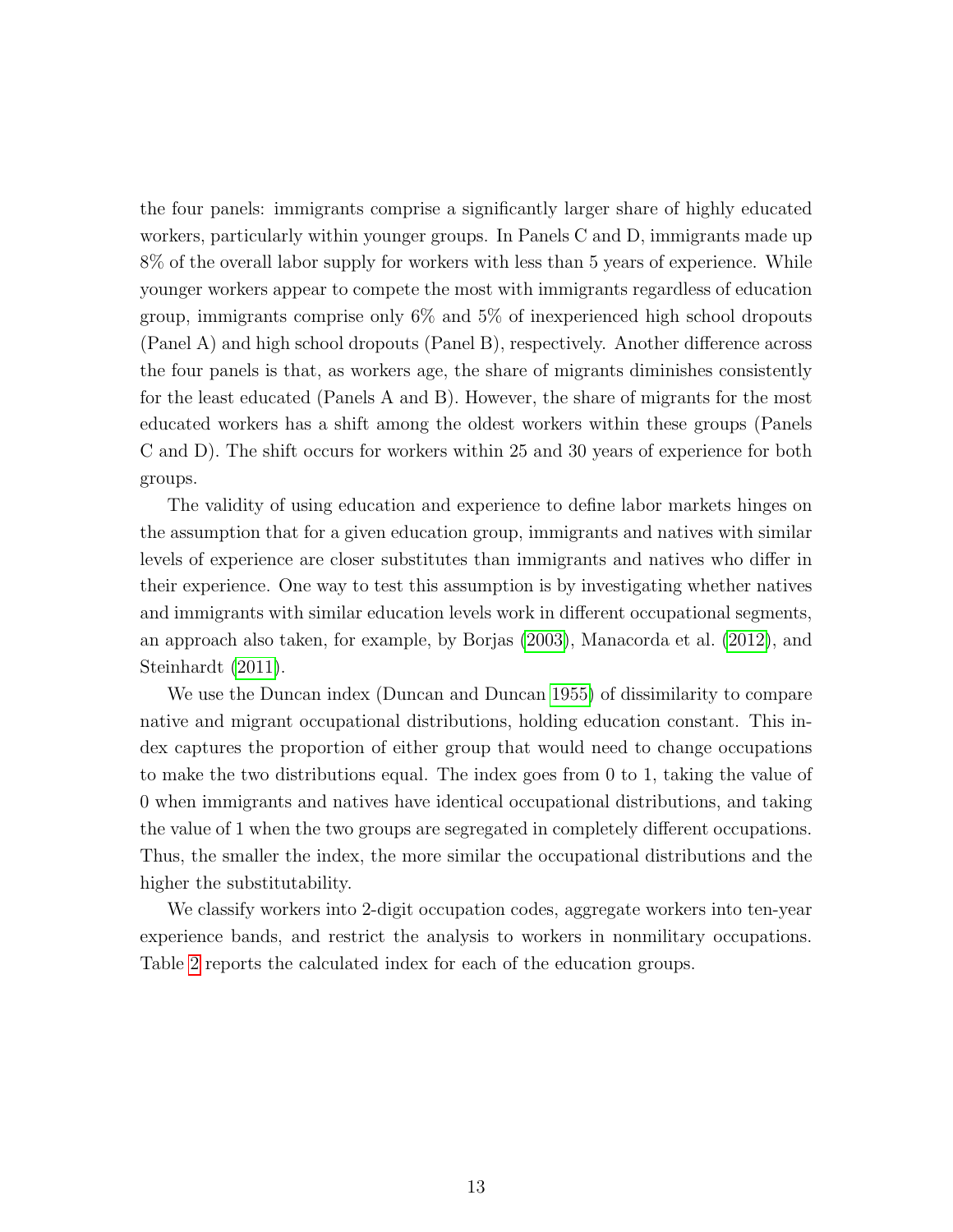<span id="page-14-0"></span>

| Education-experience          | Experience of corresponding immigrant group |               |               |               |  |
|-------------------------------|---------------------------------------------|---------------|---------------|---------------|--|
| of native groups              | $1-10$ years                                | $11-20$ years | $21-30$ years | $31-40$ years |  |
| High school dropouts          |                                             |               |               |               |  |
| $1-10$ years                  | 0.525                                       | 0.443         | 0.485         | 0.607         |  |
| $11-20$ years                 | 0.505                                       | 0.399         | 0.488         | 0.598         |  |
| $21-30$ years                 | 0.56                                        | 0.437         | 0.468         | 0.565         |  |
| $31-40$ years                 | 0.547                                       | 0.394         | 0.418         | 0.5           |  |
| High school graduates         |                                             |               |               |               |  |
| $1-10$ years                  | 0.366                                       | 0.325         | 0.356         | 0.618         |  |
| $11-20$ years                 | 0.461                                       | 0.324         | 0.346         | 0.596         |  |
| $21-30$ years                 | 0.484                                       | 0.335         | 0.346         | 0.608         |  |
| $31-40$ years                 | 0.422                                       | 0.341         | 0.336         | 0.589         |  |
| Technical education graduates |                                             |               |               |               |  |
| $1-10$ years                  | 0.446                                       | 0.538         | 0.478         | 0.742         |  |
| $11-20$ years                 | 0.527                                       | 0.61          | 0.557         | 0.672         |  |
| $21-30$ years                 | 0.443                                       | 0.533         | 0.495         | 0.677         |  |
| $31-40$ years                 | 0.545                                       | 0.602         | 0.563         | 0.675         |  |
| College graduates             |                                             |               |               |               |  |
| $1-10$ years                  | 0.741                                       | 0.724         | 0.769         | 0.854         |  |
| $11-20$ years                 | 0.681                                       | 0.663         | 0.704         | 0.764         |  |
| $21-30$ years                 | 0.769                                       | 0.726         | 0.772         | 0.899         |  |
| $31-40$ years                 | 0.765                                       | 0.695         | 0.734         | 0.826         |  |

Table 2: Duncan index of dissimilarity for Peruvians and Venezuelans

Notes: The index is calculated separately for each pair of native and immigrant groups. Panel titles have been simplified to facilitate visibility (Panel B includes persons with some technical education and Panel C includes persons with some college)

Source: ENAHO (2018-IV) and ENPOVE.

For all education-experience cells, the indices are in the region 0.32-0.89, implying that between 32% and 89% of immigrants (or natives) would have to change jobs to equalize the occupational distribution of employment. These values are much higher than those reported in studies concluding that migrants and natives are substitutes within education and experience cells (Breunig et al. [2017\)](#page-32-7) and within education and age cells (Manacorda et al. [2012\)](#page-36-2), suggesting that it is not implausible to think of Peruvians and Venezuelans as being imperfect substitutes within education-experience cells

Consider the group of native workers who are high school dropouts and have fewer than ten years of experience. The index of dissimilarity with immigrants who have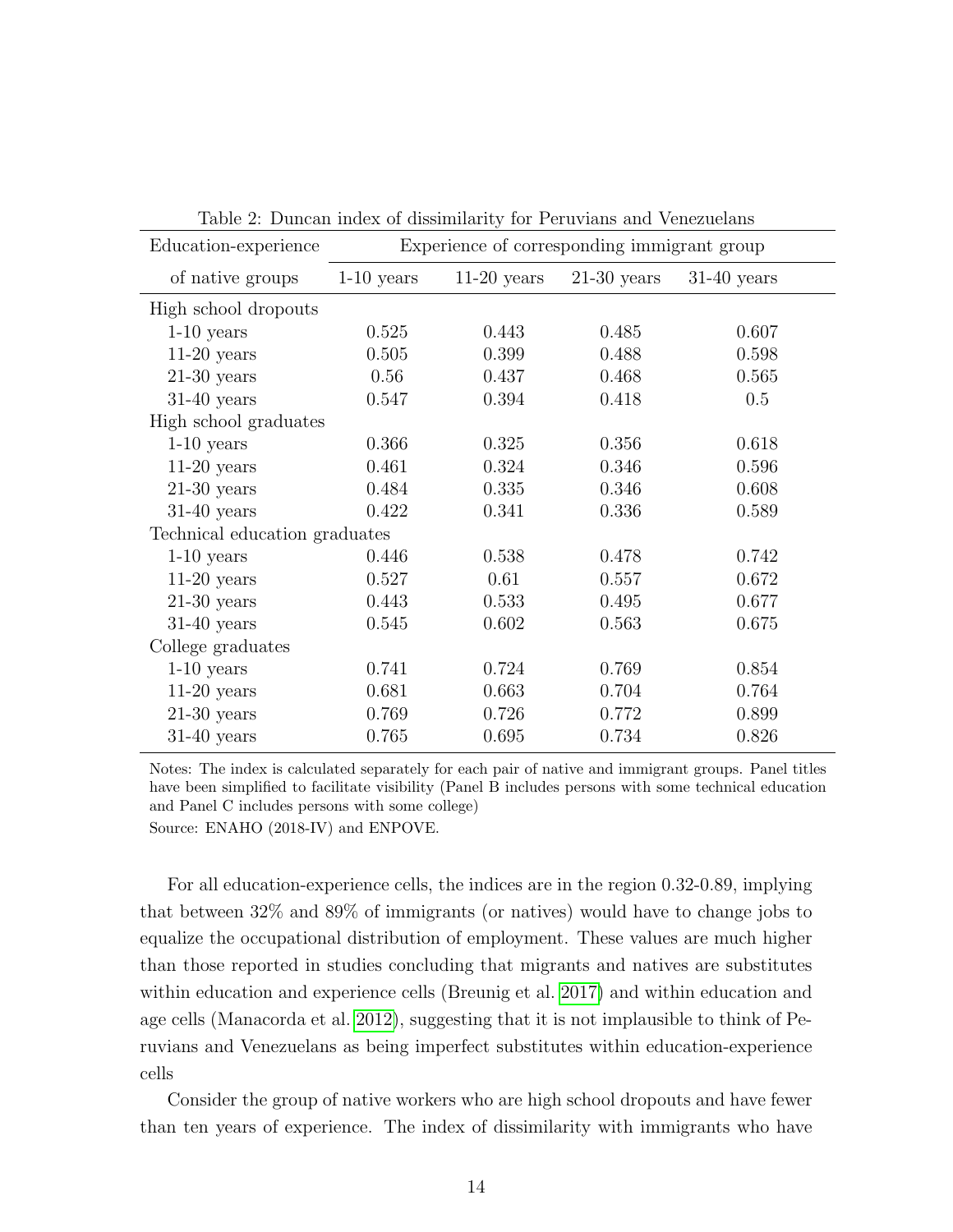the same experience is 0.525. This index decreases to 0.44 for immigrants who have 11 to 20 years of experience, and to 0.485 for immigrants with 21 to 30 years. Similarly, consider the native workers who have technical education or some years of university education and have 31 to 40 years of experience. The index of dissimilarity with immigrants who have the same experience is 0.675, but this index falls to 0.60 for immigrants who have 11 to 20 years of experience, to 0.563 for immigrants who have 21-30 years, and to 0.545 for immigrants who have less than 10 years. In sum, the occupation distributions of immigrants and natives with different experience levels are generally more similar than the distributions of immigrants and natives with the same levels of experience.

The results suggest a degree of imperfect substitutability between immigrants and natives within education-experience skill groups. One factor that may prevent immigrants from finding jobs that match their qualifications is the inadequate transferability of their educational attainment in the host country (Brücker et al.  $2021$ ; Pecoraro and Wanner [2019\)](#page-36-6). In our data, only 3.5% of Venezuelans with a college degree have had their credentials recognized in Peru. The prevalence of informality also plays a role in education being an imperfect proxy for overall skill level. This sector generally does not require high levels of qualifications, which makes over-education incidence more severe among informal workers (Chua and Chun [2016;](#page-33-5) Vivatsurakit and Vechbanyongratana [2021\)](#page-37-1). In our case study, an informal job seems to be a desirable option for Venezuelans as a means to gain work schedule flexibility and avoid payroll taxes in formal employment (Blouin [2019;](#page-31-1) Blouin and Freier [2019;](#page-32-9) Cabrera et al. [2019\)](#page-33-6).

Based on the lack of substitutability between natives and migrants presented in Table [2,](#page-14-0) we join the literature that uses alternative ways to define labor markets and adopt the skill cell approach using occupation groups.<sup>[21](#page-1-0)</sup> In doing so, we create a more homogenous market, in which natives and immigrants are more substitutable. Lebow [\(2021\)](#page-36-7) documents high migrant-native substitutability along the occupation dimension and low substitutability across education groups for Venezuelan migrants in Colombia, supporting our analysis based on occupations. Table [3](#page-16-0) reports the one-digit occupational distribution of native and immigrant workers.

<sup>21</sup>The inadequacy of the classic skill-cell approach in developed economies has already been documented (Sharpe and Bollinger [2020;](#page-36-5) Steinhardt [2011\)](#page-37-0). These studies argue that an identification strategy based on formal education leads to biased results in labor markets characterized by a high relevance of formal qualifications combined with low rates of recognition of foreign qualifications, discrimination against migrants, and downgrading for immigrants upon arrival.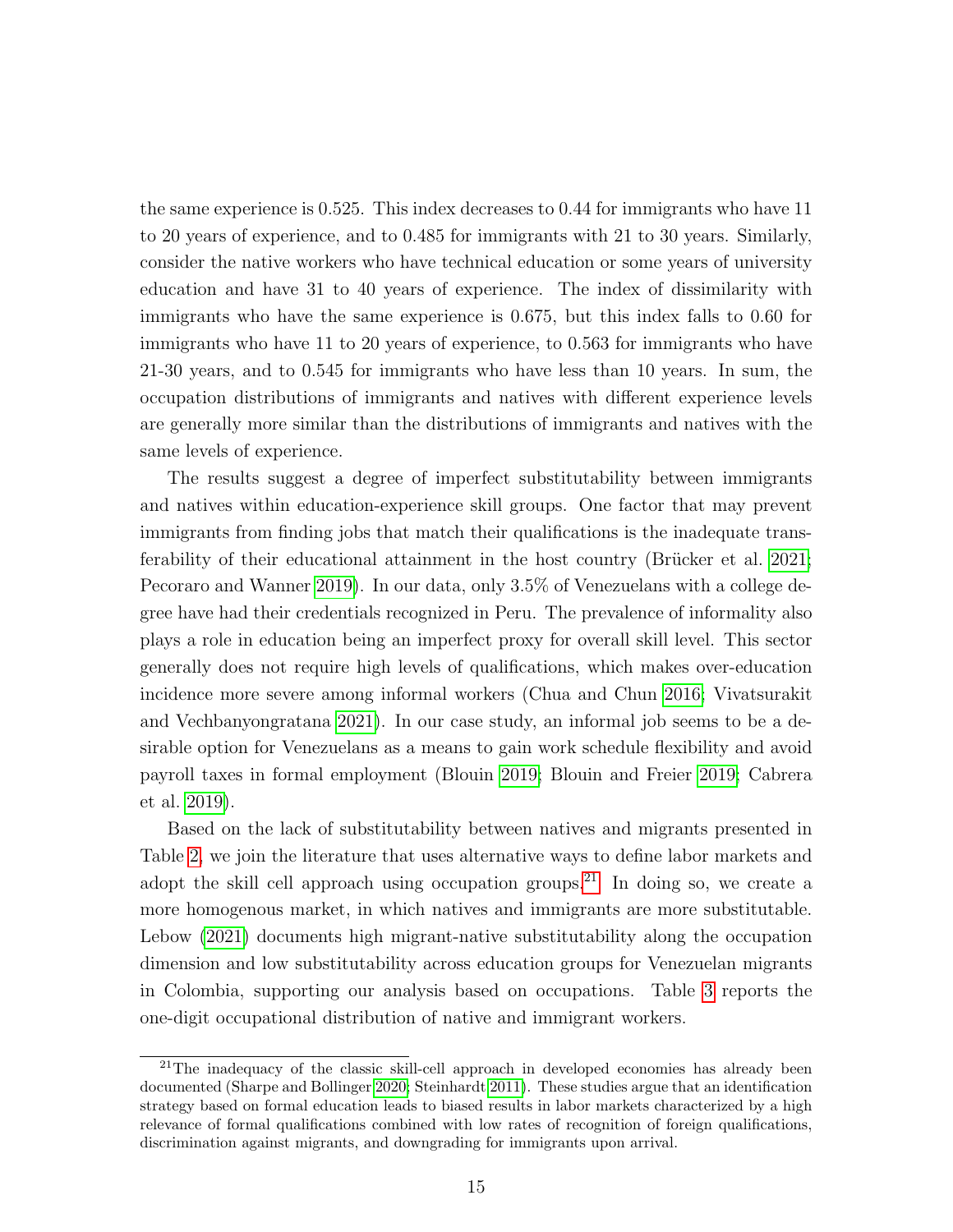<span id="page-16-0"></span>

| Table 3: Occupational Distribution of Peruvians and Venezuelans |           |             |  |
|-----------------------------------------------------------------|-----------|-------------|--|
|                                                                 | Peruvians | Venezuelans |  |
| Managers                                                        | 0.75      |             |  |
| Professionals                                                   | 9.53      | 1.19        |  |
| Technicians and Associate Professionals                         | 13.06     | 7.31        |  |
| Administrative Workers and Chiefs                               | 7.76      | 4.77        |  |
| Services and Sales Workers                                      | 11.92     | 21.44       |  |
| Skilled Agricultural, Forestry, and Fishery Workers             | 4.83      | 0.01        |  |
| Craft and Related Trades Workers                                | 9.81      | 15.48       |  |
| Plant and Machine Operators and Assemblers                      | 19.31     | 14.57       |  |
| Elementary Occupations                                          | 23.03     | 35.25       |  |
| N. of Observations                                              | 4,570     | 3,900       |  |

Note: Distributions for Peruvians and Venezuelans come from the last quarter of 2018 in ENAHO and ENPOVE, respectively. Samples come from the analysis of cells based on occupation groups.

The figures demonstrate huge disparities between Venezuelans and Peruvians in the occupational distribution. While 10% of male Peruvians work in professional occupations, only 1% of the Venezuelan workers have a professional job. Immigrants tend to be highly represented in service and sales as well as elementary occupations, with 57% of Venezuelans working in these occupations, whereas 35% of Peruvians do so.

Table [3](#page-16-0) presents a different sorting of migrants among occupations from that of empirical findings in migration studies in developed economies. Specifically, previous research for Germany, Spain, the U.K., and the U.S. show that immigrants are highly represented in jobs with manual tasks as opposed to service jobs that require interaction and communicative skills (Amuedo-Dorantes and Rica [2011;](#page-31-2) Manacorda et al. [2012;](#page-36-2) Peri and Sparber [2009;](#page-36-8) Steinhardt [2011\)](#page-37-0). Venezuelans and Peruvians share the same language, a commonality that facilitates their job placement in occupations related to services, as presented in Table  $3<sup>22</sup>$  $3<sup>22</sup>$  $3<sup>22</sup>$  Furthermore, informality is particularly high in the service sector (INEI [2020\)](#page-35-6) and in occupations in which Venezuelans are  $concentrated<sup>23</sup>$  $concentrated<sup>23</sup>$  $concentrated<sup>23</sup>$  and this prevalence supports our hypothesis that Venezuelans can

<sup>&</sup>lt;sup>22</sup>The service group includes occupations as waiters, waitresses, bartenders, cooks, housekeepers, hairdressers, barbers, beauticians, child-care workers, home-based personal care workers, transport conductors, and salespersons.

<sup>23</sup>Venezuelans are concentrated in elementary occupations, service and sales occupations, craft and trade work, and plant and machine operation and assembly (Table [3\)](#page-16-0) . Between 75% and 98%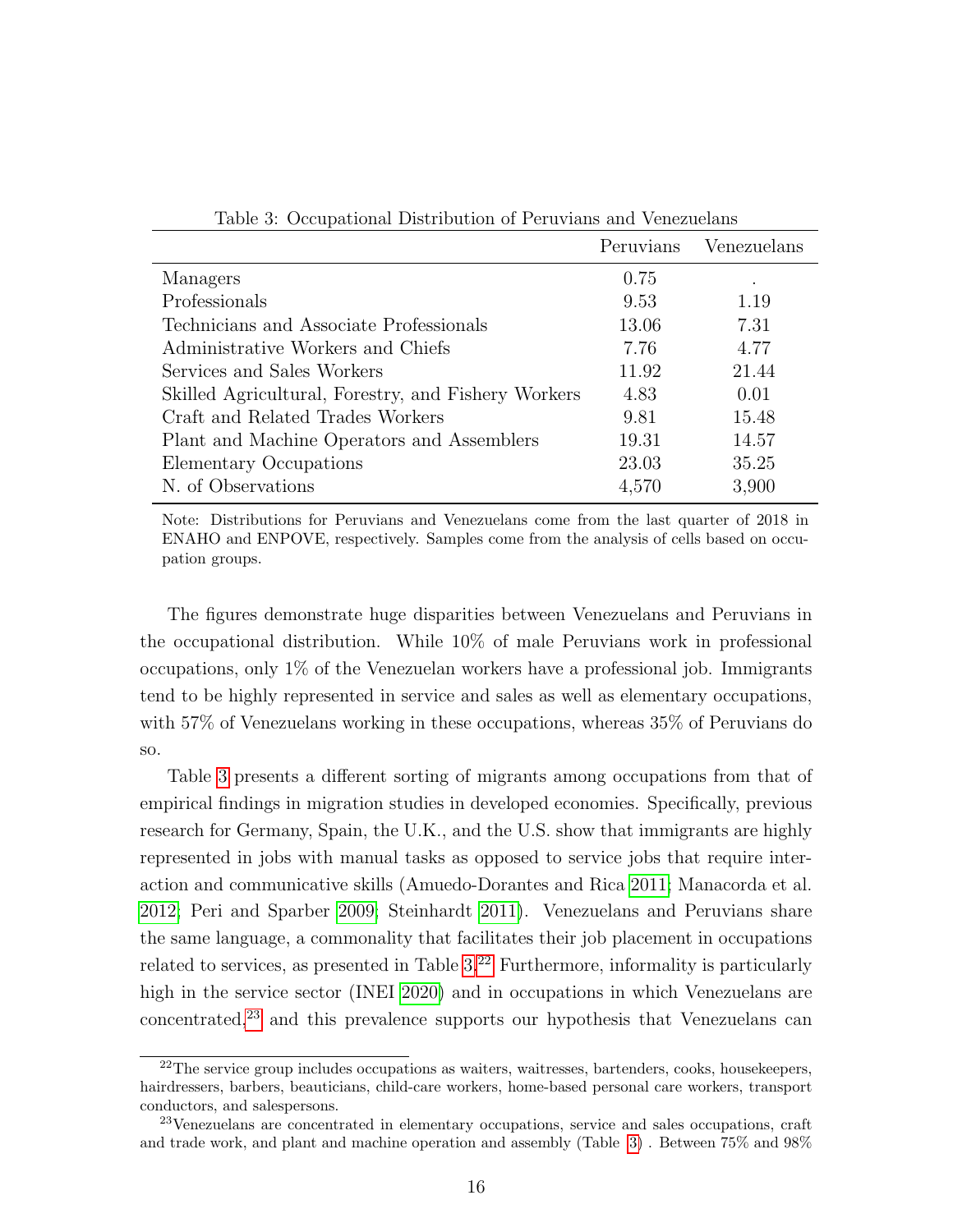potentially hurt labor opportunities among the informally employed Peruvians, and also motivates our analysis based on occupations.

As mentioned above, an important advantage of ENPOVE data is that they include the occupation migrants had in Venezuela prior to migration. This variable represents the exogenous source of variation for occupations in Peru in our analysis based on occupations.

Figure [3](#page-18-0) shows the distribution of Venezuelan immigrants across occupations in Peru in 2018 and across occupations in Venezuela preceding immigration. Specifically, it graphs the log of the number of Venezuelans employed in an occupation in Peru in 2018,  $ln(p)$ , against the log of the number of Venezuelans formerly employed in the same occupation back in Venezuela,  $ln(r)$ , scaled to have the same total. Logs are displayed rather than absolute values because of the very large relative size of the largest occupations. The solid line on the graph plots the fitted values from an OLS regression of  $ln(p)$  on  $ln(r)$ , which yields a coefficient of 0.95 (standard error .032). This coefficient evidences a very strong relation between immigrants' former and current occupations. Namely, for every 1% increase in the number of Venezuelans who worked in a particular occupation in Venezuela, the expected number of immigrants working in that same occupation in Peru increases by 0.95%, almost by the exact same magnitude.

of workers in these sectors are employed informally. This contrasts with informality shares in the remaining occupational groups (in which Venezuelans are rarely employed), with informality shares lower than 40% (ENAHO, last quarter of 2018).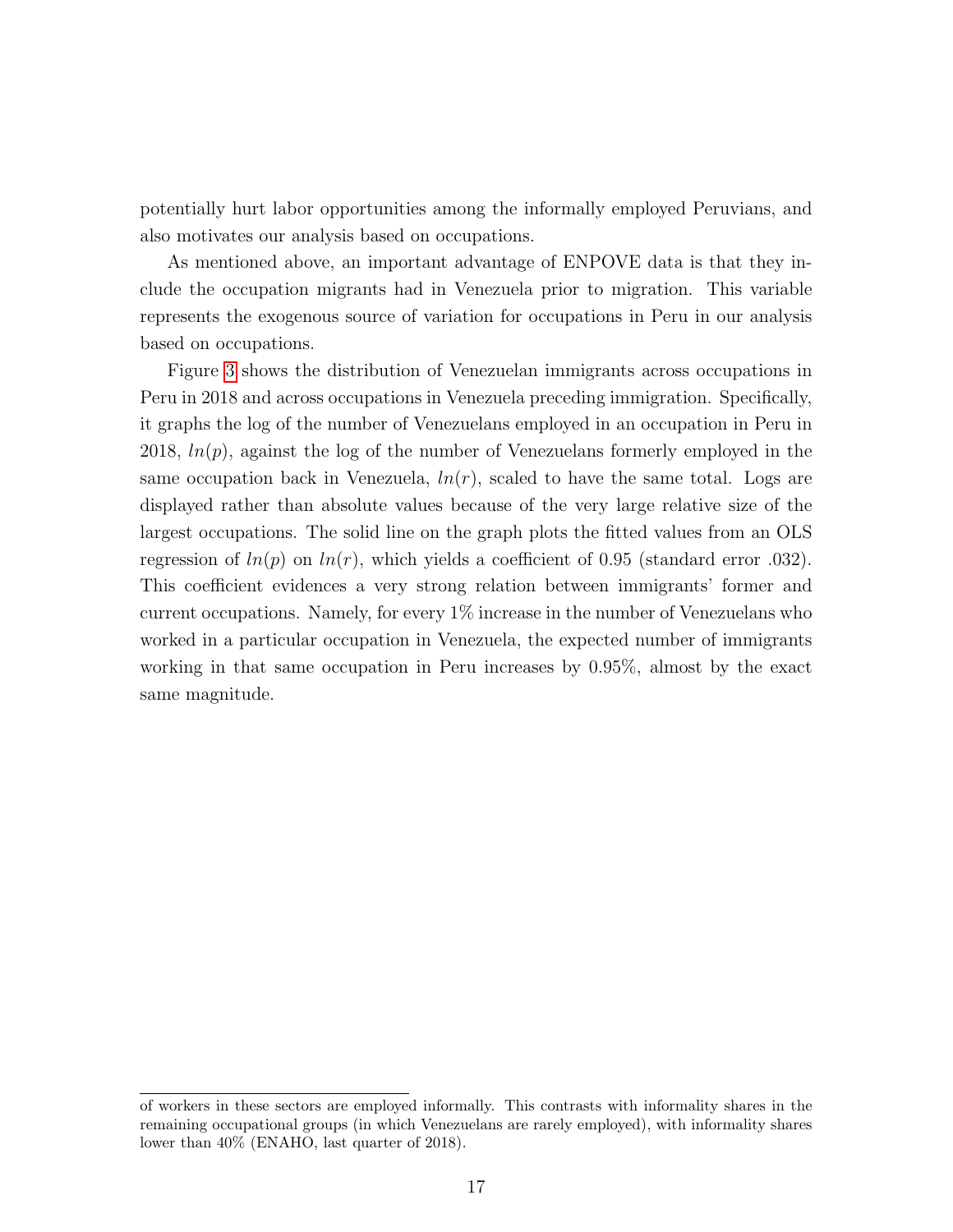<span id="page-18-0"></span>

Figure 3: Number of Migrants in each Occupation in Venezuela and Peru

If no Venezuelans switched occupations following migration, all points would lie along the 45-degree line. The points most vertically distant from the line represent occupations to and from which the Venezuelans disproportionally switched. The most frequent former occupations of Venezuelans were salespersons, drivers and mobile plant operators, and administrative and sales associate professionals. These occupations also represent a high share among current occupations of Venezuelans in Peru (the corresponding points lie around the 45-degree line). On the other hand, the most frequent occupations of Venezuelans in Peru are street vendors, domestic helpers and cleaners, mining and construction workers, housekeeping and restaurant service workers, and salespersons. These occupations also represent a high share among the former occupations for Venezuelans. Overall, the graph shows that the most representative former occupations of Venezuelans did not have the most outflows, and that the most representative current occupations of Venezuelans did not have the most inflows. This finding supports the use of Venezuelan's former occupations as an instrument.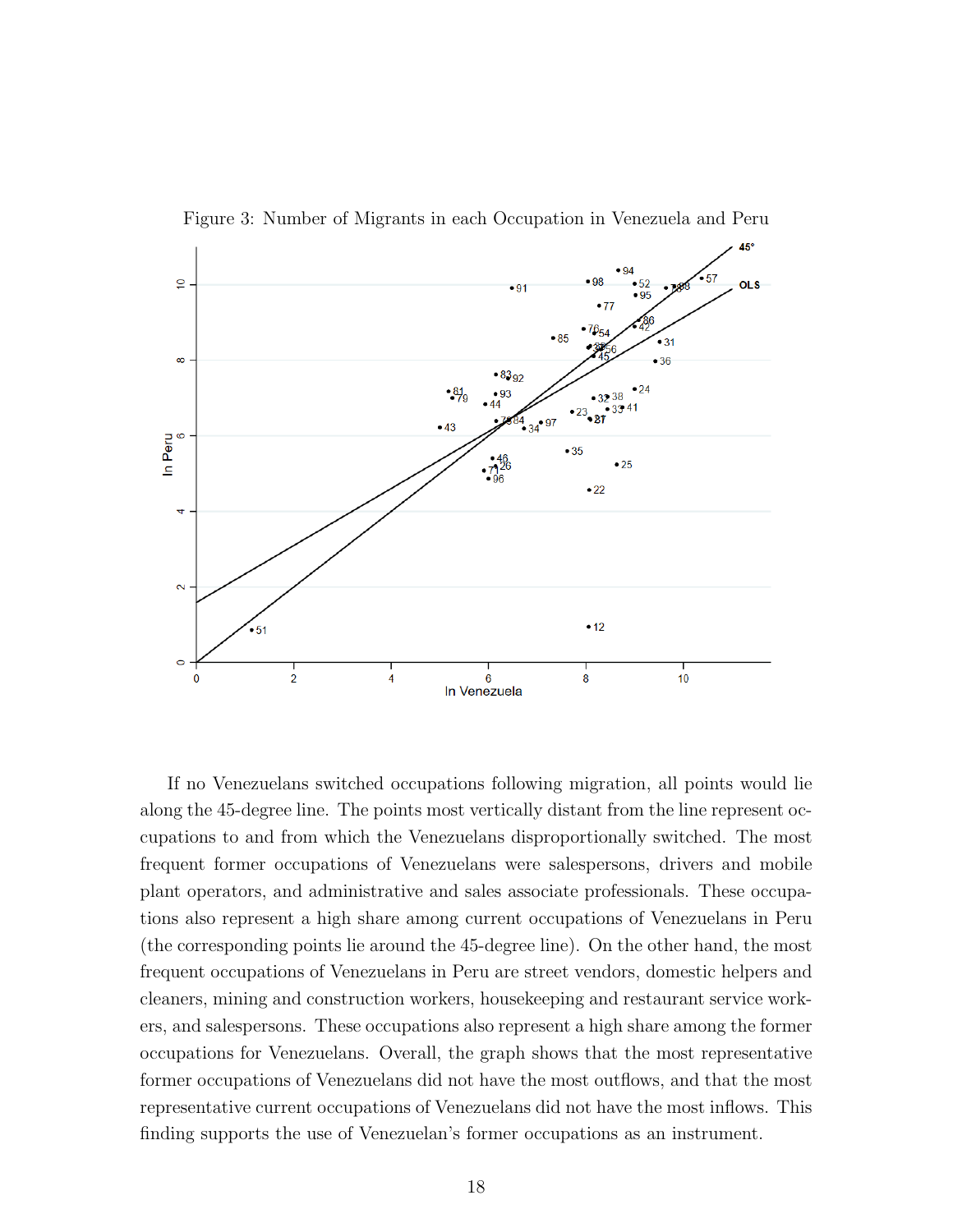#### <span id="page-19-0"></span>5 Empirical Methodology

This study analyses the immigration effect at the national level using the skill-cell approach. We use two criteria to define cells. First, membership in a skill group is based on both educational attainment and labor market experience. Then, the analysis is extended to the level of occupations based on the observation that in Peru, immigrants and natives work in different occupational segments despite having similar education and experience (Table [3\)](#page-16-0). In this case, the use of the classical skill group approach based on formal education might lead to biased results, as already reported by Sharpe and Bollinger [\(2020\)](#page-36-5) and Steinhardt [\(2011\)](#page-37-0). By stratifying labor markets based on occupations, we make sure to match immigrants and natives who are most likely to compete in the same cell.

#### Education-Experience cells

The empirical model is a reduced-form wage equation that links wages of native workers to the share of immigrants in their corresponding skill group. Define a group of workers who have educational attainment  $i$  and labor market experience level  $j$ , and are observed in quarter t. The  $(i, j, t)$  cell determines a skill group at time t. Formally, we estimate:

<span id="page-19-1"></span>
$$
Y_{ijt} = \alpha + \theta p_{ijt} + s_i + x_j + \phi_t + (s_i X x_j) + (s_i X \phi_t) + (x_j X \phi_t) + \sigma_{ijt}
$$
 (1)

where  $Y_{ijt}$  denotes the average log monthly wage of natives with education i and experience j being observed in quarter t.  $p_{ijt}$  is the share of immigrant workers in the overall employed workforce in education group i and experience group j at time  $t$ , making  $\theta$  the coefficient of interest. The remaining controls are vectors of linear fixed effects for education group  $(s_i)$ , experience group  $(x_i)$ , and quarter  $(\phi_t)$  to control for differences in average wages across education groups, experience groups, and over time. The interaction of education fixed effects with time  $(s_i X \phi_t)$  and experience group fixed effects with time  $(x_i X \phi_t)$  control for the changing impact of education or experience over time. Lastly, the interaction of education fixed effect and experience group fixed effect  $(s_i X x_j)$  controls for any differences in the impact of experience on average wages across education groups. Thus, the impact of immigration on native wages is identified by variation in immigrant shares within education groups and experience groups over time.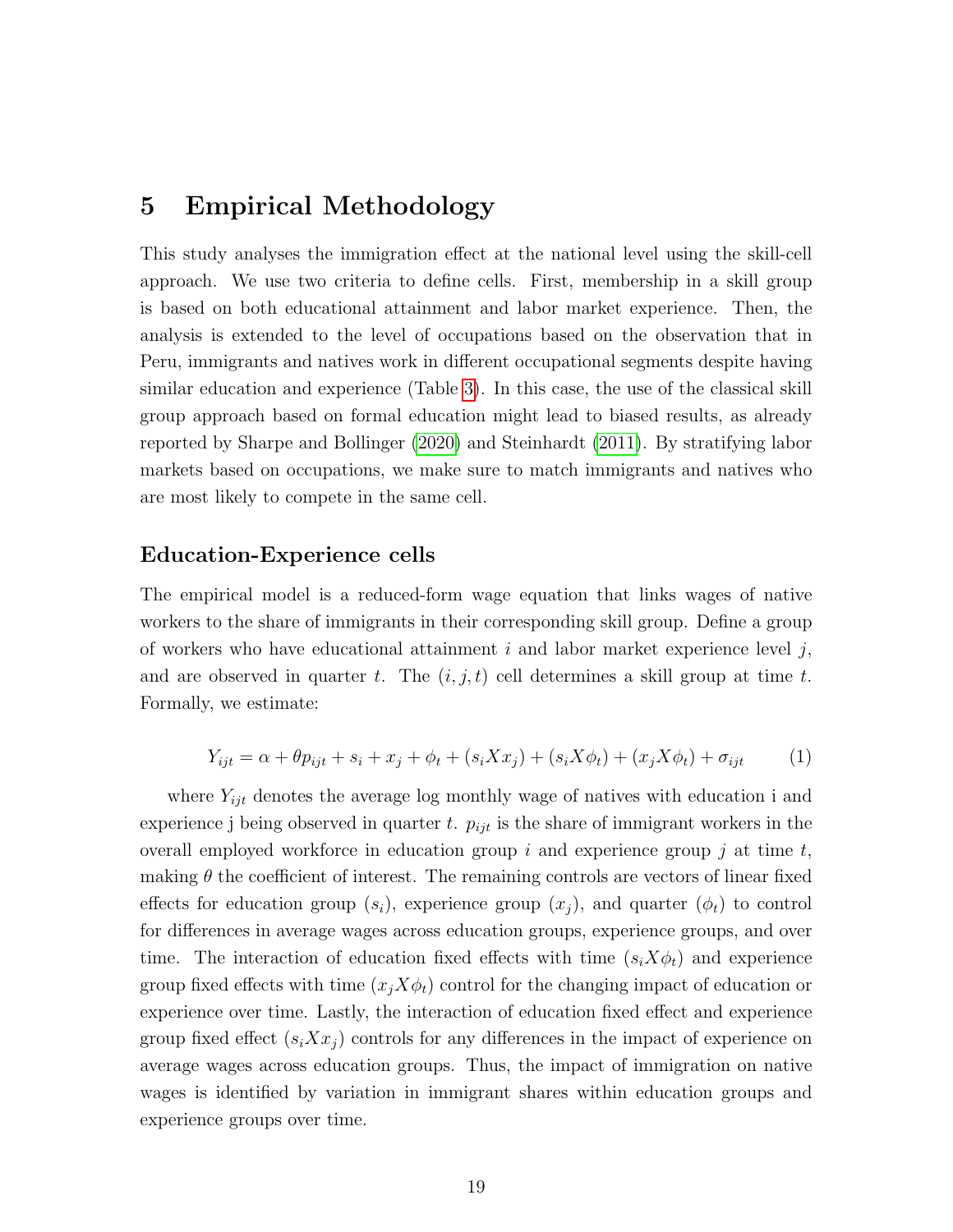Equation [1](#page-19-1) is estimated via OLS. Regressions are weighted by the sample size used to calculate  $Y_{ij}$ , and the standard errors are clustered by education-experience cells to adjust for possible serial correlation. Since 5% of cells in our data have the immigrant share equal to zero, we do not log the immigrant share variable and interpret its estimated coefficient as an elasticity; instead, the estimated coefficient of the immigrant share variable indicates the average percent change in wages corresponding to a 1 percentage point increase in new immigrants as a share of all workers. $^{24}$  $^{24}$  $^{24}$ 

#### Occupation cells

As noted earlier, since we only observe occupations of Venezuelans at a single point in time (last quarter of 2018), we set the first quarter of 2016 as our baseline period and adopt a first difference identification strategy. The change in wages over time is regressed on the inflow of immigrants over time, where  $t=0$  corresponds to the first quarter of 2016 and  $t=1$  corresponds to the last quarter of 2018:

$$
(Y_{j,t=1} - Y_{j,t=0}) = (\alpha_{t=1} - \alpha_{t=0}) + \theta(p_{j,t=1} - p_{j,t=0})
$$
  
 
$$
+ (x_{j,t=1} - x_{j,t=0})'\phi + (v_{j,t=1} - v_{j,t=0})
$$
 (2)

<span id="page-20-0"></span>In equation [2,](#page-20-0)  $j$  denotes occupation. Since in this approach immigration occurs within 2016-I and 2018-IV, we follow Friedberg [\(2001\)](#page-34-3) and set our immigrant variable,  $p_{it}=0$ , to zero in t=0.  $x_{it}$  is a vector of control variables that captures the average ages of workers and the average years of education in occupation j at time t, and  $v_{it}$  is an error term. The estimated value of  $\theta$  measures the impact of immigration on wage growth and will not reflect any simultaneous causality in the other direction. In this analysis, we use absolute levels instead of a ratio variable to measure immigration. Thus,  $p_{jt}$  is defined as the number of Venezuelan immigrants working in occupation j and in period t. This definition of  $p_{jt}$  implies that what matters for wages in an occupational labor market is not the percentage change in employment due to immigration, but the absolute changes in employment.

Slicing the labor market into occupations imposes the threat of endogeneity bias.  $p_{jt}$  may be positively correlated with the error term because both native and immigrant workers are drawn to occupations with good characteristics. The resulting

 $^{24}$ As a robustness check, we also run a specification in which the immigrant shock is measured in levels: that is, the number of Venezuelans in each cell.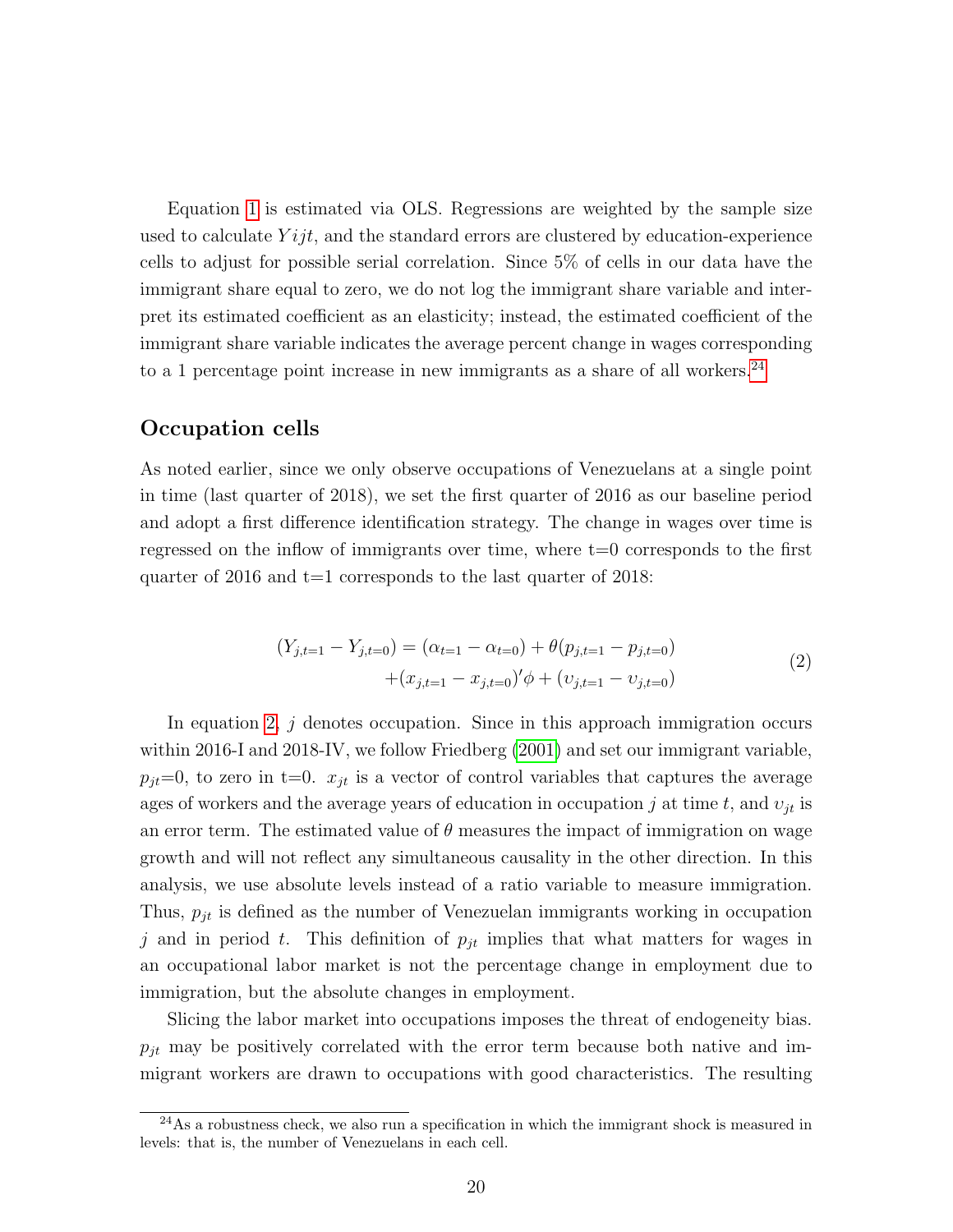endogeneity would lead to an underestimation of immigration's adverse employment impact. Alternatively,  $p_{jt}$  may be negatively correlated with the error term if Venezuelans can only find work in occupations with undesirable characteristics. To get around this bias, we use immigrants' former occupations in Venezuela as a source of exogenous variation for their occupations in Peru.

Immigrants will tend to seek work in their former occupations because their earnings will tend to be highest in the occupation in which they have the most training and experience. Therefore, we expect the labor supply shock to a certain occupation in Peru to be large (relative to the shock to other occupations) if the immigrant wave contained a large number of Venezuelans who held that occupation before migration. This source of variation is independent of the occupational wages in Peru, since an immigrant's previous occupation in Venezuela was chosen based on labor market conditions in Venezuela and her individual preferences. Descriptive evidence of the relevance of this instrument is presented in Figure [3.](#page-18-0) Formal evidence is presented in the next section.

Formally, equation [3](#page-21-0) is estimated as the first stage for equation [2:](#page-20-0)

<span id="page-21-0"></span>
$$
(p_{j,t=1} - p_{j,t=0}) = \alpha (r_{j,t=1} - r_{j,t=0}) + (x_{j,t=1} - x_{j,t=0})' + (\epsilon_{j,t=1} - \epsilon_{j,t=0})
$$
(3)

where  $\epsilon_{jt}$  represents an error term,  $p_{jt}$  and  $x_{jt}$  inherit their meaning from equa-tion [2,](#page-20-0) and  $r_{jt}$  denotes the number of Venezuelans who worked in occupation j in Venezuela before migrating.[25](#page-1-0)

It is known that immigrants often experience occupational downgrading upon their arrival in the host country. Such evidence exists for developing economies (Dustmann et al. [2016\)](#page-34-7) as well as for Latin American countries(Blyde et al. [2020\)](#page-32-10), including those that received Venezuelan migrants (Lebow [2021;](#page-36-7) Santamaria [2020\)](#page-36-9). A valid concern is that downgrading invalidates our proposed instrument, as migrants' occupations before and after migration differ in such cases. This is a reasonable concern provided that migrants were adequately employed in their country of origin. However, the deterioration of the economic and social situation in Venezuela supports the claim that Venezuelans held jobs for which they were overqualified even before migration. Employment indicators fell dramatically in the period before migration in Venezuela, with about 6 out of 10 Venezuelans informally employed in their home country (Freitez

<sup>&</sup>lt;sup>25</sup>As with  $p_{jt}$ , we set  $r_{jt}=0$  for all t=0 following Friedberg [\(2001\)](#page-34-3).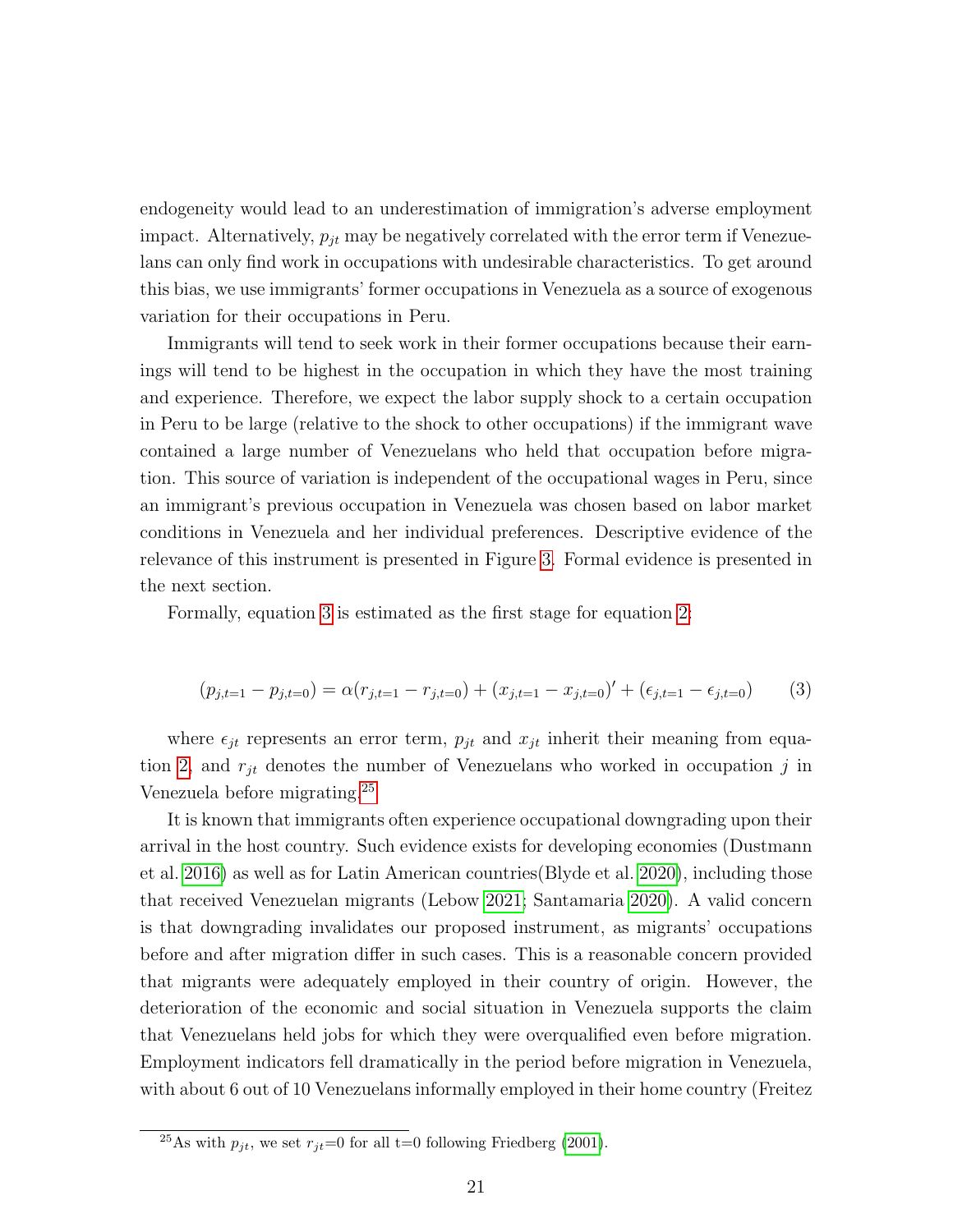[2019;](#page-34-8) Lanzieri [2019\)](#page-35-7). It is well documented that informal employment is characterized by a poor utilization of human capital, with workers occupying jobs whose qualification requirements do not correspond to their formal qualifications (Comyn et al. [2019;](#page-34-9) Handel et al. [2016\)](#page-35-8). Therefore, Venezuelans were not adequately employed before or after migration, and Figure [3](#page-18-0) suggests this situation persisted after settling in Peru.

### <span id="page-22-0"></span>6 Empirical Results

We first present the estimation results for the effect of immigration on natives' log monthly wages based on education-experience cells. We then present the results from estimations relying on cells being defined by occupations.

#### Education-Experience Cells

Table [4](#page-23-0) reports the OLS estimates of the  $\theta$  coefficient in equation [1.](#page-19-1) Each row/column represents a different specification of equation [1.](#page-19-1) The columns differ by the migrant variable specification. Columns (1) and (2) report the impact of a gender-specific shock on log wages of natives. That is, male migrants compete with male natives. This specification addresses the issue that women have breaks in their employment histories but has the downside of potential measurement error in cells with small sample sizes.<sup>[26](#page-1-0)</sup>. Columns  $(3)$  and  $(4)$  report the impact of a migrant shock composed of both male and female migrants. While this specification has the advantage of increasing the sample size in cells, it might misclassify women in experience groups.

Panel A reports our preferred specification, where the regression is weighted by the number of observations used to calculate the average wage within a cell. We also present several robustness checks. Panel B presents the same regression as in A, but unweighted. Panel C presents estimates when we include native labor force as an explanatory variable. Panel D redefines the measure of the immigrant shock  $p_{ijt}$  to levels (the number of Venezuelan migrants). In each panel, we also report the standard errors in brackets.

We start by discussing our preferred estimates in Panel A. The coefficient of 0.0116 is not statistically significant at standard levels. The result therefore indicates that immigration has no adverse effect on wages of natives. In column (3), we present the

 $^{26}$ A small sample size per skill cell tends to attenuate the impact of immigration because of sampling error in the measure of the immigrant supply shift (Aydemir and Borjas [2011\)](#page-31-3).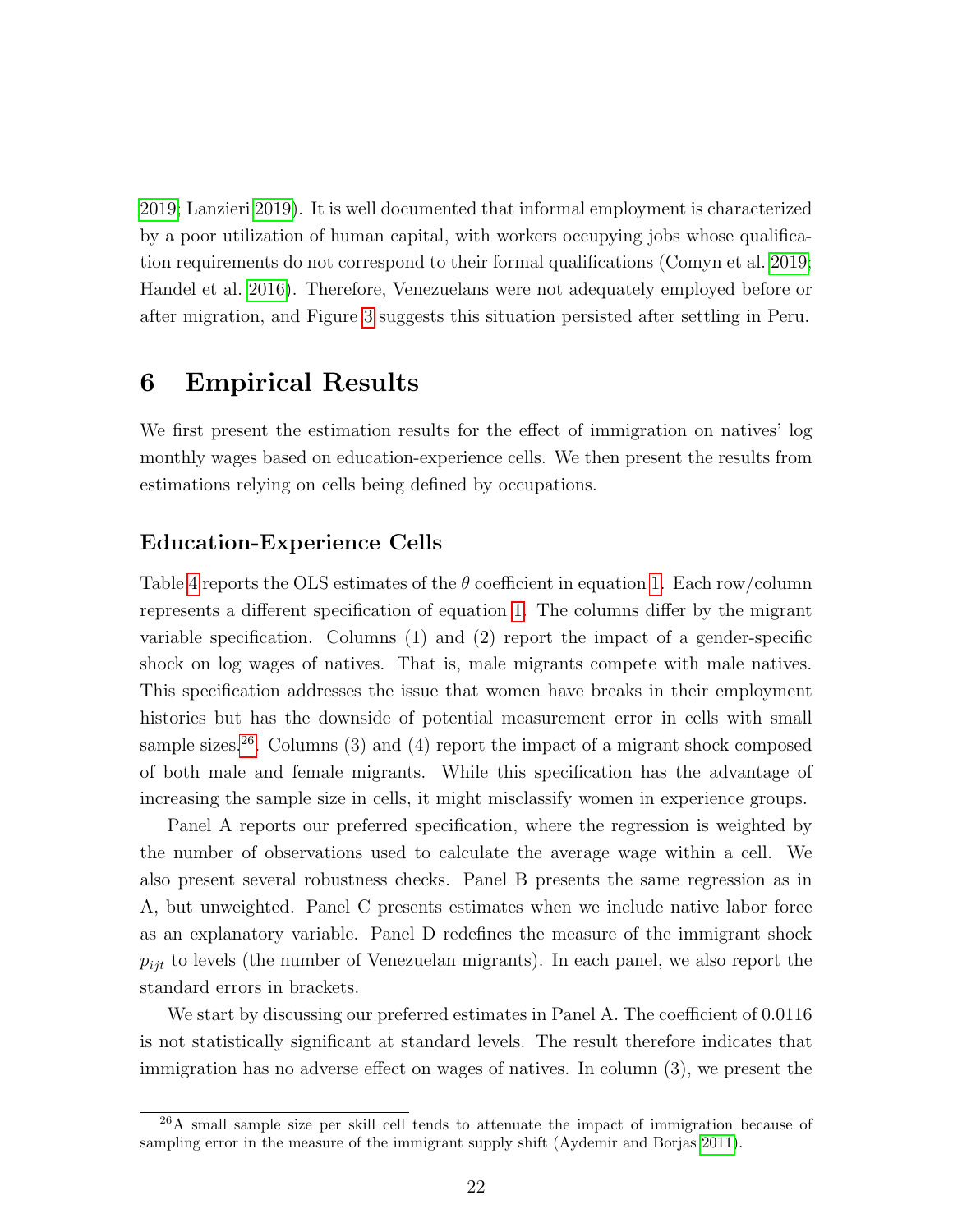<span id="page-23-0"></span>Table 4: Estimated effect of immigration on native wages using education and experience cells

|                                         | Gender-specific shock |                   | No gender-specific Shock |                  |
|-----------------------------------------|-----------------------|-------------------|--------------------------|------------------|
|                                         | Migrant variable      | SЕ                | Migrant variable         | SE               |
|                                         |                       | $\left( 2\right)$ | 3)                       | $\left(4\right)$ |
| Panel A: Weighted regression            | $-0.0116$             | (.0210)           | $-0.0105$                | (.0194)          |
| Panel B: Unweighted regression          | $-0.0054$             | (.0240)           | $-0.0010$                | (.0213)          |
| Panel C: Includes native labor force    | $-0.0090$             | (.0204)           | $-0.0088$                | (.0189)          |
| Panel D: Numerical immigration variable | $-0.0004$             | (.0029)           | $-0.0007$                | (.0018)          |
| Resulting observations                  | 384                   | 384               | 384                      | 384              |

1. Each panel represents a unique specification. For all specifications, the sample is limited to only men with 1–40 years of potential experience, and the dependent variable is the mean of log native monthly wages in a given cell, unless otherwise noted. Robust standard errors are reported in parentheses:  $p_i 0.01^{***}$ ,  $p_i 0.05^{**}$ ,  $p_i 1^*$ .

2. Panel A presents the preferred estimates using the counts of native workers in each cell as weights. Panel B presents unweighted estimates. Panel C presents estimates from the weighted regression when native labor supply is included as a control variable. Panel D presents estimates from the weighted regression when women are included in the migration variable.

estimates when the migrant variable is composed of both male and female migrants. This coefficient remains negative and has a similar value to that presented in column (1), suggesting that measurement error due to small sample size or misclassification of women into experience cells is not an issue.

The remaining rows of Table [4](#page-23-0) conduct a variety of specification tests to determine the sensitivity of the results. The coefficient in Panel B, for example, indicates that the results are similar when the regressions are not weighted by the sample size of the skill group. In both columns, the coefficient remains negative, although smaller, and statistically not significant. In Panel C, we include native labor force as an explanatory variable. Since  $p_{ijt}$  is simply the immigrant share of overall employed workforce within a skill group, an increase in  $p_{ijt}$  could occur from either an increase in immigrant labor supply or a decrease in native labor supply. As such, Panel C estimates report the impact of  $p_{ijt}$  holding native labor supply constant. As before, the conclusion that migration does not have a detrimental wage impact is supported. However, since the change in native labor force is likely endogenous, we do not prefer this specification, but we include it to be comparable to other literature and to demonstrate that our approach has similar qualitative effects across different specifications.

The functional form that has been used throughout the study presumes that the changes in wages in a skill labor market depend on proportionate changes in employment due to immigration (a constant elasticity labor demand function). An alter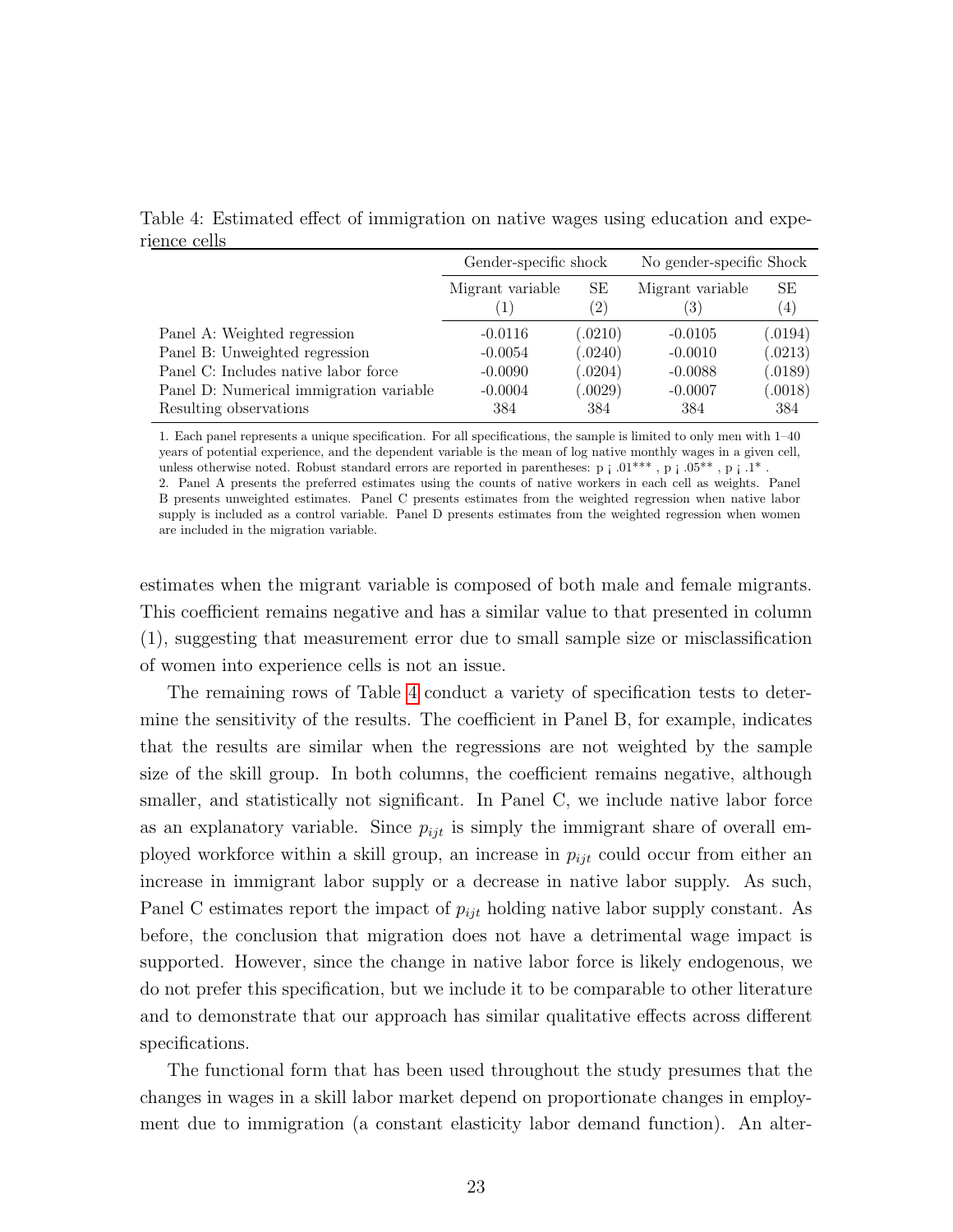native specification would be one in which absolute changes, rather than percentage changes, in employment matter (a constant-slope labor demand function). To investigate the sensitivity of the results to this assumption, Panel D in Table [4](#page-23-0) replicates the weighted analysis, replacing the ratio of Venezuelans to the total workforce,  $p_{iit}$ , with the number of Venezuelans. This specification has the smallest estimates for our measure but is qualitatively similar to the results using ratios.

The lack of substitutability between natives and migrants presented in Table [2](#page-14-0) could explain the null or small effects reported in Table [4.](#page-23-0) Therefore, we complement the analysis by estimating the wage impact of immigration based on occupation cells, as grouping immigrants and natives according to the occupations they hold guarantees that they are competing for a similar job position.

#### Occupation Cells

We present the effects of changes in immigrant presence on changes in wages at the level of occupations in Table [5.](#page-25-0) As in the analysis based on education and experience, we present two specifications according to whether the migrant shock is gender-specific or not. Columns  $(1)-(3)$  show the results of a specification in which male migrants compete with male Peruvians. The specification in columns (3)- (5), on the other hand, assumes that the migrant variable is composed of all Venezuelans, disregarding their gender. For every specification, we present OLS and 2SLS estimates, as well as the first-stage coefficient on the excluded instrument,  $\hat{p}$ , and the corresponding F-statistic. The first-stage F-statistic exceeds the threshold of 10 in all specifications.

Recall that, given that we use different data to capture information about Peruvians and Venezuelans, and the construction of an instrument for the analysis based on occupations, the immigration variable in this analysis is measured in levels (in thousands). Thus, our immigrant variable is the same as in Panel D of Table [4.](#page-23-0)

We start the discussion with the results assuming a gender-specific shock. In column 1, the least-squares regression coefficient of the change in log monthly wages of Peruvians on r is positive, but small and not statistically significant. The point estimate of  $p_{jt}$  (se 0.0019) implies that 100 additional Venezuelans are associated with a  $0.001\%$  increase in native wages. However, we cannot reject the hypothesis that immigration has no impact on native wage growth. The 2SLS estimate, showing the effect of  $p_{jt}$  on the change in native wages when  $p_{jt}$  is instrumented with  $r_{jt}$ , is negative and not statistically significant. The point estimate of -.0026 implies that 100 Venezuelan migrants are associated with a decrease in Peruvians' average wages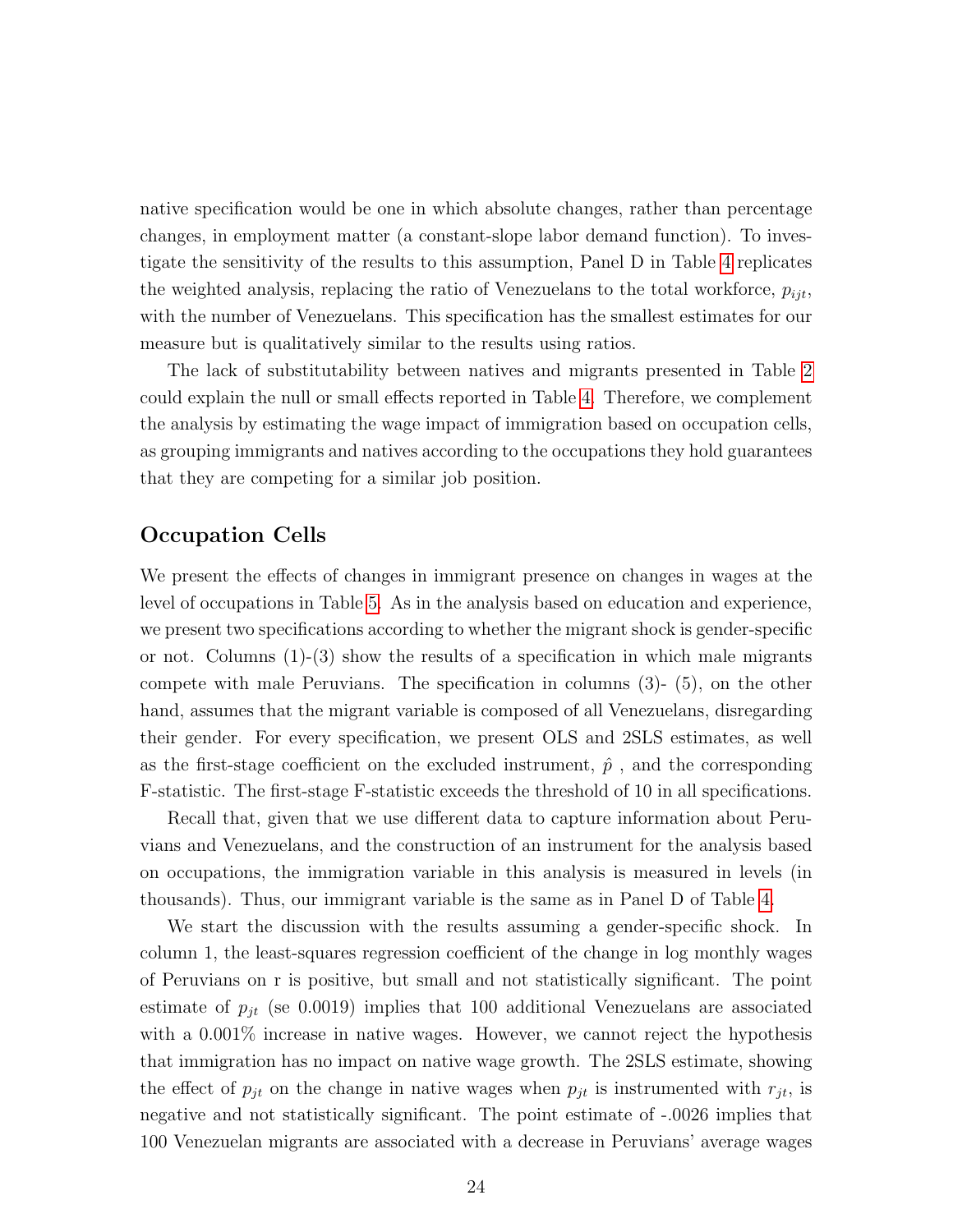| Table 0. The Effects of Infinite attoil on trattre wages Osing Occupation Ochs |                       |           |                                      |                        |  |
|--------------------------------------------------------------------------------|-----------------------|-----------|--------------------------------------|------------------------|--|
|                                                                                | Gender-specific shock |           | No gender-specific Shock             |                        |  |
|                                                                                | Migrant variable      | SE<br>(2) | Migrant variable<br>$\left(3\right)$ | SЕ<br>$\left(4\right)$ |  |
| <b>OLS</b>                                                                     | 0.0001                | 0.0019    | 0.0003                               | 0.0010                 |  |
| IV                                                                             | $-0.0026$             | 0.0032    | $-0.0007$                            | 0.0017                 |  |
| First stage estimates                                                          | $0.6695$ ***          | 0.1285    | $0.7145$ ***                         | 0.1413                 |  |
| F-statistics                                                                   | 27.15                 |           | 25.57                                |                        |  |
| Resulting observations                                                         | 60                    |           | 60                                   |                        |  |

<span id="page-25-0"></span>Table 5: The Effects of Immigration on Native Wages Using Occupation Cells

Notes: Shown are estimated coefficients from OLS or two-stage least-squared regressions of change in average natives' wages on the number of immigrants in an occupation. In the 2SLS regressions, the number of immigrants in an occupation is instrumented with the former number of immigrants working in that occupation before migration (in Venezuela). The regressions also include controls for average worker characteristics (age, years of education). Robust standard errors are in parenthesis. % creo q no hacemos robust stand errors

#### of 0.026%

Columns (3) and (4) in Table [5](#page-25-0) show estimates of effects of immigration on native wages when the migration variable is composed of both male and female migrants. Coefficients are qualitatively similar to those presented in Column (1), although smaller for the 2SLS estimates. Instrumenting for migrants' former occupations shows that the arrival of 100 new Venezuelan migrants is associated with a decrease of 0.007% in native wages. As in the previous case, we cannot reject the hypothesis that immigration has no impact on native wages.

The contrast between the OLS and IV estimates indicates that the distribution of Venezuelan immigrants across occupations in Peru was not independent of the unobserved determinants of wages in those occupations and that, as a result, OLS underestimates the immigration's negative impact on native wages. That is, local demand shocks may attract immigrant workers and affect natives' wages, resulting in an underestimation of the potentially harmful effect of immigration on native workers. The positive bias to OLS uncovered in this study is in line with previous literature for developed (Orrenius and Zavodny [2007;](#page-36-4) Sharpe and Bollinger [2020\)](#page-36-5) and developing (Del Carpio and Wagner [2016\)](#page-34-5) economies.

Our results also align with studies supporting the use of alternative criteria to define labor markets in the skill-cell approach. Steinhardt [\(2011\)](#page-37-0) for Germany and Sharpe and Bollinger [\(2020\)](#page-36-5) for the United States show that when workers are grouped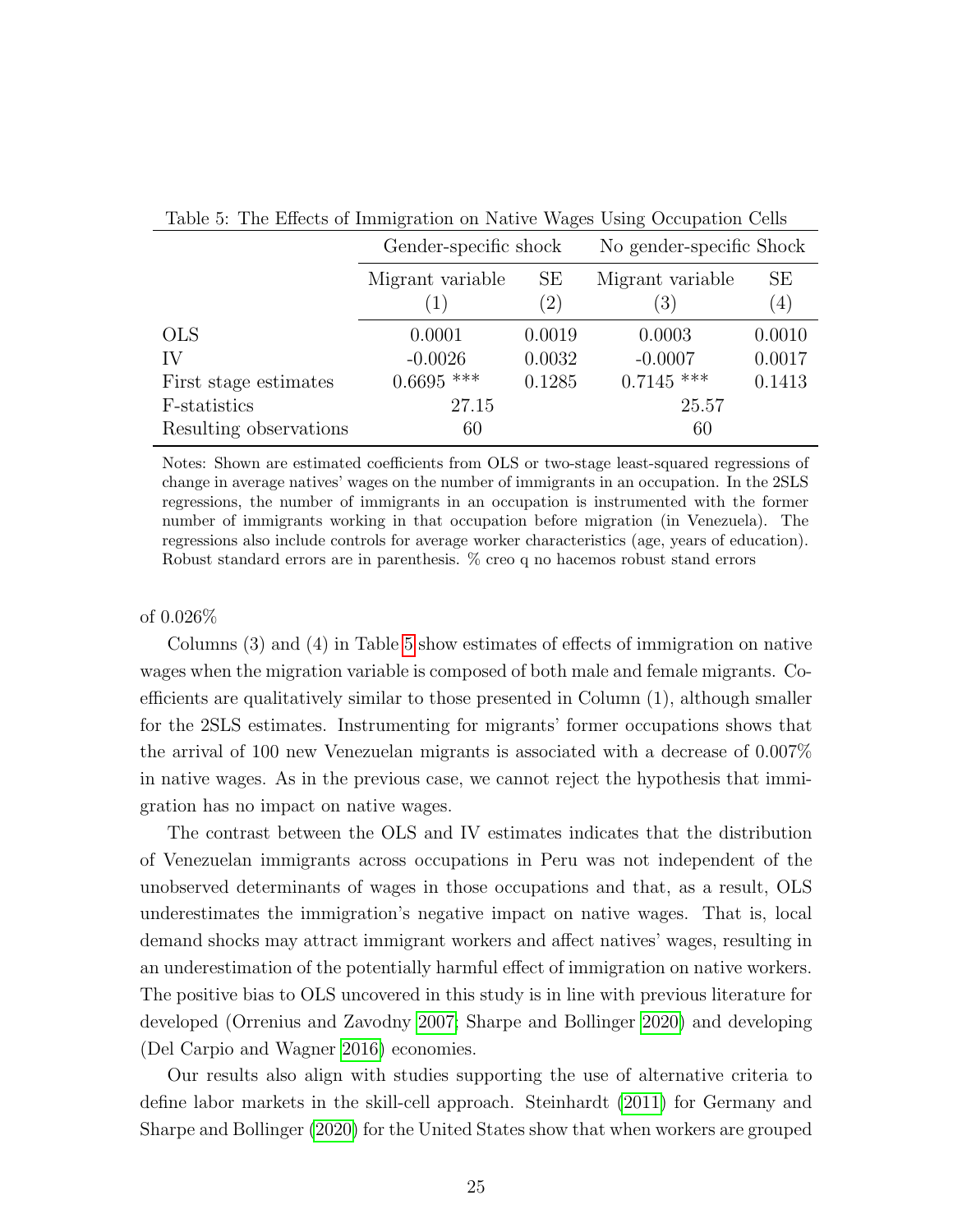based on occupations, the estimated impact of immigration is larger. Our coefficients in the occupation analysis (Table [5\)](#page-25-0) are also larger than those in the educationexperience analysis (Panel D in Table [4\)](#page-23-0), although they remain statistically not significant.

The absence of a negative impact of immigration on native wages might be explained by a highly elastic labor demand or an inflexible labor market. We therefore proceed to investigate whether there was an impact in the employment dimension. Define native employment growth in an occupation as  $N_{j,t}-N_{j,t-1}$ . We regress native employment growth on the entry of new immigrants into that occupation,  $P_{j,t}-P_{j,t-1}$ . In these data,  $P_{j,t-1}$  equals zero, so the change in the number of natives employed in an occupation from 2016 to 2018 is simply regressed on the number of Venezuelans employed in the occupation in 2018.

Table [6](#page-26-0) presents OLS and IV estimates of the impact of the migrant inflow on Peruvian employment. We present results for overall, formal, and informal employment, and we present the analysis assuming the shock is gender-specific.

|                        | Formal<br>(1) | Informal<br>$^{'}2)$ | Total<br>(3) |
|------------------------|---------------|----------------------|--------------|
| <b>OLS</b>             | $-0.5257$     | $3.1822***$          | $2.6565***$  |
|                        | (.3633)       | (.7749)              | (.8248)      |
| IV                     | $-1.279$      | 3.8199**             | $2.541*$     |
|                        | (.6374)       | (1.3180)             | (1.3946)     |
| First stage estimates  | $.6695***$    | $.6695***$           | $.6695***$   |
|                        | (.1285)       | (.1285)              | (.1285)      |
| F-statistic            | 27.15         | 27.15                | 27.15        |
| Resulting observations | 60            | 60                   | 60           |

<span id="page-26-0"></span>Table 6: The Effects of Immigration on Native Employment Using Occupation Cells

Notes: Employment regressions are weighted by the sample size used to calculate the Y cell. Standard errors are in parenthesis.

The least-square regression coefficients indicate that migrant flows are positively correlated with Peruvian employment. This positive correlation is driven by increases in informal employment, accompanied by job displacements from formal employment. The point estimates imply that for every Venezuelan male worker, around 3 jobs have been created for Peruvian workers of the same gender.

Table [6](#page-26-0) also presents estimates corrected for the endogeneity of the migration variable. The causal impact of an inflow of migrants is to increase native employment.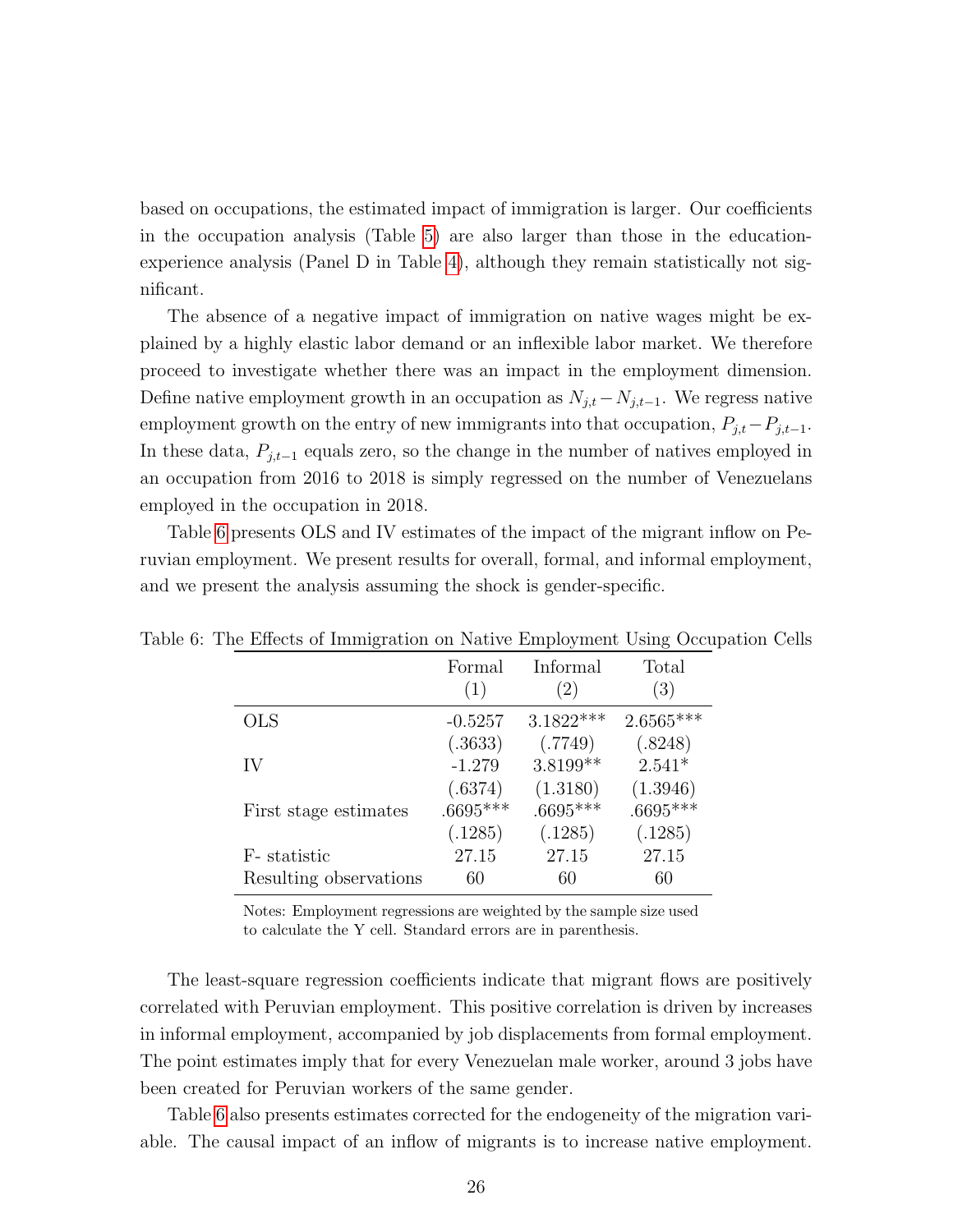One Venezuelan worker creates around 3 jobs for Peruvians of the same gender. Importantly, this impact is a result of employment creation in the informal sector and job displacement from the formal sector. In particular,10 male Venezuelan workers create informal employment for 38 male Peruvians and displace 13 male Peruvians from formal jobs, resulting in a net job creation for 25 male Peruvians. Clearly, migrant inflows result in a pronounced change in the composition of Peruvian employment toward informal jobs.

The contrast between OLS and IV estimates tells a different story for informal and formal employment. In the first case, the larger coefficient in the IV specification indicates that there is a negative correlation between immigration and the unobserved determinants of informal employment. That is, migrants are pushed toward informal jobs in occupations with undesirable characteristics. For formal employment, however, estimates suggest that migrants tend to locate in Peruvian occupations experiencing growth in formal employment (positive demand shock) for reasons unrelated to the arrival of migrants. Once again, this important distinction highlights the importance of instrumenting for migrant flows.

Overall, our results indicate large creation of informal employment among natives. Instrumenting the immigrant variable shows that OLS underestimates job displacements from the formal sector observed in the sample because migrants went into high-growth occupations in the formal sector. On the other hand, the positive OLS relationship between migration and informal employment underestimates job creation because immigrants went into contracting occupations in the informal sector.

### <span id="page-27-0"></span>7 Economic Interpretation and Discussion

The fact that we find large job creation in the informal sector and job displacements from the formal sector because of immigration contrasts with much of the literature on developing economies, which typically find large-scale displacement of native workers out of informality as well as creation of formal jobs (Ceritoglu et al. [2017;](#page-33-3) Del Carpio and Wagner [2016\)](#page-34-5). There are several reasons why we reach different results. First, the case under study is the result of a combination of pull factors, namely an opendoor policy towards Venezuelans, and push factors, stemming from the deterioration of economic conditions in Venezuela. This scenario stands in contrast with those in the literature mentioned above, which focus on a forced migration from Syria to Turkey. In that episode, Syrian refugees were not issued work permits in Turkey,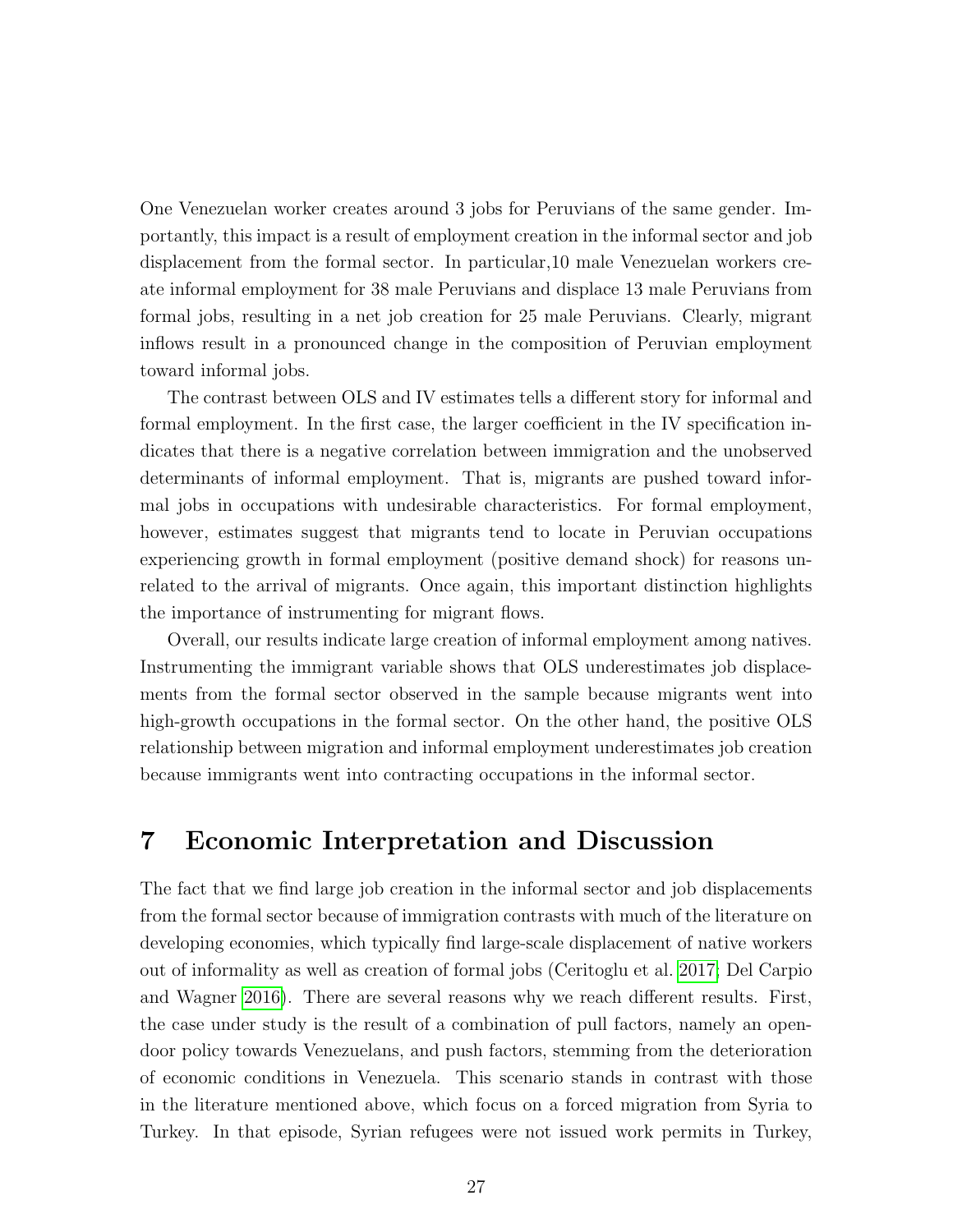and thus all migrants were competing with native informal workers. Furthermore, the presence of humanitarian aid in Turkey provides an economic stimulus because of the construction of refugee camps. Venezuelan migration in Peru, on the other hand, represents voluntary flows. In our data, only 6% of Venezuelans residing in Peru have refugee status or an ongoing application. Furthermore, funding for the Venezuelan crisis has been negligible compared to funding for similar displacement episodes, and this lack of funding diminishes the potential for job creation in the formal sector.<sup>[27](#page-1-0)</sup>

Second, relative to other developing countries in the literature on migration, Peru has a larger informal economy.<sup>[28](#page-1-0)</sup> Studies examining employment effects on receiving economies with smaller informal sectors usually find null effects (Broussard [2017\)](#page-32-5) or displacement from informal employment (Ceritoglu et al. [2017;](#page-33-3) Del Carpio and Wagner [2016\)](#page-34-5).

Our results can be interpreted in two ways. First, Peruvian employers substitute formal for informal labor. This pattern is consistent with a labor market in which formal and informal work are highly substitutable. Existing literature supports this plausible mechanism. In Peru, formal and informal workers combine to produce output, and transitions of the labor force between these two states is common.[29](#page-1-0) However, the coefficients in Tabl[e6](#page-26-0) indicate that the creation of informal jobs more than compensates for displacements in the formal sector, thus resulting in a net job creation. Therefore, migration resulted in both substitutions from formal to informal employment and new entrants to the employed workforce.

The alternative interpretation is that there is no substitution between formal and informal employment. In thi case, the employment inflows and outflows reported in Table [6](#page-26-0) are explained by the behavior of the unemployed or those out of the workforce. This possibility may arise if formally employed natives leave the workforce and the unemployed (likely discouraged workers) become informally employed, or vice versa. Our data do not allow us to test these scenarios. However, what is true and robust in all the specifications is that there is a change in the composition of employment towards informal employment.

 $27$ Funding for the Venezuelan migration represents  $39\%$  of the funding for the Syrian migration (United Nations Office for the Coordination of Humanitarian Affairs. Financial Tracking Service, consulted December 6, 2021.[https://fts.unocha.org/]( https://fts.unocha.org/))

 $^{28}$ Ibid., 4

 $29$ Ibid. 4; Cespedes and Ramírez-Rondán [\(2021\)](#page-33-7).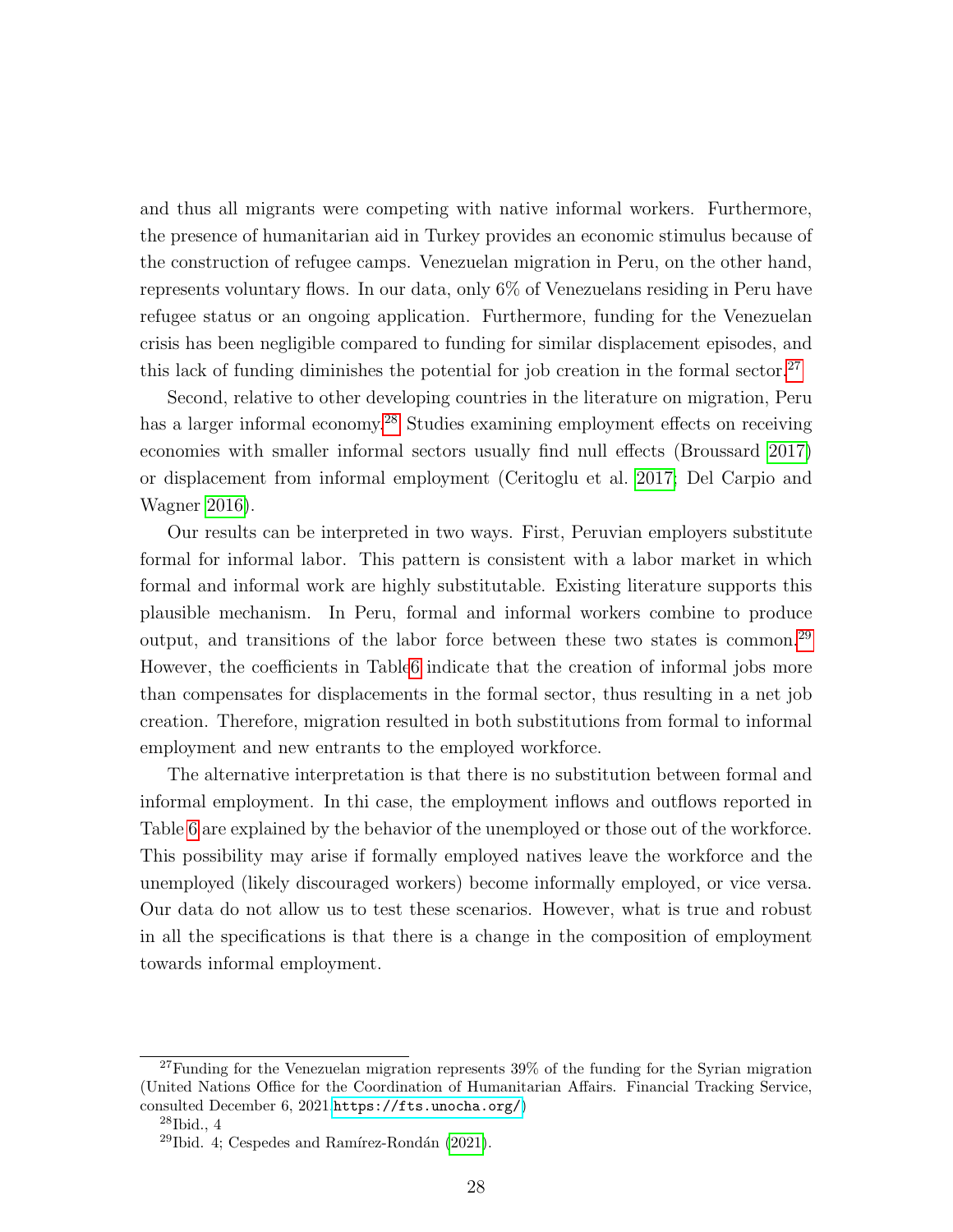#### <span id="page-29-0"></span>8 Conclusions

This paper combines newly available data on the Venezuelan population residing in Peru in 2018 and the Peruvian Household Employment Survey (2016-2018) to assess the impact of Venezuelan migration on Peruvian labor market conditions.

The most important task in examining the causal impact of immigration on native labor market outcomes is identifying who competes with whom. The prior literature has relied upon education and experience groups to estimate the effect of immigration on native wages. We argue that because immigrants and natives are likely to work in different occupational segments despite having similar education and work experience, this grouping may not be ideal. We improve upon the methodology by forming skill groups using occupation groups.

Because occupational choice is endogenous, we rely on Venezuelans' former occupations as a source of exogenous variation. Our 2SLS estimates indicate negligible effects on native wages. We then turn to uncover the impact of immigration on native employment. The analysis highlights that immigration changed the composition of Peruvian employment towards informality. Specifically, when 10 Venezuelan workers join the workforce, 38 Peruvians enter informal employment within an occupational group, and 13 Peruvians are displaced from formal jobs.

Our results indicate that Peruvian workers respond to migration by creating informal employment, and thus they provide evidence of an elastic labor demand in informal employment. We offer two interpretations of the results. First, informal work and formal work are substitutes in production, and displaced native workers in formal employment switch to informal employment. Since the gains in informal employment do not fully compensate for the job displacements in the formal sector, the net impact indicates net job creation. We are unable to identify if the net job creation comes from the (discouraged) unemployed or from individuals out of the workforce. Alternatively, there is no substitution, and the changes in formal and informal employment come from either unemployment or out of the workforce individuals. In either case, the results align with an elastic informal market, able to absorb any excess of supply.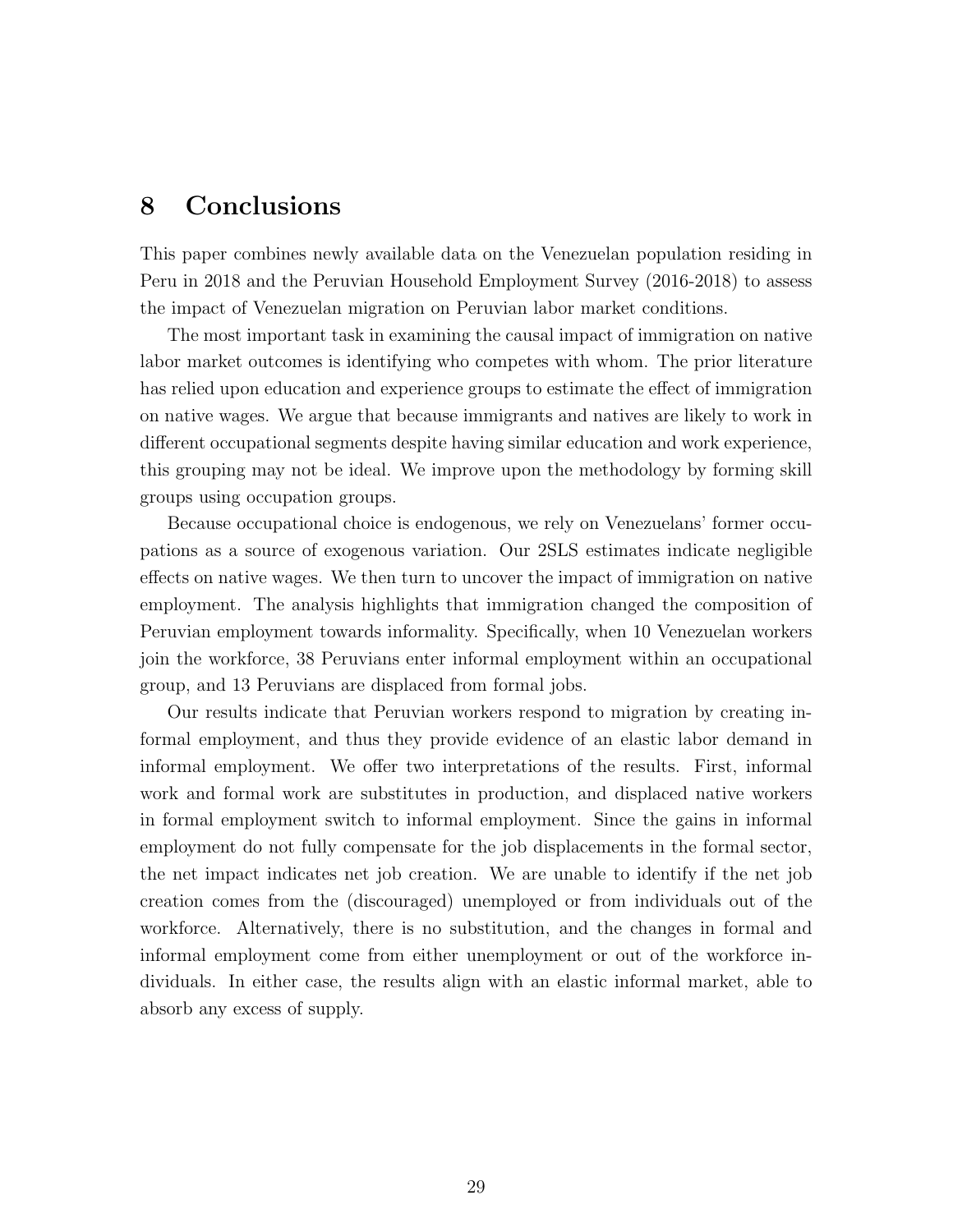# Appendix A

Figure A: Venezuelan Migration in Peru. Comparison between ENPOVE and Migraciones



Note: With ENPOVE, date of arrival has been used to calculate the number of Venezuelans in Peru in every quarter. If an individual arrived in quarter  $t$ , that individual is counted in all quarters after t. Counts are then calculated as the weighted counts of observations in every quarter. With Migraciones, counts in quarter t are  $entries_t - exit_t + cumulative net inflow_{t-1}$ .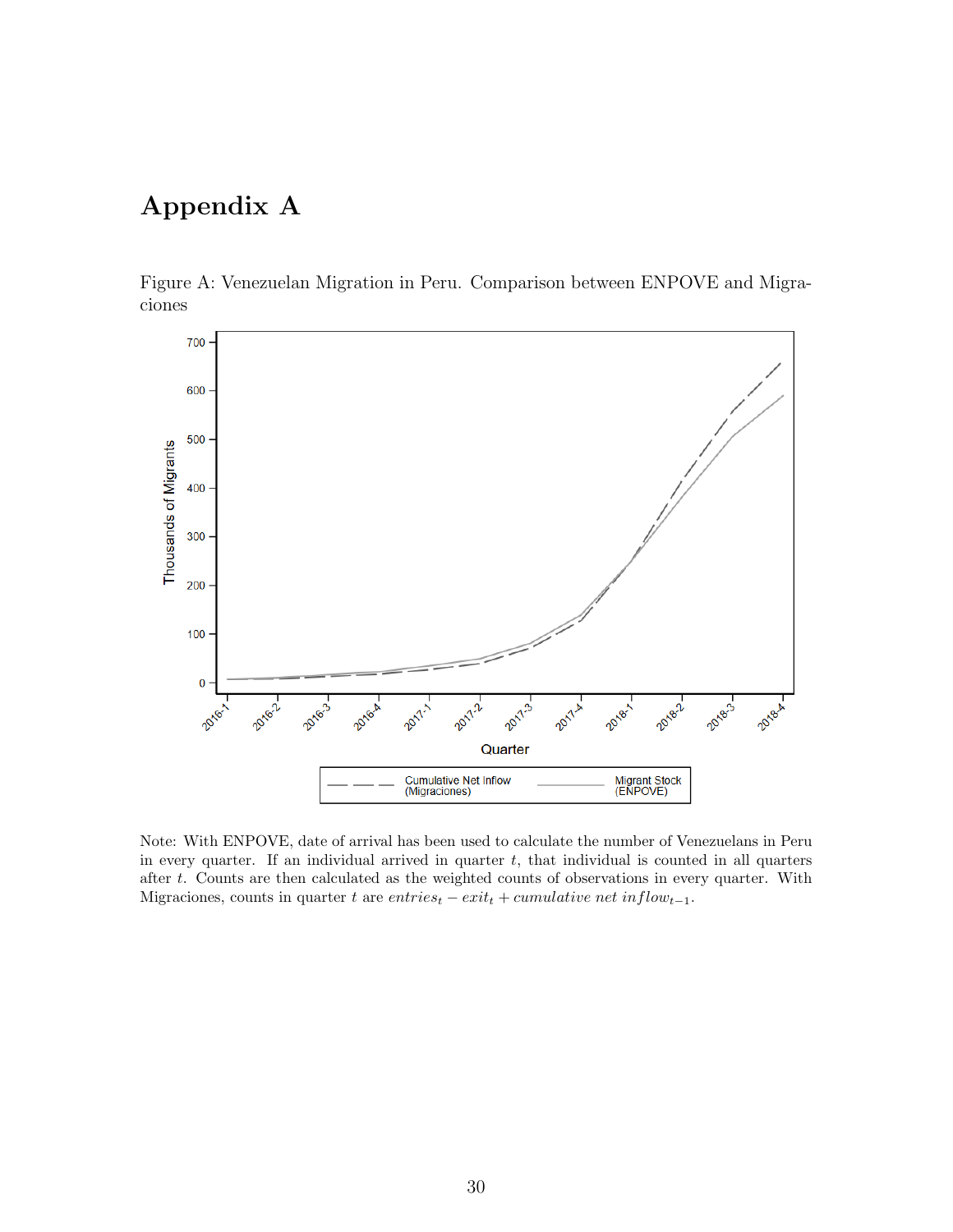## Appendix B

| rable <b>D</b> : Recounty of Buddenburg droups |                                               |                                                |  |
|------------------------------------------------|-----------------------------------------------|------------------------------------------------|--|
| Peru (ENAHO)                                   | Venezuela (ENPOVE)                            | Recode                                         |  |
| No degree, Kindergarten,                       | No Degree, Kindergarten, High School Dropouts |                                                |  |
| Elementary School, Some                        | Some Basic Education,                         |                                                |  |
| High School                                    | Complete Basic Educa-                         |                                                |  |
|                                                | tion, Some Diversified Ed-                    |                                                |  |
|                                                | ucation                                       |                                                |  |
| High School Graduates,                         | Diversified                                   | Education, High School Graduates or            |  |
| Some Non-College Higher                        |                                               | Some Technical Educa- Some Technical Education |  |
| Education                                      | tion                                          |                                                |  |
| Complete Non-College                           | Technical<br>Education,                       | Technical<br>Education                         |  |
| Higher Education, Some                         | Some College                                  | Graduates or Some Col-                         |  |
| College                                        |                                               | lege                                           |  |
| College Degree, Masters'                       | College Degree, Masters' College Graduates    |                                                |  |
| Degree/Ph.D.                                   | Degree/Ph.D.                                  |                                                |  |

Table B: Recoding of Education Groups

### References

- <span id="page-31-0"></span>Altonji, Joseph G. and David Card. "The Effects of Immigration on the Labor Market Outcomes of Less-skilled Natives". In: Immigration, Trade, and the Labor Market. Ed. by John M. Abowd and Richard B. Freeman. University of Chicago Press, Jan. 1991, pp. 201–234. url: <http://www.nber.org/chapters/c11773>.
- <span id="page-31-2"></span>Amuedo-Dorantes, Catalina and Sara de la Rica. "Complements or substitutes? Task specialization by gender and nativity in Spain". In: *Labour Economics* 18.5 (Oct. 2011), pp. 697-707. DOI:  $10.1016/j$ .labeco.2011.02.002. URL: [https://doi.](https://doi.org/10.1016%2Fj.labeco.2011.02.002) [org/10.1016%2Fj.labeco.2011.02.002](https://doi.org/10.1016%2Fj.labeco.2011.02.002).
- <span id="page-31-3"></span>Aydemir, Abdurrahman and George J. Borjas. "Attenuation Bias in Measuring the Wage Impact of Immigration". In: Journal of Labor Economics 29.1 (Jan. 2011), pp. 69-112. DOI: [10.1086/656360](https://doi.org/10.1086/656360). URL: <https://doi.org/10.1086%2F656360>.
- <span id="page-31-1"></span>Blouin, Cécile. Estudio sobre el perfil socio económico de la población venezolana y sus comunidades de acogida: una mirada hacia la inclusión. Tech. rep. Instituto de Democracia y Derechos Humanos de la Pontificia Universidad Católica del Perú y PADF, 2019. URL: [http://repositorio.pucp.edu.pe/index/handle/](http://repositorio.pucp.edu.pe/index/handle/123456789/166504) [123456789/166504](http://repositorio.pucp.edu.pe/index/handle/123456789/166504).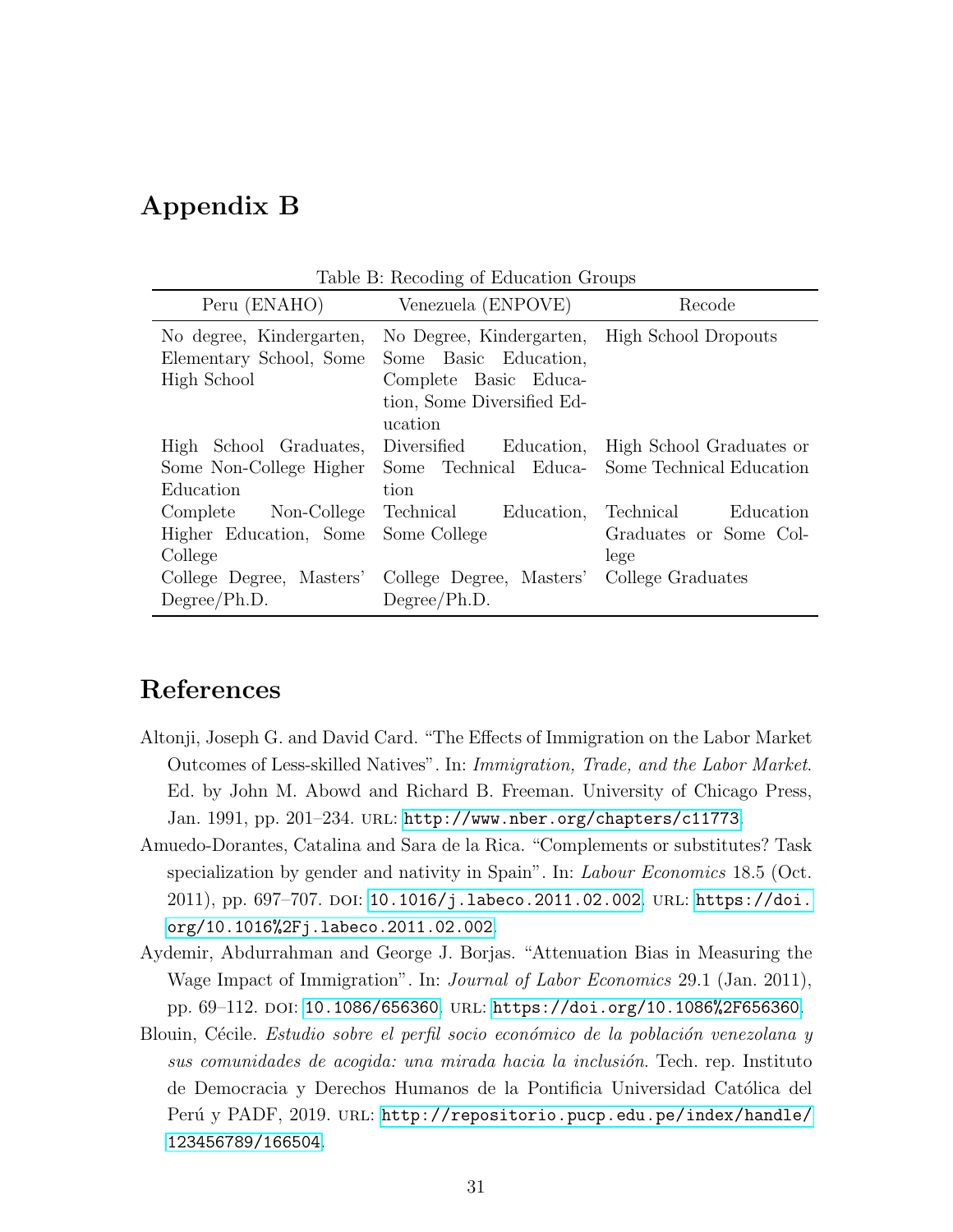- <span id="page-32-9"></span>Blouin, Cécile and Luisa Feline Freier. "Población venezolana en Lima: entre la regularización y la precariedad." In: Crisis y migración de población venezolana. Entre la desprotección y la seguridad jurídica en Latinoamerica. Ed. by Fernando Lozano Ascensio Luciana Gandini and Victoria Prieto. Universidad Nacional Autónoma de México, 2019, pp. 157–184. URL: [https://www.sdi.unam.mx/docs/libros/](https://www.sdi.unam.mx/docs/libros/SUDIMER-CyMdPV.pdf) [SUDIMER-CyMdPV.pdf](https://www.sdi.unam.mx/docs/libros/SUDIMER-CyMdPV.pdf).
- <span id="page-32-10"></span>Blyde, Juan, Camila Cortes, Fernando Morales, and D Pierola. The Profiles of Immigrants in Latin America and the Caribbean: A Focus on Economic Integration. Tech. rep. Inter-American Development Bank, 2020. doi: [10.18235/0002445](https://doi.org/10.18235/0002445).
- <span id="page-32-6"></span>Böhme, Marcus H. and Sarah Kups. "The economic effects of labour immigration in developing countries". Working Paper. 2017. URL: [https://doi.org/10.1787/](https://doi.org/10.1787/c3cbdd52-en) [c3cbdd52-en](https://doi.org/10.1787/c3cbdd52-en).
- <span id="page-32-1"></span>Borjas, George. "Immigrants, minorities, and labor market competition". In: ILR Re $view\ 40.3\ (1987), pp. \ 382-392. \ \, \text{URL: https://doi.org/10.1177\%2F001979398704000305.}$
- <span id="page-32-0"></span>— "The economics of immigration". In: Journal of economic literature 32.4 (1994), pp. 1667–1717. url: <https://www.jstor.org/stable/2728791>.
- <span id="page-32-4"></span>— "The labor demand curve is downward sloping: Reexamining the impact of immigration on the labor market". In: The quarterly journal of economics 118.4 (2003), pp. 1335-1374. DOI: [10.1177/001979398704000305](https://doi.org/10.1177/001979398704000305).
- <span id="page-32-2"></span>Borjas, George J., Richard B. Freeman, and Lawrence F. Katz. "On the Labor Market Effects of Immigration and Trade". Working Paper Series. 1992. DOI: [10.3386/](https://doi.org/10.3386/w3761) [w3761](https://doi.org/10.3386/w3761).
- <span id="page-32-3"></span>Borjas, George J, Richard B Freeman, and Lawrence F Katz. "Searching for the Effect of Immigration on the Labor Market". In: The American Economic Review 86.2  $(1996)$ , pp. 246–251. URL: <https://doi.org/10.3386/w5454>.
- <span id="page-32-7"></span>Breunig, Robert, Nathan Deutscher, and Hang Thi To. "The relationship between immigration to Australia and the labour market outcomes of Australian-born workers". In: *Economic Record* 93.301 (2017), pp. 255-276. URL: [https://doi.](https://doi.org/10.1111/1475-4932.12328) [org/10.1111/1475-4932.12328](https://doi.org/10.1111/1475-4932.12328).
- <span id="page-32-5"></span>Broussard, Nzinga H. "Immigration and the Labor Market Outcomes of Natives in Developing Countries: A Case Study of South Africa". In: Economic Development and Cultural Change 65.3 (Apr. 2017), pp. 389–424. DOI: [10.1086/690648](https://doi.org/10.1086/690648). URL: <https://doi.org/10.1086%2F690648>.
- <span id="page-32-8"></span>Brücker, Herbert, Albrecht Glitz, Adrian Lerche, and Agnese Romiti. "Occupational Recognition and Immigrant Labor Market Outcomes". In: Journal of Labor Eco-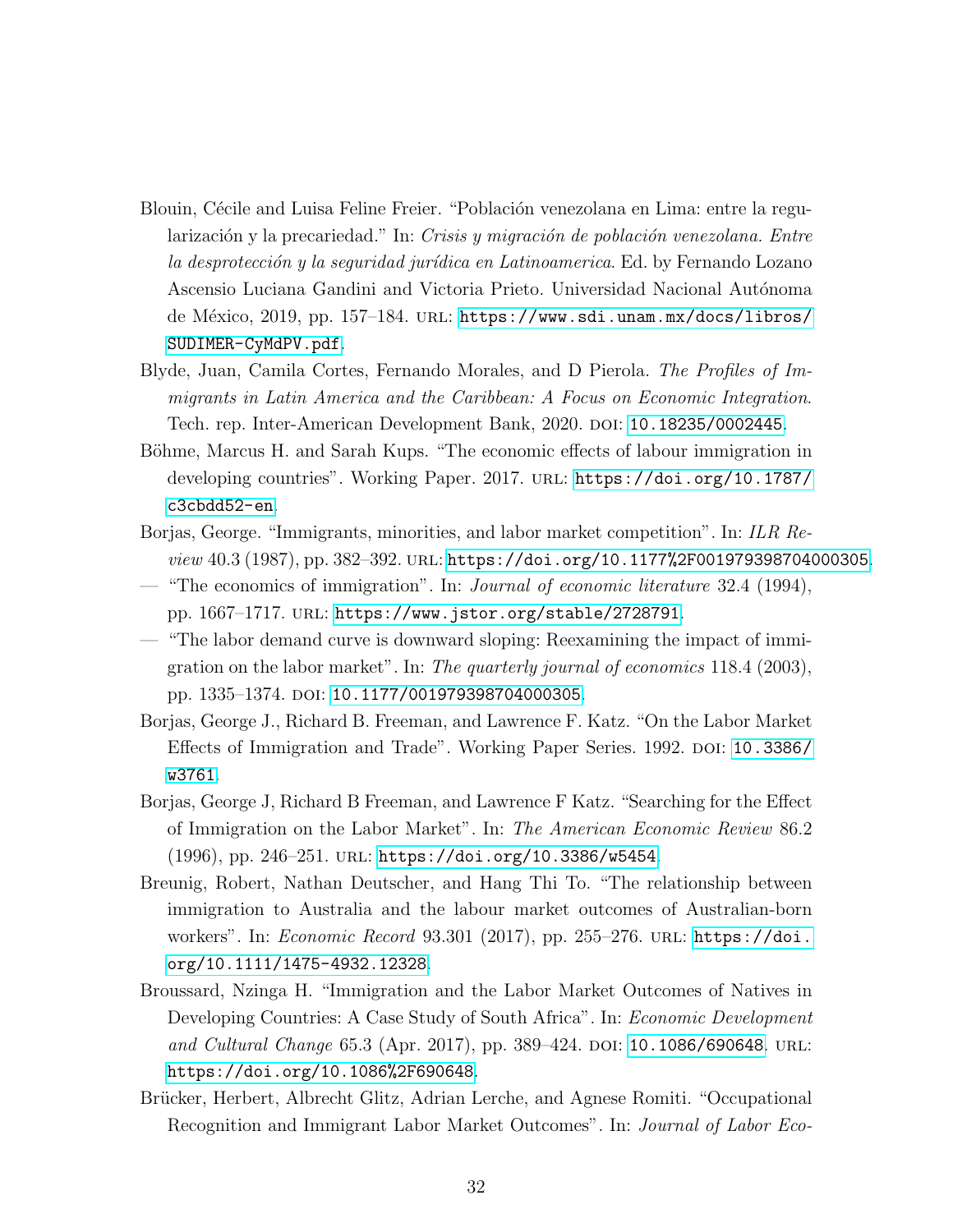nomics 39.2 (Apr. 2021), pp. 497–525. doi: [10.1086/710702](https://doi.org/10.1086/710702). url: [https://](https://doi.org/10.1086%2F710702) [doi.org/10.1086%2F710702](https://doi.org/10.1086%2F710702).

- <span id="page-33-6"></span>Cabrera, Donna C., Gabriela M. Cano, and Alexandra Castro. "Procesos recientes de movilidad humana entre Venezuela y Colombia 2016-2018". In: Crisis y mi $gración de población venezolana. Entre la desprotección y la sequridad jurídica$ en Latinoamerica. Ed. by Fernando Lozano Ascensio Luciana Gandini and Victoria Prieto. Universidad Nacional Autónoma de México, 2019, pp. 59–94. url.: <https://www.sdi.unam.mx/docs/libros/SUDIMER-CyMdPV.pdf>.
- Card, David. "The impact of the Mariel boatlift on the Miami labor market". In: ILR Review 43.2 (1990), pp. 245-257. URL: https://doi.org/10.1177% [2F001979399004300205](https://doi.org/10.1177%2F001979399004300205).
- <span id="page-33-0"></span>— "Immigration and Inequality". In: American Economic Review 99.2 (May 2009), pp. 1-21. DOI: [10.1257/aer.99.2.1](https://doi.org/10.1257/aer.99.2.1).
- <span id="page-33-4"></span>Carrasco, Raquel, Juan F Jimeno, and A Carolina Ortega. "The effect of immigration on the labor market performance of native-born workers: some evidence for Spain". In: Journal of Population Economics 21.3 (2008), pp. 627–648. url: [https://](https://doi.org/10.1007/s00148-006-0112-9) [doi.org/10.1007/s00148-006-0112-9](https://doi.org/10.1007/s00148-006-0112-9).
- <span id="page-33-3"></span>Ceritoglu, Evren, H Burcu Gurcihan Yunculer, Huzeyfe Torun, and Semih Tumen. "The impact of Syrian refugees on natives' labor market outcomes in Turkey: evidence from a quasi-experimental design". In: IZA Journal of Labor Policy 6.1  $(2017)$ , pp. 1–28. URL: <https://doi.org/10.1186/s40173-017-0082-4>.
- <span id="page-33-7"></span>Cespedes, Nikita and Nelson R. Ramírez-Rondán. "Job Finding and Separation Rates in an Economy with High Labor Informality". In: (2021). Ed. by S.W. Polachek, K. Tatsiramos, G. Russo, and G van Houten, pp. 277-302. URL: [https://doi.](https://doi.org/10.1108/S0147-912120210000049010) [org/10.1108/S0147-912120210000049010](https://doi.org/10.1108/S0147-912120210000049010).
- <span id="page-33-5"></span>Chua, Kenn and Natalie Chun. "In search of a better match: Qualification mismatches in developing Asia". Economics Working Paper Series. 2016. DOI: [10.2139/ssrn.](https://doi.org/10.2139/ssrn.2811502) [2811502](https://doi.org/10.2139/ssrn.2811502).
- <span id="page-33-2"></span>Cisneros-Acevedo, Camila. "Unfolding Trade Effect in Two Margins of Informality. The Peruvian Case". In: The World Bank Economic Review 36.1 (Oct. 2021), pp. 141-170. ISSN: 0258-6770. DOI: [10.1093/wber/lhab023](https://doi.org/10.1093/wber/lhab023).
- <span id="page-33-1"></span>Cohen-Goldner, Sarit and M Daniele Paserman. "The dynamic impact of immigration on natives' labor market outcomes: Evidence from Israel". In: European Economic *Review* 55.8 (2011), pp. 1027–1045. DOI: [10.1016/j.euroecorev.2011.05.002](https://doi.org/10.1016/j.euroecorev.2011.05.002).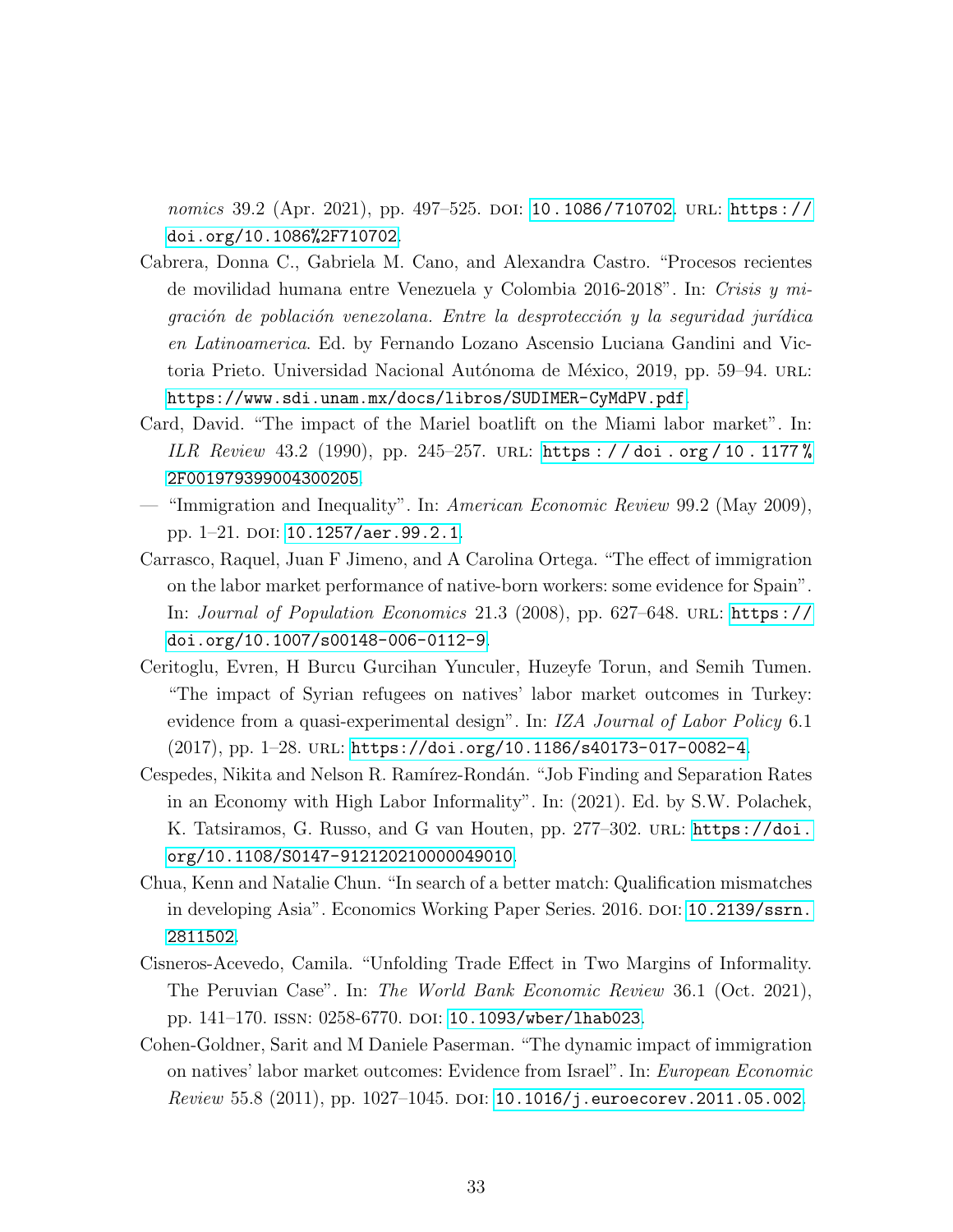- <span id="page-34-9"></span>Comyn, Paul, Olga Strietska-Ilina, and Ad Bergin. Skills and Jobs Mismatches in Lowand Middle-income Countries. International Labour Office, 2019. URL: [https :](https://www.ilo.org/skills/pubs/WCMS_726816/lang--en/index.htm) [//www.ilo.org/skills/pubs/WCMS\\_726816/lang--en/index.htm](https://www.ilo.org/skills/pubs/WCMS_726816/lang--en/index.htm).
- <span id="page-34-5"></span>Del Carpio, Ximena V and Mathis Wagner. "The Impact of Syrian Refugees on the Turkish Labor Market". Policy Research Working Paper. 2016. url: [https://](https://ssrn.com/abstract=2650218) [ssrn.com/abstract=2650218](https://ssrn.com/abstract=2650218).
- <span id="page-34-6"></span>Duncan, Otis Dudley and Beverly Duncan. "Residential distribution and occupational stratification". In: American journal of sociology  $60.5$  (1955), pp. 493–503. DOI: [10.1086/221609](https://doi.org/10.1086/221609).
- <span id="page-34-1"></span>Dustmann, Christian, Tommaso Frattini, and Ian P. Preston. "The Effect of Immigration along the Distribution of Wages". In: The Review of Economic Studies 80.1 (Apr. 2012), pp. 145–173. issn: 0034-6527. doi: [10.1093/restud/rds019](https://doi.org/10.1093/restud/rds019).
- <span id="page-34-2"></span>Dustmann, Christian and Ian Preston. "Comment: Estimating the effect of immigration on wages". In: Journal of the European Economic Association 10.1 (2012), pp. 216–223. url: <https://doi.org/10.1111/j.1542-4774.2011.01056.x>.
- <span id="page-34-7"></span>Dustmann, Christian, Uta Schönberg, and Jan Stuhler. "The impact of immigration: Why do studies reach such different results?" In: Journal of Economic Perspectives 30.4 (2016), pp. 31–56. DOI: [10.1257/jep.30.4.31](https://doi.org/10.1257/jep.30.4.31).
- <span id="page-34-8"></span>Freitez, Anitza. "Crisis humanitaria y migración forzada desde Venezuela." In: Crisis y migración de población venezolana. Entre la desprotección y la seguridad jurídica en Latinoamerica. Ed. by Fernando Lozano Ascensio Luciana Gandini and Victoria Prieto. Universidad Nacional Autónoma de México, 2019, pp. 33–58. url: [https:](https://www.sdi.unam.mx/docs/libros/SUDIMER-CyMdPV.pdf) [//www.sdi.unam.mx/docs/libros/SUDIMER-CyMdPV.pdf](https://www.sdi.unam.mx/docs/libros/SUDIMER-CyMdPV.pdf).
- <span id="page-34-3"></span>Friedberg, Rachel M. "The impact of mass migration on the Israeli labor market". In: The Quarterly Journal of Economics 116.4 (2001), pp. 1373-1408. URL: [https:](https://doi.org/10.1162/003355301753265606) [//doi.org/10.1162/003355301753265606](https://doi.org/10.1162/003355301753265606).
- <span id="page-34-4"></span>Galarza, Francisco and Fernando Requejo. Reducing Informality Using Two-Sided Incentives: Theory and Experiment. Working Paper 149. Peruvian Economic Association, 2019. url: [https://sistemas.colmex.mx/Reportes/LACEALAMES/LACEA-](https://sistemas.colmex.mx/Reportes/LACEALAMES/LACEA-LAMES2019_paper_305.pdf)[LAMES2019\\_paper\\_305.pdf](https://sistemas.colmex.mx/Reportes/LACEALAMES/LACEA-LAMES2019_paper_305.pdf).
- <span id="page-34-0"></span>Goldin, Claudia et al. "The political economy of immigration restriction in the United States, 1890 to 1921". In: The regulated economy: A historical approach to political  $e_{\text{conomy}}$  (1994), pp. 223–257. URL: <https://doi.org/10.7208/9780226301341>.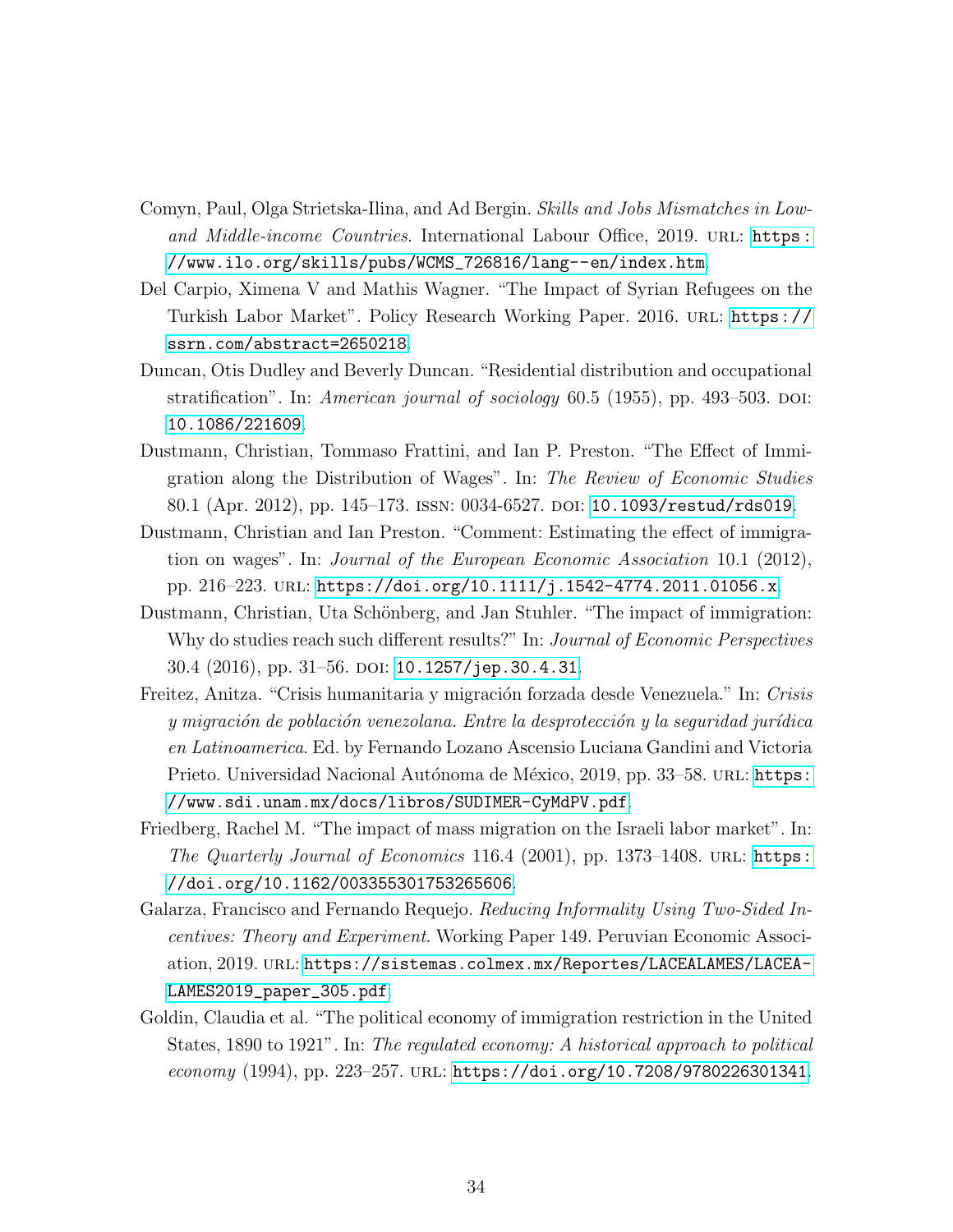- <span id="page-35-0"></span>Greenwood, Michael J and John M McDowell. "The factor market consequences of US immigration". In: Journal of Economic Literature 24.4 (1986), pp. 1738–1772. url: <https://www.jstor.org/stable/2726278>.
- <span id="page-35-1"></span>Grossman, Jean Baldwin. "The substitutability of natives and immigrants in production". In: The review of economics and statistics (1982), pp. 596–603. URL: <https://doi.org/10.2307/1923944>.
- <span id="page-35-8"></span>Handel, Michael J., Alexandria Valerio, and Maria Laura. Sánchez Puerta. Accounting for Mismatch in Low- and Middle-Income Countries : Measurement, Magnitudes, and Explanations. Washington, DC: World Bank, 2016. unl: [http://hdl.](http://hdl.handle.net/10986/24906) [handle.net/10986/24906](http://hdl.handle.net/10986/24906).
- <span id="page-35-5"></span>INEI. Condiciones de vida de la poblacion venezolana que reside en Perú. Tech. rep. Instituto Nacional de Estadísticas e Informática, 2019. URL: [https://www.inei.](https://www.inei.gob.pe/media/MenuRecursivo/publicaciones_digitales/Est/Lib1666/libro.pdf) [gob . pe / media / MenuRecursivo / publicaciones \\_ digitales / Est / Lib1666 /](https://www.inei.gob.pe/media/MenuRecursivo/publicaciones_digitales/Est/Lib1666/libro.pdf) [libro.pdf](https://www.inei.gob.pe/media/MenuRecursivo/publicaciones_digitales/Est/Lib1666/libro.pdf).
- <span id="page-35-6"></span>INEI. Producción y empleo informal en el Perú. Tech. rep. Instituto Nacional de Estadísticas e Informática, 2020. URL: https://www.inei.gob.pe/media/ [MenuRecursivo/publicaciones\\_digitales/Est/Lib1764/libro.pdf](https://www.inei.gob.pe/media/MenuRecursivo/publicaciones_digitales/Est/Lib1764/libro.pdf).
- <span id="page-35-4"></span>Kingdon, Geeta Gandhi and John Knight. "Unemployment in South Africa: The Nature of the Beast". In: *World Development* 32.3 (2004), pp. 391–408. ISSN: 0305-750X. url: <https://doi.org/10.1016/j.worlddev.2003.10.005>.
- <span id="page-35-3"></span>Kossoudji, Sherrie A and Deborah A Cobb-Clark. "Coming out of the shadows: Learning about legal status and wages from the legalized population". In: Journal of Labor Economics 20.3 (2002), pp. 598-628. URL: [https://doi.org/10.1086/](https://doi.org/10.1086/339611) [339611](https://doi.org/10.1086/339611).
- <span id="page-35-2"></span>LaLonde, Robert J. and Robert H. Topel. "Labor Market Adjustments to Increased Immigration". In: *Immigration, Trade, and the Labor Market*. Ed. by John M. Abowd and Richard B. Freeman. University of Chicago Press, 2007, pp. 167–200. url: [https://www.nber.org/books-and-chapters/immigration-trade-and](https://www.nber.org/books-and-chapters/immigration-trade-and-labor-market)[labor-market](https://www.nber.org/books-and-chapters/immigration-trade-and-labor-market).
- <span id="page-35-7"></span>Lanzieri, Demetrio Marotta. "Las distorsiones del mercado laboral venezolano." In: Espejo de la crisis humanitaria venezolana. Encuesta Naciona de Condiciones de Vida 2017. ENCOVI 2017. Ed. by Anitza Freitez. Universidad Católica Andrés Bello, 2019, pp. 109–126. url: [https://assets.website-files.com/5caccaedb3](https://assets.website-files.com/5caccaedb32e39d3c7d6819e/5d669b78f0c41568a34047eb_Freitez_La%20emigración%20venezolana%20en%20tiempos%20de%20crisis_2018.pdf)2e39d3c7d6819e/ [5d669b78f0c41568a34047eb\\_Freitez\\_La%20emigracin%20venezolana%20en%](https://assets.website-files.com/5caccaedb32e39d3c7d6819e/5d669b78f0c41568a34047eb_Freitez_La%20emigración%20venezolana%20en%20tiempos%20de%20crisis_2018.pdf) [20tiempos%20de%20crisis\\_2018.pdf](https://assets.website-files.com/5caccaedb32e39d3c7d6819e/5d669b78f0c41568a34047eb_Freitez_La%20emigración%20venezolana%20en%20tiempos%20de%20crisis_2018.pdf).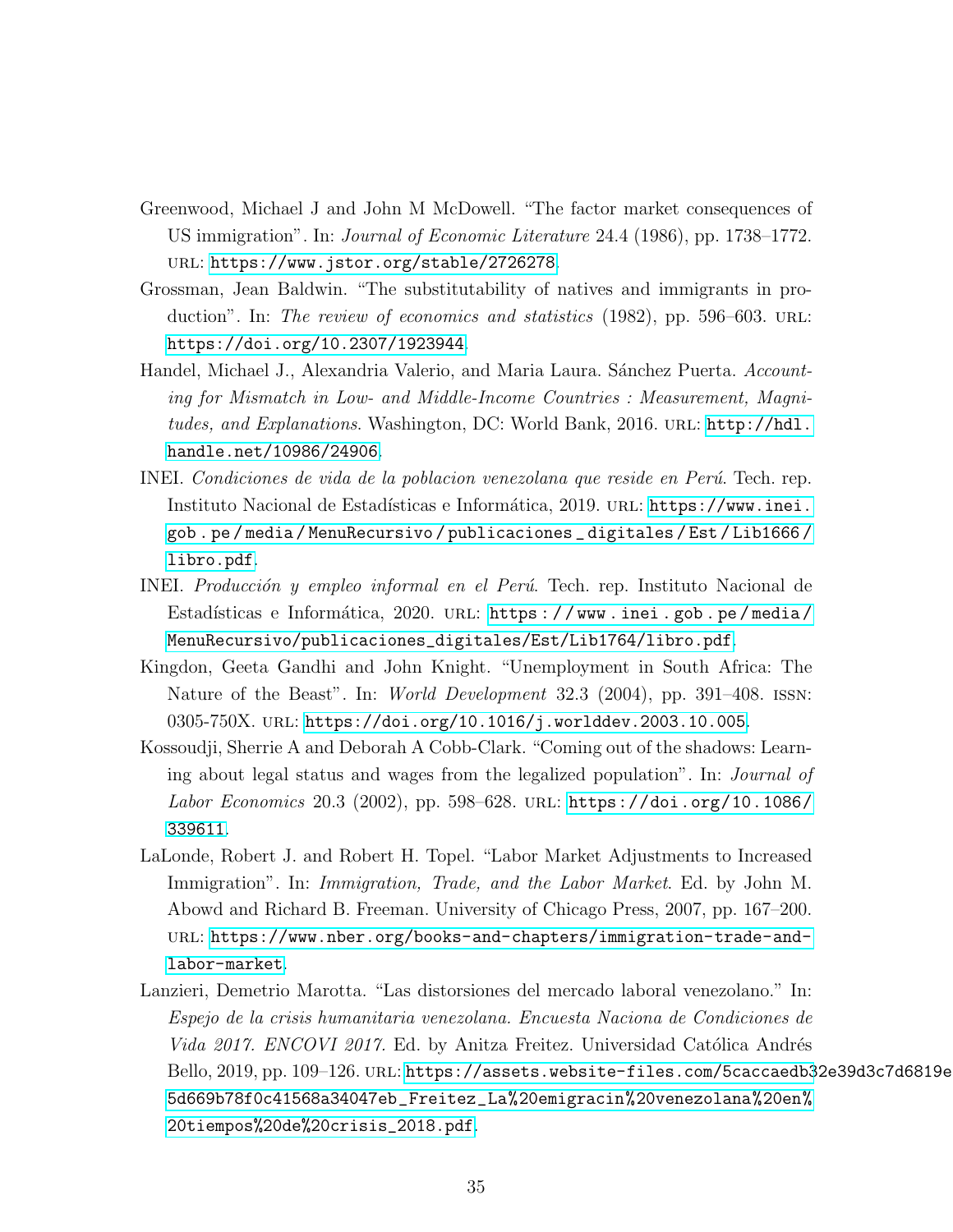- <span id="page-36-7"></span>Lebow, Jeremy. "Immigration and Occupational Downgrading in Colombia". Unpublished manuscript. 2021. URL: https://conference.iza.org/conference\_ [files/AMM\\_2021/lebow\\_j31185.pdf](https://conference.iza.org/conference_files/AMM_2021/lebow_j31185.pdf).
- <span id="page-36-2"></span>Manacorda, Marco, Alan Manning, and Jonathan Wadsworth. "The impact of immigration on the structure of wages: theory and evidence from Britain". In: Journal of the European economic association 10.1 (2012), pp. 120–151. URL: [https:](https://doi.org/10.1111/j.1542-4774.2011.01049.x) [//doi.org/10.1111/j.1542-4774.2011.01049.x](https://doi.org/10.1111/j.1542-4774.2011.01049.x).
- <span id="page-36-4"></span>Orrenius, Pia M and Madeline Zavodny. "Does immigration affect wages? A look at occupation-level evidence". In: Labour Economics 14.5 (2007), pp. 757–773. url: <https://doi.org/10.1016/j.labeco.2006.09.006>.
- <span id="page-36-3"></span>Ottaviano, Gianmarco IP and Giovanni Peri. "Rethinking the effect of immigration on wages". In: Journal of the European economic association 10.1 (2012), pp. 152– 197. url: <https://doi.org/10.1111/j.1542-4774.2011.01052.x>.
- <span id="page-36-6"></span>Pecoraro, Marco and Philippe Wanner. "Does the Recognition of Foreign Credentials Decrease the Risk for Immigrants of Being Mismatched in Education or Skills?" In: Migrants and Expats: The Swiss Migration and Mobility Nexus. Ed. by Ilka Steiner and Philippe Wanner. Cham: Springer International Publishing, 2019, pp. 161– 186. isbn: 978-3-030-05671-1. url: [https://doi.org/10.1007/978- 3- 030-](https://doi.org/10.1007/978-3-030-05671-1_7) [05671-1\\_7](https://doi.org/10.1007/978-3-030-05671-1_7).
- <span id="page-36-8"></span>Peri, Giovanni and Chad Sparber. "Task Specialization, Immigration, and Wages". In: American Economic Journal: Applied Economics 1.3 (2009), pp. 135–169. doi: [10.1257/app.1.3.135](https://doi.org/10.1257/app.1.3.135).
- <span id="page-36-0"></span>Pischke, Jörn-Steffen and Johannes Velling. "Employment effects of immigration to Germany: an analysis based on local labor markets". In: Review of Economics and Statistics 79.4 (1997), pp. 594–604. URL: https://doi.org/10.1162/ [003465397557178](https://doi.org/10.1162/003465397557178).
- <span id="page-36-9"></span>Santamaria, Julieth. "When a Stranger Shall Sojourn with Thee: The Impact of the Venezuelan Exodus on Colombian Labor Markets". Unpublished manuscript. 2020. url: [http://pseweb.eu/ydepot/seance/514221\\_Julieth\\_Santamaria.](http://pseweb.eu/ydepot/seance/514221_Julieth_Santamaria.pdf) [pdf](http://pseweb.eu/ydepot/seance/514221_Julieth_Santamaria.pdf).
- <span id="page-36-1"></span>Schoeni, Robert F. The Effect of Immigrants on the Employment and Wages of Native Workers: Evidence from the 1970s and 1980s. Santa Monica, CA: RAND Corporation, 1997. URL: <https://www.rand.org/pubs/drafts/DRU1408.html>.
- <span id="page-36-5"></span>Sharpe, Jamie and Christopher R. Bollinger. "Who competes with whom? Using occupation characteristics to estimate the impact of immigration on native wages".